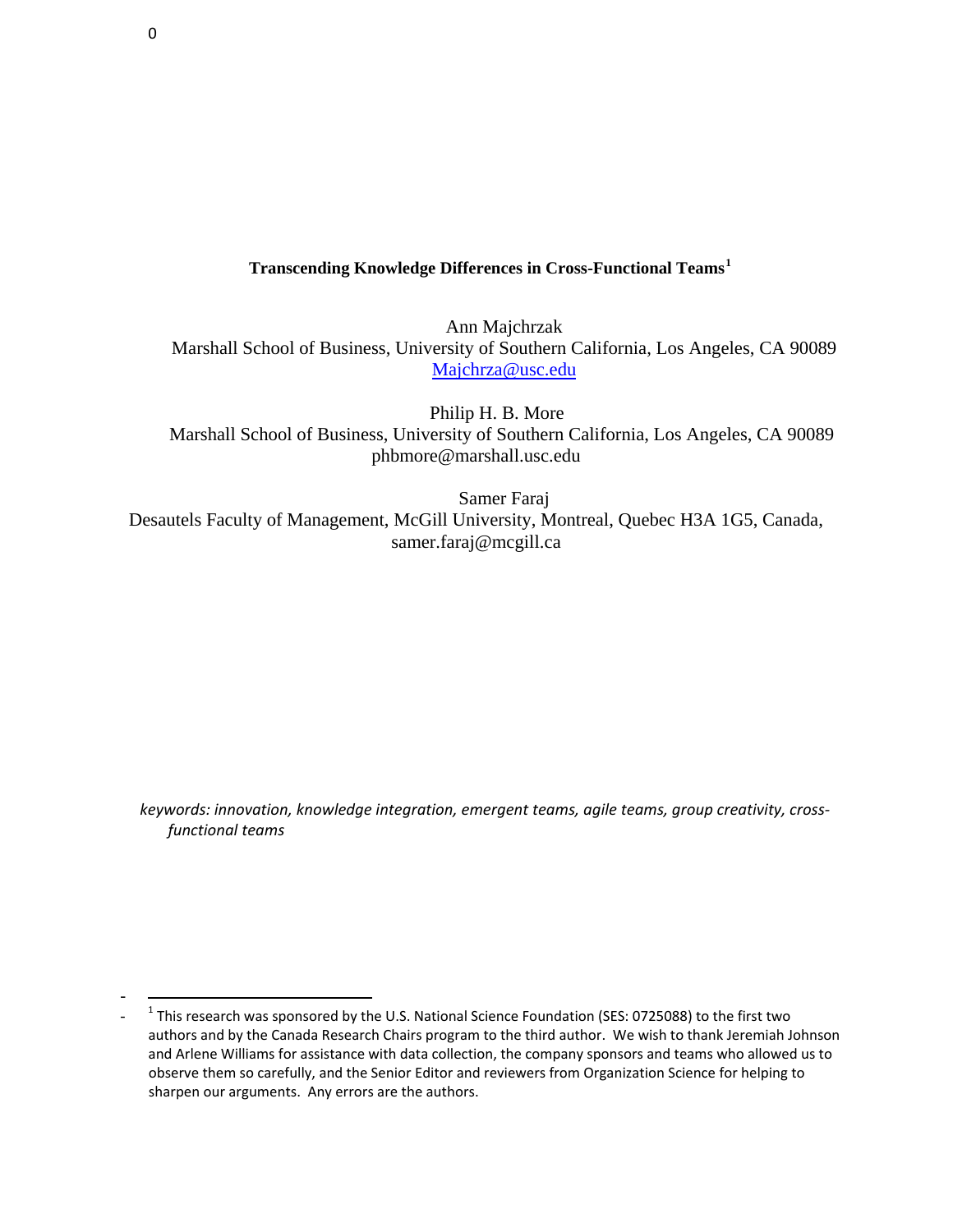#### **Transcending Knowledge Differences in Cross-Functional Teams**

## **Abstract**

Knowledge differences impede the work of cross-functional teams by making knowledge integration difficult especially when the teams are faced with novelty. One approach in the literature for overcoming these difficulties, which we refer to as the traverse approach, is for team members to identify, elaborate, and then explicitly confront the differences and dependencies across the knowledge boundaries. This approach emphasizes deep dialogue and requires significant resources and time. In an exploratory in-depth longitudinal study of three quite different cross-functional teams, we found that the teams were able to cogenerate a solution without needing to identify, elaborate, and confront differences and dependencies between the specialty areas. Our analysis of the extensive team data collected over time surfaced practices that minimized their differences during the problem-solving process. We suggest that these practices helped the team to *transcend* knowledge differences rather than *traverse* them. Characteristic of these practices is that they avoided interpersonal conflict, fostered the rapid co-creation of intermediate scaffolds, encouraged continued creative engagement and flexibility to repeatedly modify solution ideas, and fostered personal responsibility for translating personal knowledge to collective knowledge. The contrast between these two approaches to knowledge integration – traverse versus transcend – suggests the need for more nuanced theorizing about the use of boundary objects, the nature of dialogue, and the role of organizational embeddedness in understanding how knowledge differences are integrated.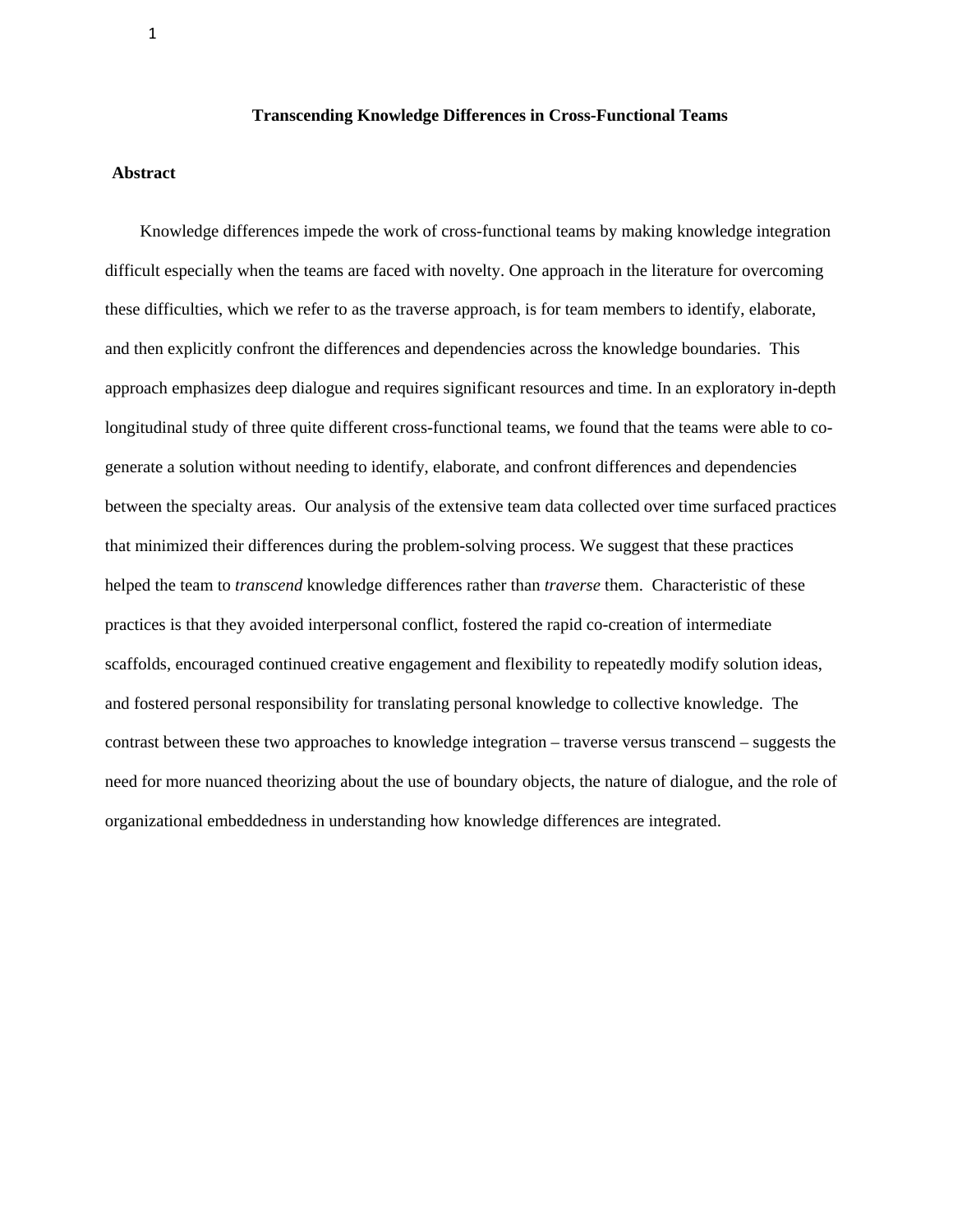#### **Transcending Knowledge Differences in Cross-Functional Teams**

## **Introduction**

Many teams in organizations face situations where their members have not worked together before, they represent different knowledge domains, they are tasked with solving complex problems that have novel task demands, they have fluid team boundaries and temporary membership, and they need to finish their work quickly because of time pressure (Dougherty 2001, Edmondson and Nembhard 2009, Hackman 2002, Van Der Vegt and Bunderson 2005). A critical problem that these cross-functional teams<sup>[2](#page-2-0)</sup> face is collaborating in a manner that transforms the different specialized knowledge possessed by the members into an integrative co-generated solution (Carlile 2004, Dougherty 1992, Leonard 1995, Lovelace et al 2001). Indeed, specialization leads to different thought worlds (Dougherty, 1992) with different perceptions, situated representations (Boland and Tenkasi 1995), and localized practices (Sole and Edmondson 2002) that in turn create communication barriers (Bechky 2003a) and failures of interpretation and incorrect attribution (Cramton 2001). These barriers and difficulties are often compounded because, being temporary ad-hoc associations, these teams lack deep ties (Hansen, 1999), shared processes for integrating their ideas (Okhuysen and Eisenhardt, 2002), and previous common experiences in learning from each other (Tucker, et al 2007) that could facilitate knowledge integration .

Knowledge integration, particularly in novel settings, is complex because it involves more than the transfer of knowledge from one source to another (Carlile and Rebentisch 2003). It requires participants to transform their own existing knowledge into new knowledge that complements and stimulates the knowledge transformation of others, in a process of mutual influence and collaborative emergence (Carlile 2002, 2004, Hargadon and Bechky 2006, Tsoukas 2009). Novel situations, such as new task demands not faced previously, call into question existing differences and dependencies between members,

- <del>- - - - - - - - - - - - - - -</del>

<span id="page-2-0"></span><sup>- &</sup>lt;sup>2</sup>We use the term "cross-functional" to refer to the different perspectives that team members bring with them. It represents the individual's specialized knowledge that they bring to the team because of their past or current intrapersonal experience or tenure diversity and their intra-personal educational discipline diversity (Bunderson & Sutcliffe, 2002). This specialized knowledge represents the degree of variety and separation and not discrepancy in the team (Harrison and Klein, 2007). It does not refer to their demographic diversity (e.g., gender, race).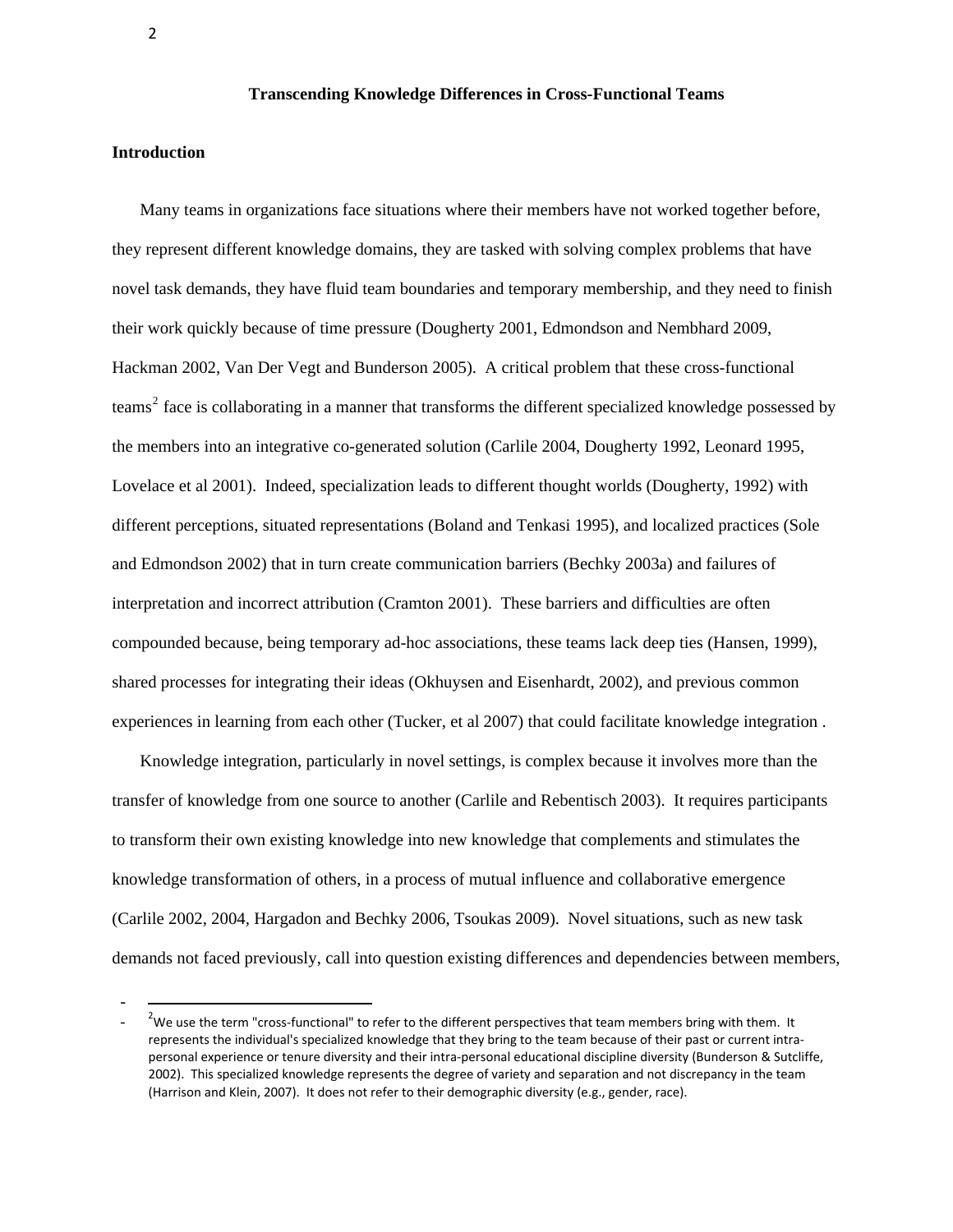requiring team members to reconsider their own assumptions and how those assumptions relate to the assumptions of others (Dougherty and Tolboom 2008, Skilton and Dooley 2010). Consequently, in novel situations, the problem-solving process requires individuals to repeatedly transform and integrate their knowledge with others.

A theoretical perspective on cross-specialty knowledge integration in teams has received significant attention in the literature. This perspective argues that the transformation and integration process requires that team specialists externalize their "deep knowledge" in a manner that allows others to understand the boundaries, differences, and dependencies between each other's knowledge in order to "traverse" the boundaries to co-create a solution (Boland and Tenkasi 1995, Cook and Brown 2000, Dougherty 1992, Hargadon and Bechky 2006, Nonaka 1994, Tsoukas, 2009). The "deep" knowledge that needs to be externalized includes assumptions about each other's knowledge, dependencies between the different specialty areas, implicit causal mental models about the problem, and implicit constraints on, and priorities for, different solution paths (Carlile 2004). Once the deep knowledge is surfaced, and dependencies are clarified, the boundaries are traversed through negotiation to co-create a solution.

 To share this deep knowledge in a manner that fosters traversing the boundaries requires extensive deep-knowledge dialogue, whereby "each interlocutor potentially makes the other realize the limitations of their focal awareness and stimulates a search for an ever broader focal awareness" (Tsoukas 2006, p. 944). Specifically, the process the team follows is one in which team members engage in a dialogue where they question each other's assumptions, ask for and then question each other's rationale, probe or offer detailed explanations of other's perspectives, and search for specific ways in which one's perspective is dependent upon others' perspectives. This "deep knowledge" dialogue results in finer, more complex distinctions between the parties (Boland and Tenkasi 1995, Tsoukas 2009) and a more complete understanding of the cross-boundary dependencies that need to be traversed (Bechky 2003a, Carlile 2004). This dialogue is often aided by the use of organizationally-embedded boundary objects such as specialized documents, drawings, protocols, repositories or organizational models that help to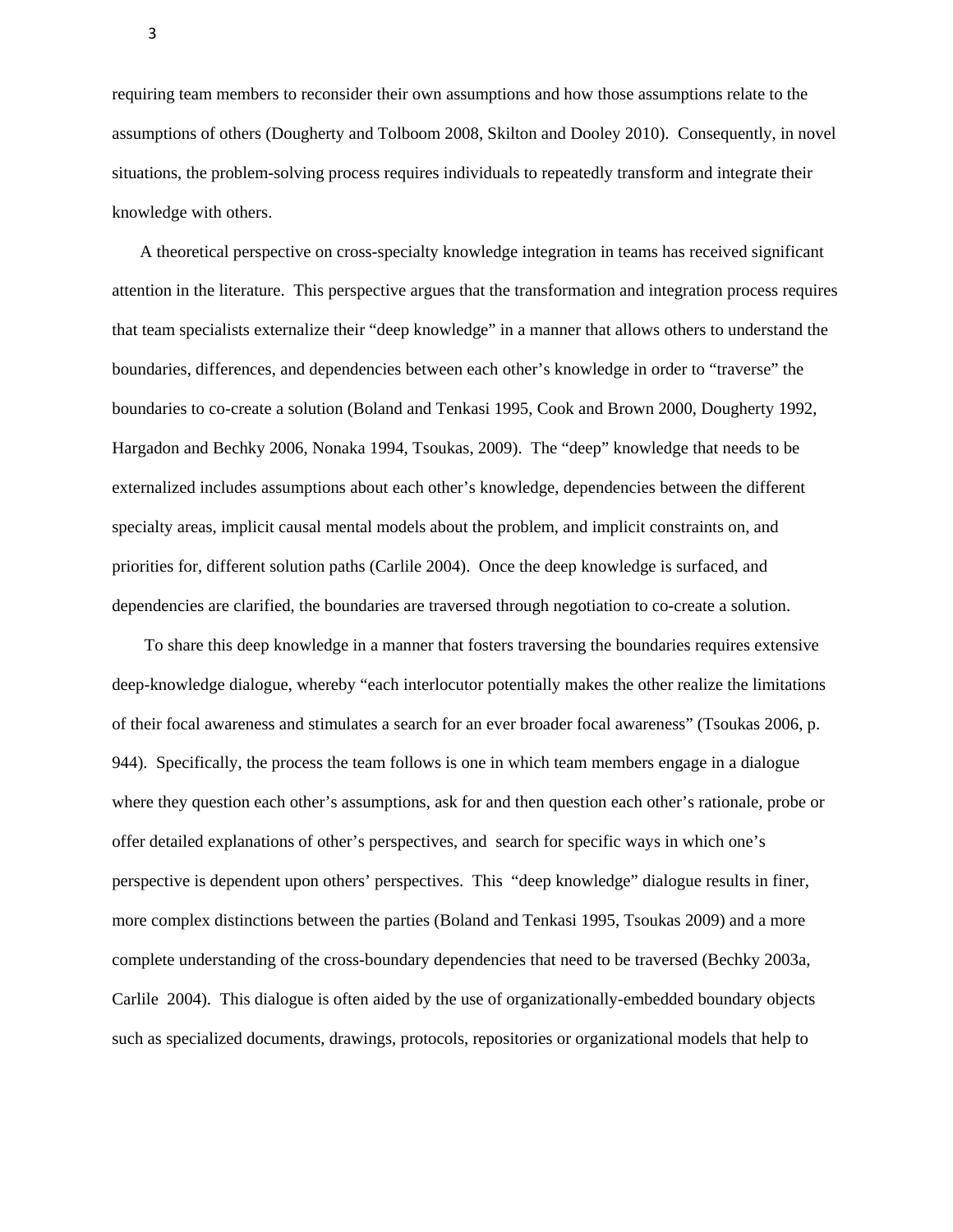clarify differences and dependencies across the specialties (Bechky 2003b, Carlile 2002, Star and Griesemer 1989).

Recently, scholars have begun to question whether identification of differences and intensive deepknowledge dialogue is necessary in temporary work teams (Cronin and Weingart 2007, Kellogg et al. 2006). Others have expanded on this possibility, suggesting that even when decision-making requires mutually influenced integrative knowledge transformation, knowledge might be integrated without deep knowledge dialogue that makes differences more salient (Dammann and Kieser 2010, Ewenstein and Whyte 2009, Schmickl and Kieser 2008). In this paper, we examine the issue of how knowledge is integrated in more detail.

 In our conceptual development section below, we explore the difficulties of knowledge integration in cross-functional teams, the extant theories that promote the need for integrative parties to identify their differences and dependencies, and the emerging literature questioning this approach. We then describe an in-depth, longitudinal qualitative study of three different cross-functional teams facing novel situations. We find that the teams did not engage each others' differences through the type of deep knowledge dialogue that identified boundaries and traversed those boundaries through negotiation. Instead, we identified practices that fostered knowledge integration through minimizing differences and distinctions between the specialty areas. These practices helped to avoid interpersonal conflict, fostered the rapid cocreation of intermediate scaffolds, encouraged continued creative engagement and flexibility to repeatedly modify solution ideas, and fostered personal responsibility for translating personal knowledge to a collective knowledge. Because these practices explicitly avoided boundary distinctions, we refer to this approach as one in which the members co-created their solution by *transcending* knowledge differences rather than *traversing* knowledge boundaries. In our discussion section, we return to the extant literature, suggesting ways of expanding the literature on knowledge integration to encompass the possibility that both traversing and transcending knowledge differences may be complementary approaches to knowledge integration.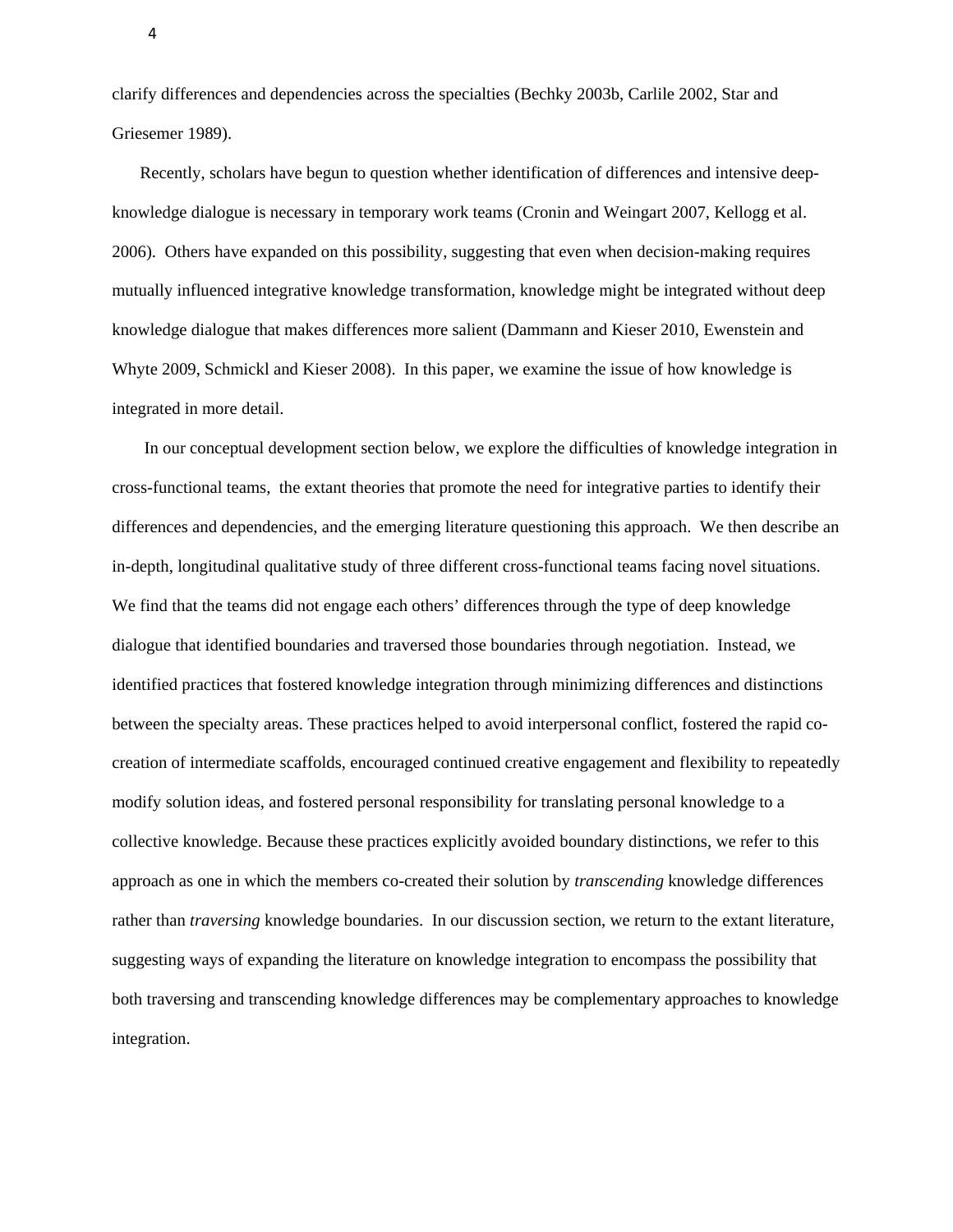# **Conceptual Development**

The difficulties of cross-functional teams in integrating their members' knowledge have been described at length in the literature. The more extensive the functional diversity among team members with little shared experience, the greater the task disagreement is likely to be (Cronin and Weingart 2007, Jehn et al 1999, Lovelace et al. 2001, Van Der Vegt and Bunderson 2005). Each team member, representing a different knowledge specialty, comes to a team with a different "thought world," so that each member understands the problem, critical elements, and steps to solving the problem differently from each other member (Dougherty 1992, 2001). These individual thought worlds are internally coherent, with assumptions about causes and solutions, analytic criteria, and priorities embedded within them (Boland and Tenkasi 1995). The localized knowledge that each member brings to the team fosters further differences between members (Sole and Edmondson 2002). These differences create a lack of common ground resulting in problems of information exchange, interpretation and attribution (Bechky 2003a, Cramton 2001, Edmondson and Nembhard 2009). Without a common ground, members are likely to represent events, problems, and perspectives differently, and may be unable to evaluate each other's contributions to the dialogue. This, in turn, leads to further misunderstandings and misattributions (Cronin and Weingart 2007). In this Conceptual Development section, we first describe an approach that has received considerable attention in the literature for how these difficulties are overcome. We then examine the challenges to this approach which lead to our research question.

**The "Traverse" Approach to Knowledge Integration in Cross-Functional Teams**. Previous research has examined the difficulties of cross-functional knowledge integration in teams from different streams. One stream of research has focused on how integration is facilitated by the creation and sustenance of a common task understanding or collective team orientation so that actions and needs of teammates can be anticipated (Edmondson and Nembhard 2009, Okhuysen and Bechky 2009, Rico et al. 2008). For example, a detailed study of 12 teams facing change found that the teams that successfully engaged in change underwent a process of reflection and joint knowledge sharing before and during the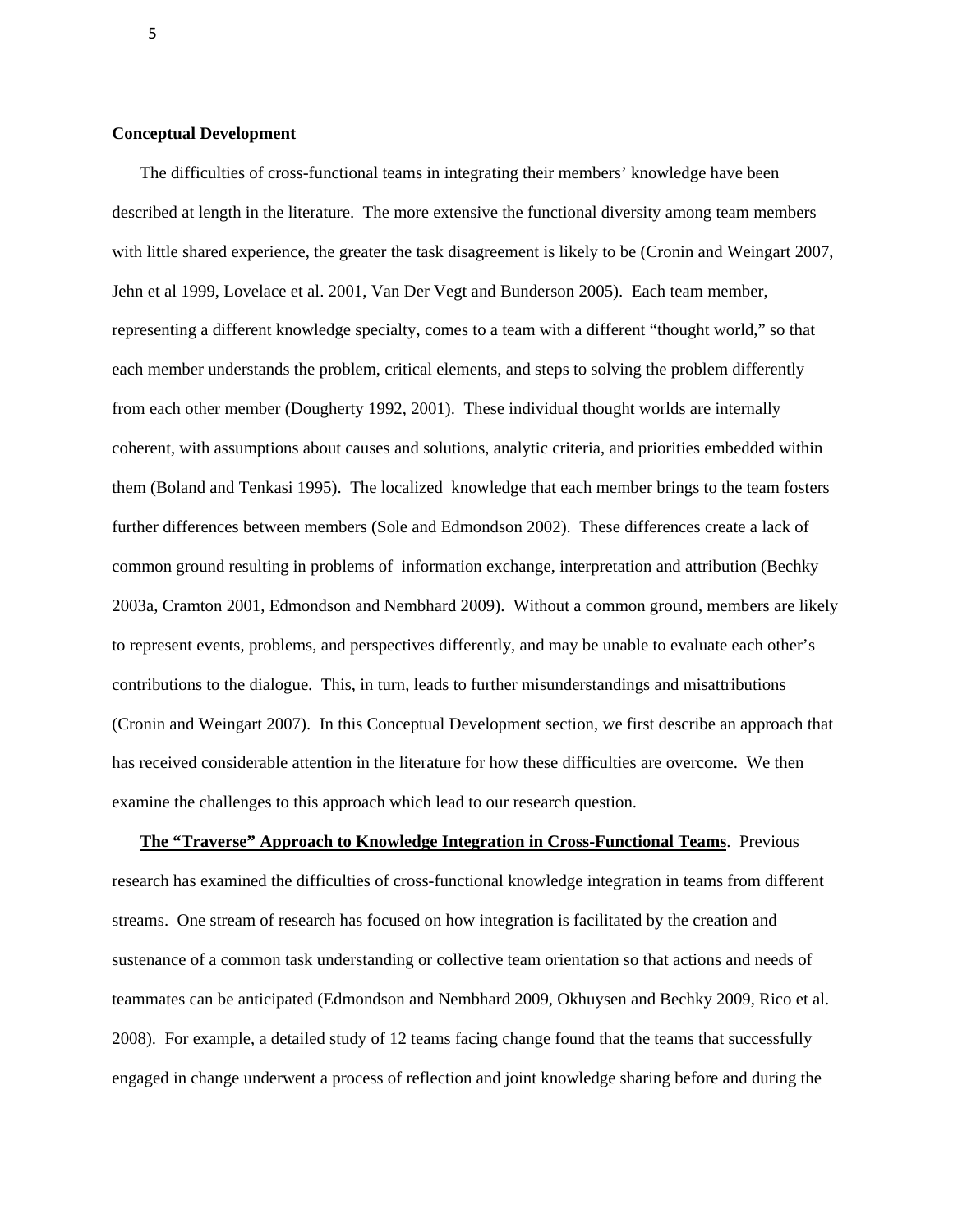change attempt (Edmondson 2002). Similarly, empirical work by Van Der Vegt and Bunderson (2005) found that teams with diverse experts that invested in building a collective team identification learned and performed better than their counterparts that did not engage in building a common team identification. Another stream of research on facilitating knowledge integration in teams has focused on developing psychologically safe work environments within the team by encouraging members to engage in risktaking and reflexive analysis (Edmondson 1999, Tucker et al. 2007). For example, in one study on medical teams, those teams that were more successful in adopting a complex innovation were more open to new behaviors and were more reflective toward their learning experience (Edmondson et al. 2001).

Crucial to these streams of research is that knowledge integration proceeds when specialists are aware of each other's deep knowledge, i.e., each team member's disciplinary principles, causal models, and implicit assumptions. For example, Argyris and Schön (1978: 16) suggested that specialists' knowledge is more likely to be integrated when the specialists engage in a "continual, concerted meshing of individual images of self and others" in which deep knowledge is extensively shared between the specialists. Hargadon and Bechky (2006) suggest that specialists integrate their knowledge with others by sharing different implicit assumptions about the problem and learning about each other's disciplinary perspective. Boland and Tenkasi (1995) argued that a critical and necessary element of bridging across epistemic community boundaries is to deeply engage with assumptions of other communities in a dialogic process referred to as perspective-taking. This dialogic process builds on back-and-forth forms of dialogue in which each person engages with each other's disciplinary perspective in sufficient depth to facilitate a conceptual combination, expansion, and reframing (Tsoukas 2009).

Overcoming boundaries between knowledge specialty areas requires understanding task dependencies and differences between perspectives, a process that becomes particularly complex when a team is faced with a novel situation (Carlile and Rebentisch 2003). In a novel situation, problems are recurrently redefined, requiring that the deep knowledge that specialists bring to the task must be repeatedly transformed into knowledge understandable to others and recombinable into new co-generated solutions (Dougherty 2001, Skilton and Dooley 2010, Tsoukas 2009). To recombine their knowledge requires that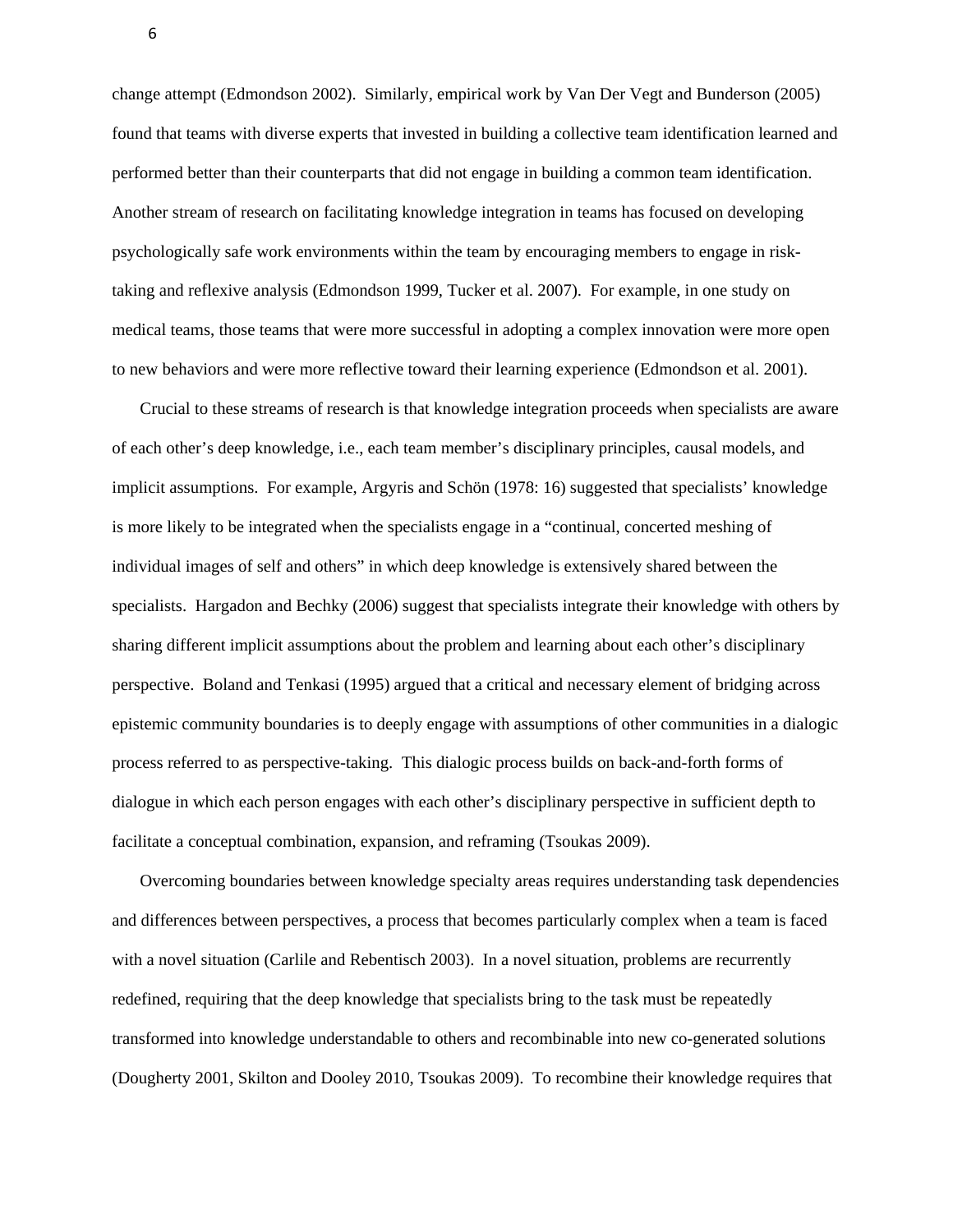the specialists have an understanding of how their knowledge differs from, and depends on, others; such an understanding helps team members recognize the possibilities and limits of the recombination, facilitating negotiation and accommodation toward a common solution (Carlile 2004). Thus, under novel situations, the specialists in the team are in particular need of engaging in deep knowledge dialogue, confronting the differences in each other's knowledge, and identifying then traversing the boundaries between the knowledge specialty areas.

To facilitate team members' understanding of each others' deep knowledge differences -- particularly in teams facing novel situations -- the use of boundary objects has been suggested. Boundary objects are pragmatic representations that simultaneously satisfy the information requirements of multiple communities (Star and Griesemer 1989). Boundary objects have been variously described as "tangible definitions" (Bechky 2003b, p. 326), physical products, components, prototypes, sketches, notes or drawings (Carlile 2002, 2004, Star and Griesemer 1989), and metaphors (Schön 1997, Tsoukas 2009) used in conversational interaction (Bechky 2003a,b, Leonard 1995, Star and Griesemar 1989). Boundary objects are viewed as helpful in facilitating knowledge integration by "invok[ing] the key differences in work contexts between [different] groups" (Bechky, 2003a, p. 326). In Bechky's (2003a) fieldwork, for example, she concluded that, compared to engineering drawings, machines provided a more appropriate boundary object between machine operators and engineers. The machine made the key differences between the assemblers and engineers more explicit in terms of language, locus of practice and conceptualization of the product and process. Team members then used these differences to discuss and negotiate consequences of transforming each other's own knowledge to accommodate the knowledge of others.

Because so many objects can be used to bridge differences, Ewenstein and Whyte (2009) have offered a useful differentiation between *concrete* boundary objects that are stable recognizable classes of objects that act as containers of meaning useful for negotiation and coordination, and *epistemic* objects that are fluid, incomplete, and continuously evolving to meet the needs of the knowledge work. Much of the research on the use of boundary objects in cross-functional knowledge integration has focused on the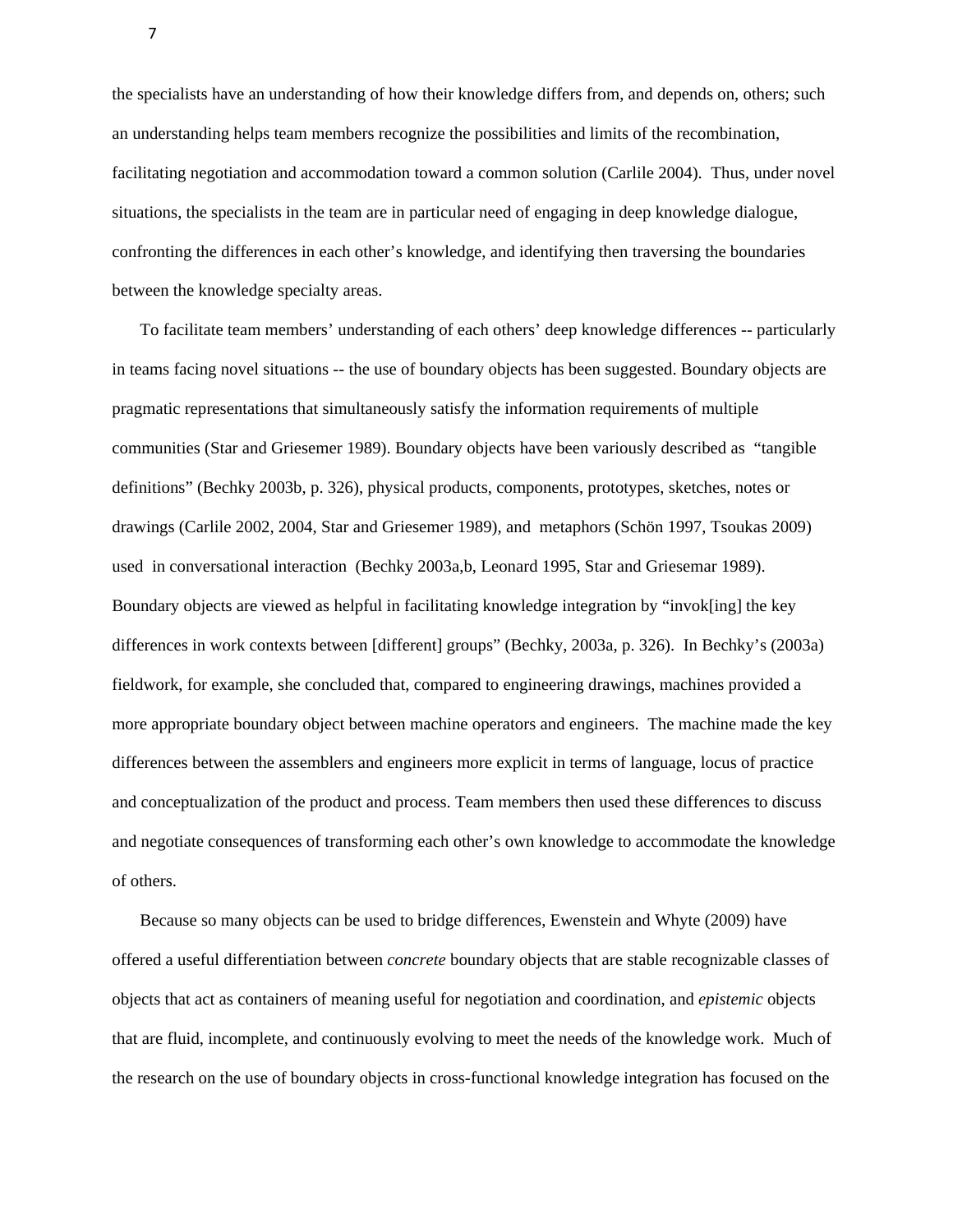use of concrete knowledge artifacts (Bechky 2003b, Carlile 2002). In this view, concrete boundary objects serve the purpose of making differences and dependencies more obvious so that negotiations can more efficiently focus on these areas of dependencies.

In sum, then, an approach that has received considerable attention in the literature on how crossfunctional team members integrate their differentiated knowledge is one that focuses on first understanding each other's deep specialty knowledge, dependencies, and boundaries, then traversing those boundaries through negotiation. Concrete boundary objects help make these differences and dependencies clear.

**Critique of The Traverse Approach to Knowledge Integration.** The traverse approach has been questioned by some scholars. The process of deep knowledge-sharing can take so much effort and create so much interpersonal conflict that it "wastes precious time and erodes team relationships" (Edmondson and Nembhard 2009, p.124). The team becomes less inclined to engage in the needed dialogue (Hansen 1999). For example, the process of negotiation and dialogue in one cross-functional study required so much practical and political effort that participants refused to engage in it, causing the project to fail (Carlile 2004).

Furthermore, some teams may be able to develop integrative solutions without deeply sharing each other's knowledge. A series of studies have found instances in which teams successfully met their task assignment without deep knowledge exchange, particularly when there are pre-established behavioral protocols. For example, Faraj and Xiao (2006) found that in trauma care, teams co-developed treatment solutions not through deep knowledge-sharing, but through the use of protocols that distinguished between anesthesiology, nursing and surgery disciplines. In a study of decentralized departments in an ad agency with clearly delineated protocols for ad projects, Kellogg et al (2006) found that participants did not engage each other in deep knowledge exchange: "Instead of transforming local understanding into shared meanings and common knowledge, organizational actors juxtaposed their diverse efforts into a provisional and emerging collage of loosely coupled contributions" (p.38).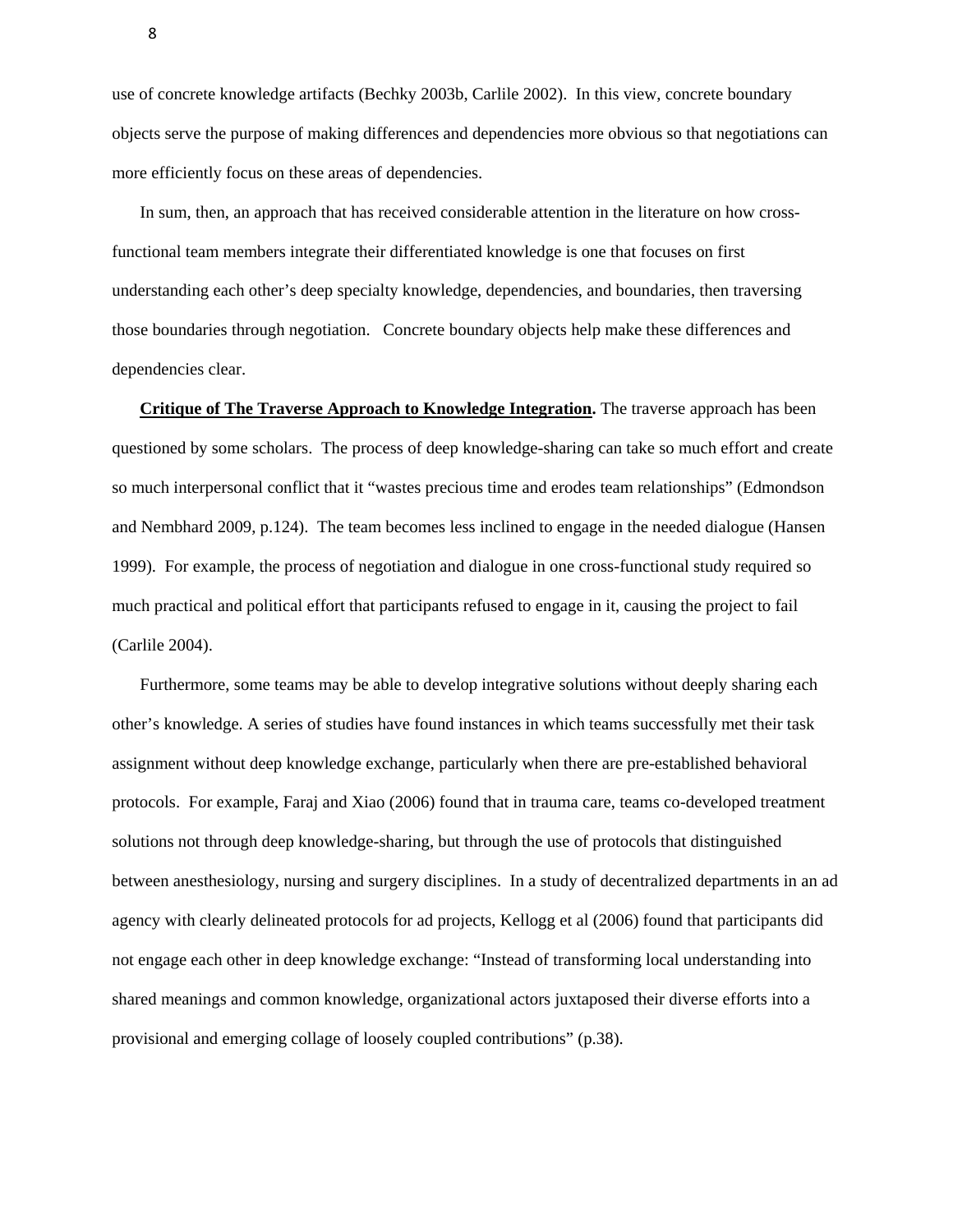In teams without pre-existing protocols, research has also found that deep knowledge sharing may not be critical. In an early study, Donnellon et al (1986) found that organized action can occur among diverse parties without the parties sharing a common interpretation of the situation. Schmickl and Kieser (2008) studied successful cross-functional product design teams and found little deep knowledge-sharing, with the sharing limited to "rough" (i.e., general rather than detailed) knowledge and only enough to keep the generative dialogue going. They argue that their results "contradict the widespread notion of an extensive need for shared detailed mental models and cross-learning" (p. 488). Other scholars have argued that knowledge integration can occur without the use of concrete boundary objects that make differences more salient (Dammann and Kieser 2010, Ewenstein and Whyte 2009). Finally, Faraj and Xiao (2006) found that in trauma care teams, sometimes the manner in which patients responded (or failed to respond) to standard treatment protocols created new task demands for the trauma teams. In these cases, they observed the trauma teams abandoning the protocols that clarified boundaries between anesthesiology, nursing and surgery disciplines, and instead engaging in a rapid sharing of general knowledge and joint sense making that blurred the specialty distinctions.

**Research Question**. Therefore, it is an open question whether cross-functional teams facing novel situations need to engage in dialogue that confronts the tacit assumptions of different disciplines in a way that clarifies and then traverses the differences and dependencies. It may be that when facing novel situations, engaging in deep knowledge dialogue and enacting concrete boundary objects that clarify differences places too heavy a demand on the team. In such cases, research is needed to understand how knowledge integration occurs over time in a manner that does not require clarifying differences and boundaries. In this research, we take a practice perspective (Bourdieu 1990, Giddens, 1979) on the work of cross-functional teams in order to focus on how knowledge integration is actually done. As noted by Dougherty and Tolboom (2008), there is a need in the literature on knowledge integration in teams facing novel situations to move beyond an understanding of formal processes and coordination mechanisms to understand work as a situated activity where synchronization and participation are constantly evolving.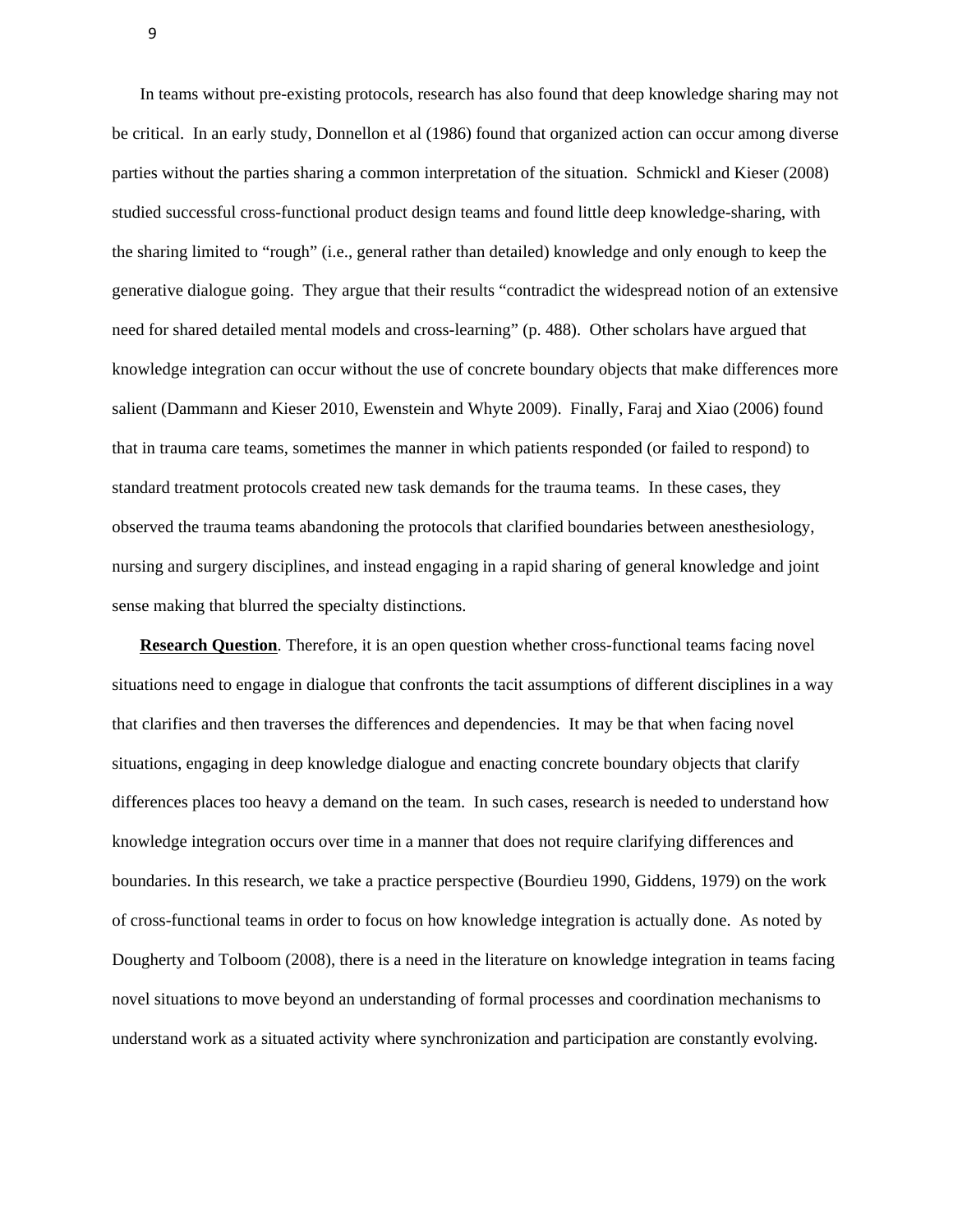Therefore, we focused on the practices used by teams to integrate member knowledge. We asked the following research question:

# *What practices do cross-functional teams engage in to transform and integrate knowledge in novel situations?*

# **Research Design**

As an exploratory research question, we undertook an intensive case study research design. We studied three teams to determine if patterns found within a team were also found in other teams.

**Case Selection.** In accordance with the definition of cross-functional teams offered by Edmondson and Nembhard (2009), teams were selected which were cross-functional, focused on problems that were complex because of the novel task demands and time pressure that they posed to the team, and composed of a membership that was temporary, fluid, and weakly-tied. The teams were new process (not product) development teams, in which their novel task demands arose from new customer demands that the companies had not previously encountered, requiring the development of new organizational processes.

The three teams were from different companies, tasked to achieve different outcomes. The first team, *Team Strategy*, was part of a global Fortune 500 company. The CEO had become increasingly concerned that the company was losing its competitive edge by not leveraging the diversity of its worldwide workforce and customer base. Consequently, the CEO asked that a small set of culturally, geographically, and functionally diverse younger employees from across the globe with no facilitator experience be identified and tasked to do something that had not previously been done at the company. The group was tasked to develop and deliver a two-hour experiential module to help regional executives realize the potential this worldwide diversity among their employees as customers offered them as a competitive advantage in their regions. The team was given no other instructions. Team members met virtually for 26 hours spread across the three weeks they were given for planning and delivering the experience. Team members continued to perform their normal work duties during this period.

The second team, *Team Space,* was a small team of employees at a medium-sized industrial design consulting firm. Senior executives at the firm were increasingly concerned that the playful and open sharing culture among employees that had helped the company grow was being suppressed by how space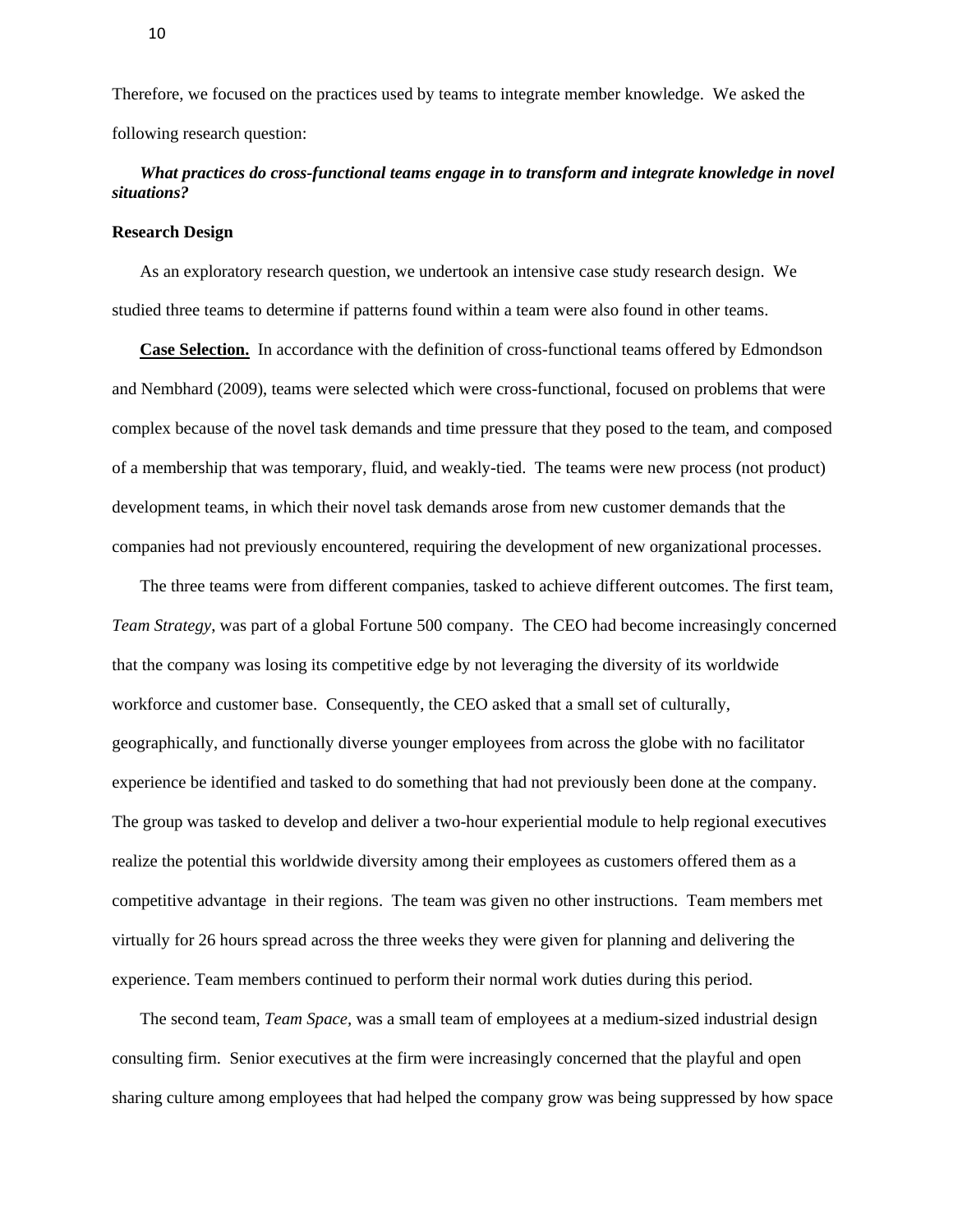was used in housing their growing staff. Team members were selected to represent the different functional roles at the company, including design, facilities, and management. The team was tasked with rethinking how space could be used to achieve the following goals: re-ignite the playfulness, increase knowledge sharing between consulting projects in ways that did not violate intellectual property protection agreements the firm had with customers, continue to foster highly publicized and prized corporate tours of the space, consider if all seven buildings on the campus were needed, incorporate future flexibility into the space plans to accommodate unpredictable future shifts in hiring and knowledge sharing needs, and ensure that any space changes involved minimal resources due to the economic downturn. The team members met in a single "war room" for 30 hours over five days while continuing to perform their normal work duties. The team's deliverable was a presentation of recommendations to senior management describing their new approach for how the company should use its space.

The last team, *Team Quality,* was part of a large geographically dispersed, highly decentralized manufacturing company with a culture of independence. Each independent division produced different products for different customers, complying with different regulations from different federal agencies. The senior executive team at the company was concerned about increasing problems with manufacturing quality enterprise-wide and felt that the divisions might benefit from best-practice sharing. A team of manufacturing managers and quality professionals across the divisions were asked to work together to identify the best practices of each division's quality program and then to combine these best practices into an enterprise-wide quality control guideline that could be used across the diverse divisions. Manufacturing managers on the team felt that the internal quality audit procedures promoted by the quality professionals on the team were both overly burdensome and not useful for solving the quality problems at their facilities; quality professionals across the divisions felt that managers refused to give quality problems the priority they deserved and thus wanted to include in the guidelines tighter audit procedures that forced manufacturing managers to do more. Team members initially agreed to a 40-hour commitment over 3 months via once-a-week telecons while continuing to perform their normal work duties. However, due to pressing demands of their full-time responsibilities, team members ended up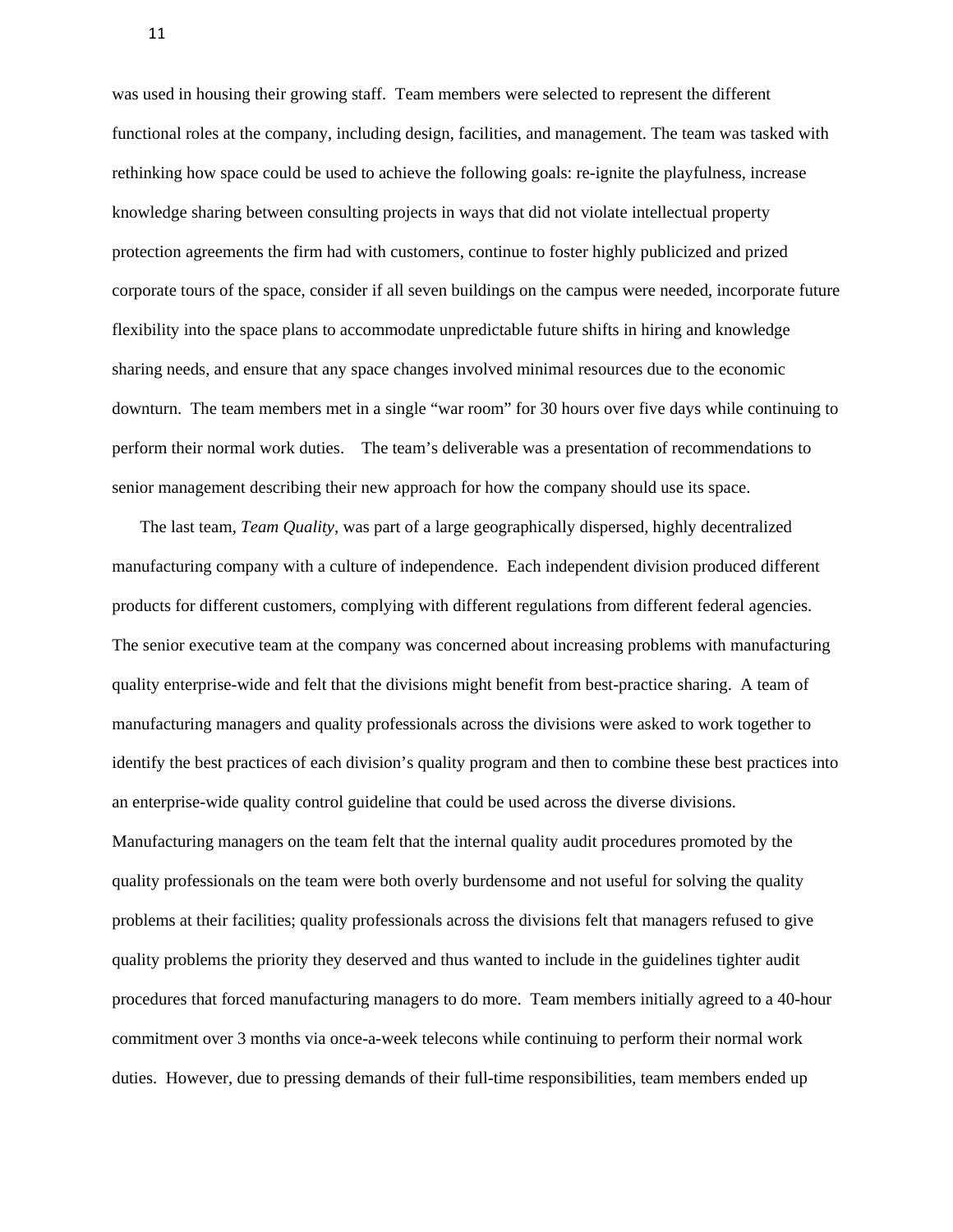spending the same amount of time (39 hours) spread over 10 (instead of 3) months and included a face-toface meeting. The team's output was the written set of guidelines and a presentation to senior executives for a new corporate-wide approach to quality to be customized and implemented by the independent divisions.

While the three teams came from different firms with different expected outcomes, they were similar in several ways. For each team, the task was novel to that team and to the company. The members of each team were selected to represent a different specialization than the other members on the team (i.e., function and geographic region for Team Strategy, function and division for Team Quality, and function and experience for Team Space). All members of all three teams participated part-time because the team was a temporary activity and not a permanent job assignment. Few of the members knew each other and thus were weakly tied socially. Finally, the teams performed under time pressure as each of the team members across the three teams had full-time jobs they had to perform even as they were doing the work of the temporary cross-functional team. Table 1 presents the three cases, describing the task requirements and membership of each team.

----------------Table 1 about here-------------------

**Data Collection**. We attended and recorded every meeting of each team (30 hours for Team Space, 26 hours for Team Strategy and 39 hours for Team Quality). Before the start of the team, we interviewed each team member to learn about the members' perspective on the task and their past personal and work experiences with each other member. We obtained all written material that was distributed or generated during and between the meetings. We interviewed members at several points throughout the project (on average, each member of each team was interviewed for a total of 2.5 hours). Our interviews were focused on understanding how the different perspectives were being brought to bear, such as: Why did you ask this question during the discussion? Why did you make that interpretation of what someone else was saying? What new knowledge has been created for you to this point? We also interviewed the team members at the team's completion. These interviews were used to determine team members' views on whether the stated objectives of the team had been met and whether new knowledge had been created that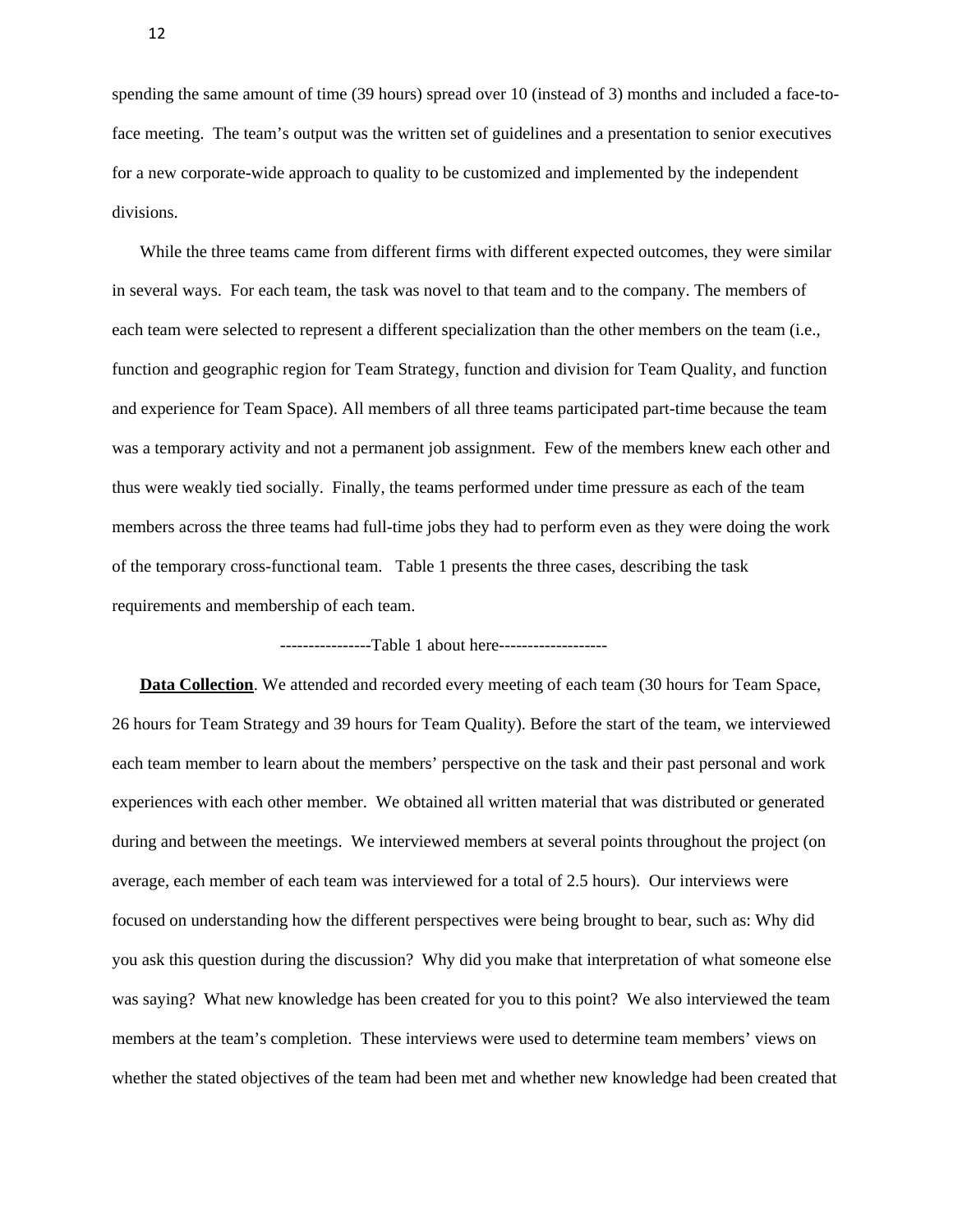integrated their own views. We interviewed the executive clients of each team to determine their views of the team's outcome. Finally, we followed the three teams after their completion to determine how their outputs were used by their organizations. All interviews and observations were attended by at least two researchers to allow an opportunity for interpretive discourse among the researchers. Face-to-face sessions were videotaped then transcribed. All teleconferences were recorded and transcribed. In total, we obtained approximately 942 pages of transcribed notes (from 140 hours of audio and 120 hours of video recordings).

To determine the success of the team in creating an integrated solution, we interviewed the team members as well as the team's executive sponsor. Through interviews conducted at the beginning and again at the end of the project, we found that members in all three teams felt that the outcomes that were generated by their teams had not been expected at the outset of the project and had reflected a transformation of their views. Interviews with team sponsors confirmed, as well, that the team's outcomes were judged as unlikely to have been generated by a single individual on the team, thus reflecting the transformation of different perspectives rather than just the acceptance of one person's vocal opinion in the team.

The integrative solutions generated by the teams were well-received by each team's executive clients. Team Space generated a space plan that included removing public tours from certain areas, reconfiguring entrances to buildings, a new design of project rooms, a new service package to help the design staff better use tight space restrictions, and reallocating desks to individuals in a way that allowed for growth and reorganization over time. Parts of the space plan were implemented immediately by upper management. Team Strategy provided an experience for senior executives that was reported by two people in attendance as successfully engaging senior executives in thinking about diversity in ways they had not previously considered. Several executives were so impressed with the experience that they asked the team member from their region to develop a similar experience for managers at the next level down in the management hierarchy. Team Quality recommended a set of "beyond best practices" for an enterprise-wide quality program that was approved and released to the divisions by corporate senior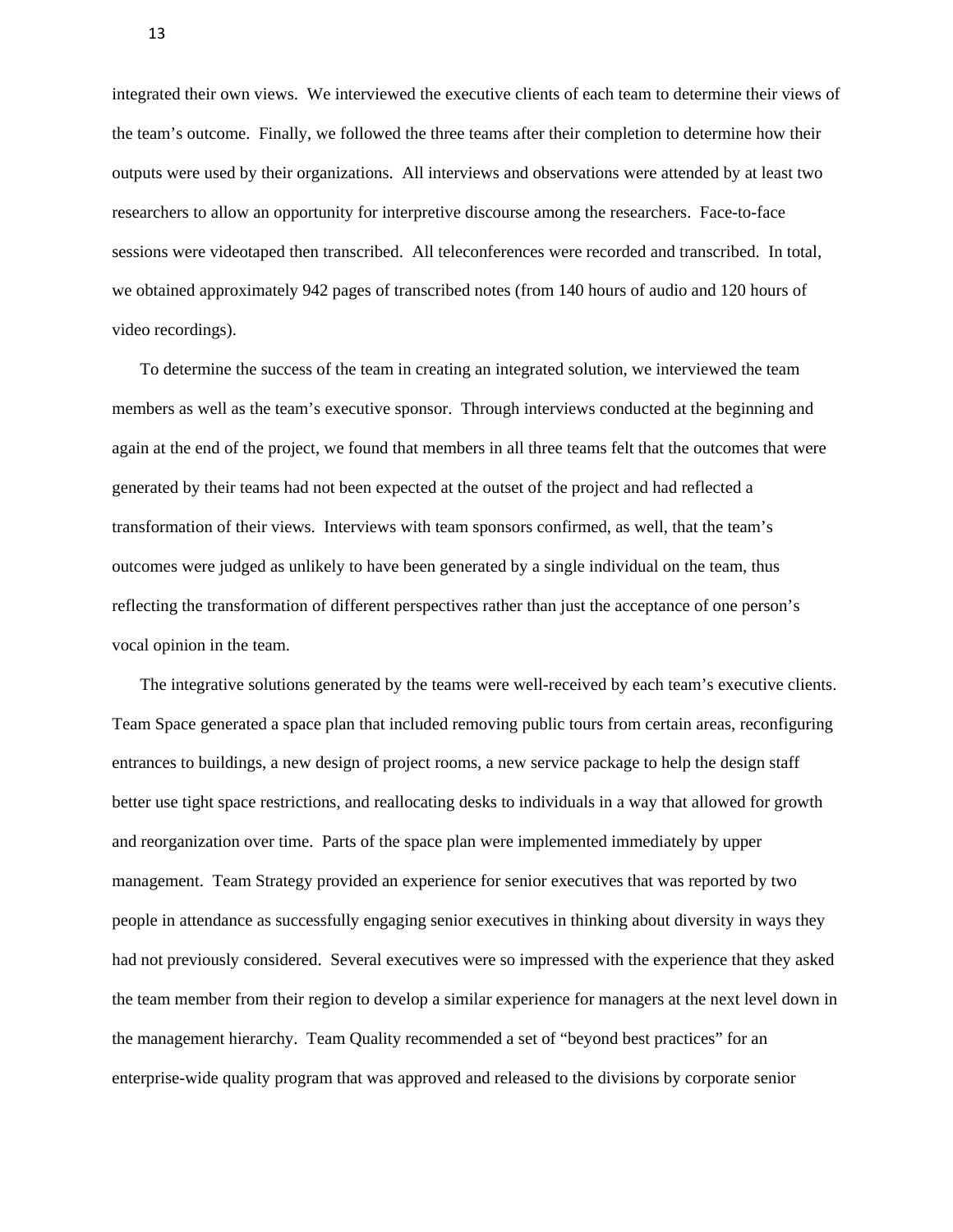management. In addition, the outcome was considered so successful that it was used as the model for further process improvement initiatives pursued by the senior executive leadership council.

**Analysis.** Our first step in the analysis was to create a video and audio record together with a written transcript for each team. The record included verbal statements, written materials generated or referred to, and notes about physical movements or artifacts made by the team (i.e., "team moved to a new location at this point," "team looks at flip charts on wall at this point"). We then coded the transcripts to categorize the notes into: 1) suggested solutions (defined as ideas about ways to solve the problem), 2) observations (defined as a comment describing information about the problem), 3) issues (defined as concerns, problems, needs or desires that a team member raised), and 4) "building" statements (statements in which one member reused or modified an observation, issue or solution that was raised by another team member). All coding for each theme for each team was carried out jointly by two members of the research team – one who had attended the team sessions in person and one who had not – in order that both standardization of coding across cases and proper implicit knowledge about each case was captured in the coding. Since we iteratively and discursively created the coding, we did not compute interrater reliabilities.

After coding the transcripts into one of these general categories (issues, solutions, observations, and building statements), a chronological timeline of the coded comments and the speaker for each comment was developed for each team. This allowed us to identify when and in what way each individual's comments (including issues, solutions, and observations) were modified through their and others' building statements. We analyzed how the comments changed to identify practices preceding the changed comments that facilitated knowledge integration within the team. We then examined the practices across the cases and were surprised to find how similar they were. The practices were presented to each team to obtain their concurrence that we had accurately depicted their activities. Note that, based on initial interviews, none of the three teams explicitly spoke about these practices during their life cycle, nor explicitly planned for them based on initial interviews. Thus, the practices can be construed as "implicit" (Rico et al. 2008), rather than formal and explicit.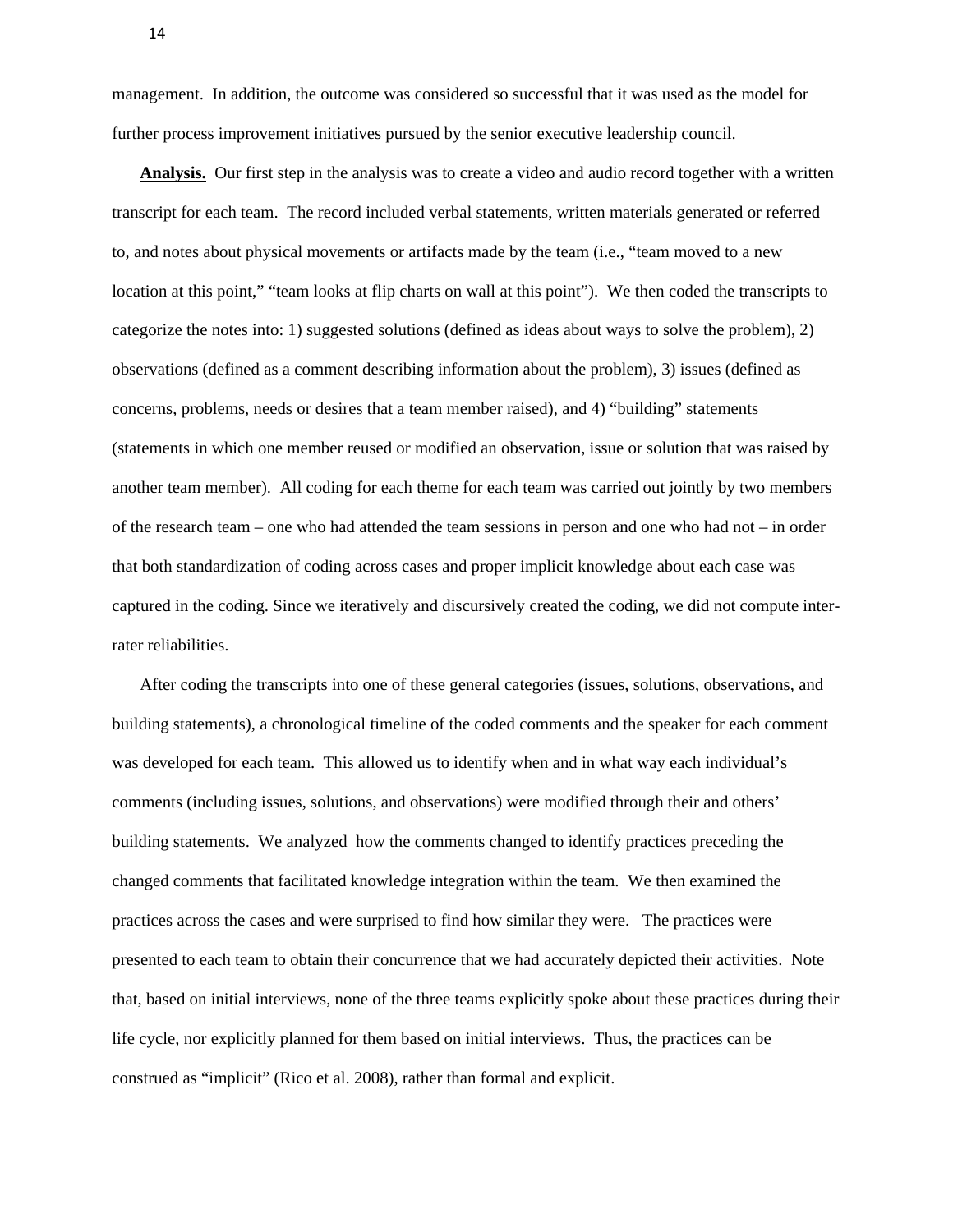# **Findings: Practices to Transcend Knowledge Differences**

Our research question asked about practices that cross-functional teams engage in to transform and integrate knowledge in novel situations. We identified five practices in which the three teams engaged. These practices covered a range of activities that moved the team forward toward the goal of developing a solution that integrated the diverse knowledge of the team members. Notable about these practices is that they provided a way to transform and integrate each member's knowledge into a common solution without emphasizing the differences between the specialties. The practices were: 1) Voicing Fragments 2) Co-Creating the Scaffold 3) Dialoguing Around the Scaffold, 4) Moving the Scaffold Aside, and 5) Sustaining Engagement. Table 2 summarizes our findings, and the Appendix includes selected quotes.

------------Insert Table 2 about here------------------------------

# Practice #1: Voicing Fragments

One of the first practices all three teams engaged in was *voicing fragments*, in which team members surfaced a broad range of uttered fragments of observations without discussing, critiquing or querying each other for more details. This practice involved team members engaging in a high-energy voicing of briefly worded statements about a variety of different aspects of the task. This voicing did not include elaboration, reflective dialogue, surfacing or confronting differences in assumptions, attributions or references to those who spoke the fragments, attempts at organizing the comments, or building upon the comments.

Voicing fragments seemed to help the team quickly establish psychological safety (Edmondson 1999) as members rapidly shared a quick succession of surprising ideas and observations about the problem, with other members neither critiquing nor questioning the contributions. Voicing fragments seemed also to jump start the surfacing of new ideas as members voiced different perspectives, even though members did not have a shared understanding of the problem or each other. The voiced fragments focused the team immediately on sharing even those observations that were only remotely associated with the problem. The nature of the fragments was varied, including observations, possible solutions, loose associations, assumptions, and different definitions of the problems and constraints. The sharing was rapid, without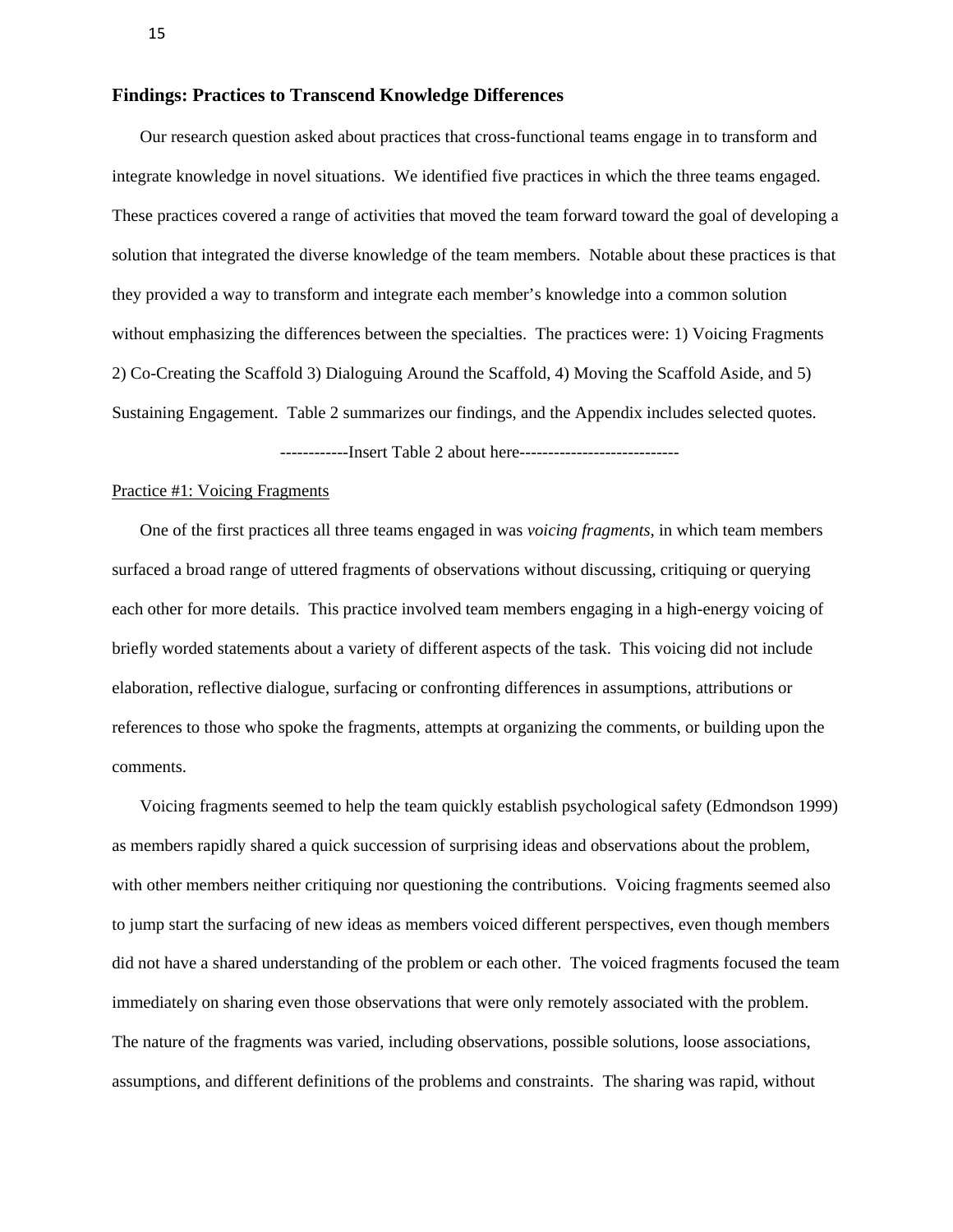any reference to who shared it, without interpersonal confrontations, and without domination by any single individual. Hundreds of comments were shared in a short period of time (over the first two of five days for Team Space, the first three out of eight 90-minute teleconferences for Team Quality, and the first two out of eight 90-minute teleconferences for team Strategy. The lack of attribution of the voiced fragments to any individual member appeared to help depersonalize each member's individualized knowledge into a collectively emerging landscape of available knowledge related to the task,

An example of this practice is illustrated with Team Strategy. As with all three cases, the voicing fragments practice occurred at the beginning of the team's activities, preceded only by a brief preliminary statement by the team coordinator about the team's mission, introductions by team members including only their name and the organization they represented, and an invitation by the team coordinator to share personal thoughts about the task. The voicing involved team members interrupting each other and energetically sharing short phrases that seemed to pop into their minds about a variety of aspects of the team's task in no particular order and with no effort to maintain attributions about who made what comment. No single utterance lasted more than a minute (most lasted only seconds with a single word). The content of the fragments for Team Strategy members was varied, including: brief personal stories, observations of the seriousness or nature of the problem, issues that they believed would be important in solving the problem, concerns they had about contextual factors that may affect their ability to solve the problem, various definitions they had about the problem, solutions they thought might be useful for solving the problem, and success criteria the team could use to determine when they had solved the problem. Some of these fragments were only tangentially related to the culture-shifting experience they were tasked to design: an observation about how Turkish and Israeli newcomers reacted differently to the same training program, how negatively some French consumers felt about the company, how plans for a world event in China was consuming a member's time, how managers never seemed to listen to employees' ideas, how one member felt after recently reading "Who Moved My Cheese", and concerns about how a recent organizational change in the company would affect their individual jobs. The comments were captured in emailed meeting notes taken by the team coordinator in the order in which the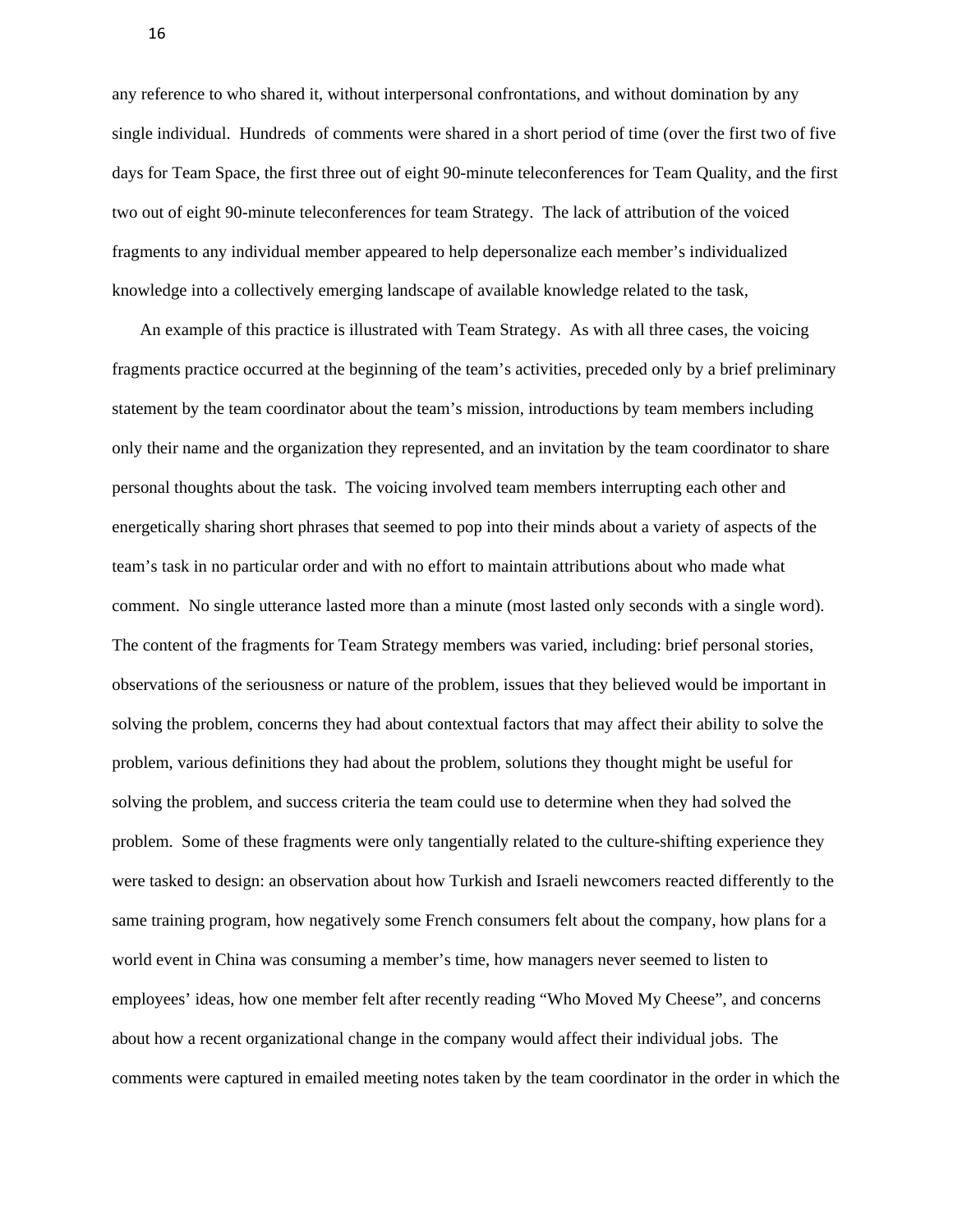comments were offered, without reference to who said them and without any attempts to categorize or organize them (such as by solution or aspect of the problem, for example). Later interviews with team members confirmed that they were unable to correctly identify who said what.

The comments uttered by different team members were not discussed, even though they might be inaccurate, not fully understood by other team members, or in conflict with earlier comments by other members. In Team Strategy, for example, a member suggested that executives should read a 10-year old management book for the workshop even though later interviews with other members indicated that they suspected at the time that the executives had already read the book. Despite inaccuracies, lack of understanding, and conflicting statements, members did not question each other's assumptions, confront these differences or inaccuracies, nor discuss them – they seemed only concerned with briefly and rapidly reporting fragmented comments.

In sum, then, this practice of voicing fragments helped to quickly create a "landscape of knowledge assets" consisting of different perspectives, facts, observations, concerns, issues, problem definitions, and possible solutions. The knowledge assets were not attributed to any single individual on the team, did not require significant time or effort to surface, and were not used as points of discussion for sharing deeper knowledge about one's discipline or interests.

### Practice #2: Co-Creating the Scaffold

The second practice we refer to as *co-creating a scaffold*. In this practice, the team quickly develops, and elaborates on, a visual or verbal abstract representation that encompasses many of the voiced fragments. Cognitive scaffolds in educational research are temporary forms of support to help learners build on their current abilities to achieve higher-level non-procedural cognitive strategies (Palincsar and Brown 1984, Rosenshine and Meister 1992, Wood et al. 1976). The participation of members in cocreating the scaffold was coupled with collaborative communication (Lovelace et al 2001) as members focused on the representation they were co-creating rather than individual differences and boundaries. As they focused on the scaffold, team members translated their own knowledge into the abstract language of the scaffold. Consequently, team members did not have to spend time and effort in learning about each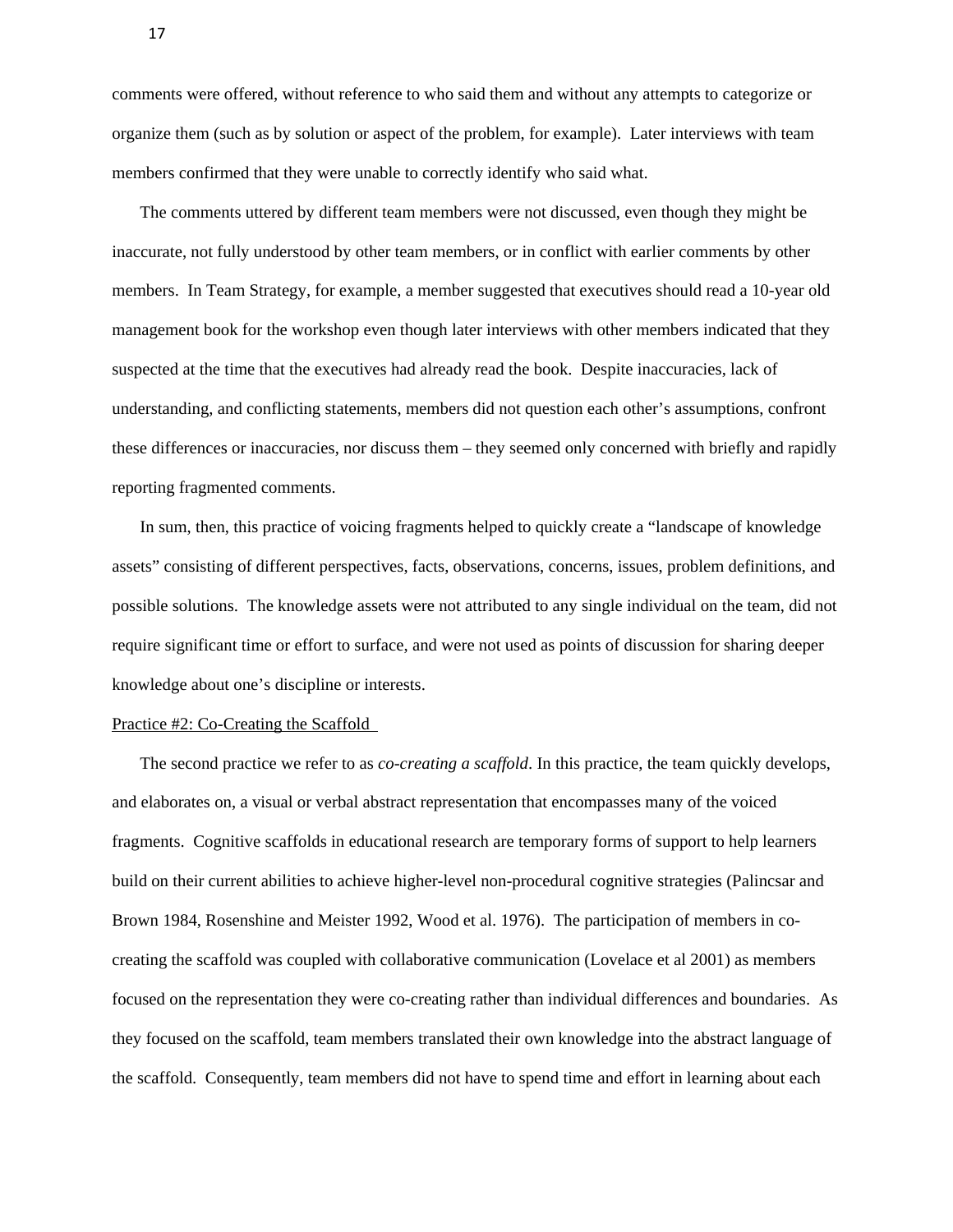other's language, only in continuing to make their own personal contributions to the evolving scaffold. Moreover, by focusing on rapidly co-creating the scaffold, each member was able to begin to quickly elaborate his or her knowledge with respect to this scaffold, without directly confronting each other's differences.

The scaffold's representation only served to encompass some of the voiced fragments of observations, ideas, and concerns about the problem rather than as a solution to the problem or even as a characterization of the problem. Since it was neither a solution nor a description of the problem, the team was not constrained in how the scaffold might evolve, allowing members to modify the scaffold in any direction suggested. Consequently, the scaffold continued to depict the rapid and successful execution of co-creation, which energized the team's efforts.

Team Strategy provides an illustration of how this practice unfolded. A member from Product Design shared a drawing of his senior design project from college in which he depicted himself as a freshman entering the narrow end of a tunnel with future opportunities portrayed at the other, broader end of the tunnel. Then, in rapid succession, the following comments were made:

- The Process Engineer suggested that one wall of the tunnel drawing should include suggestions employees make for improving the future of the company.
- The Marketing analyst suggested that another wall of the tunnel drawing should include comments made by customers about the company.
- The Digital Media analyst suggested that the right end of the tunnel drawing should make references to digital media to represent the future of the company.
- The Product Designer suggested that the left end of the tunnel drawing should include something on the history of the company.
- The Human Resources staff member suggested that maybe the tunnel should be more than employee suggestions, but include an experiential walk-through of a real tunnel for executives.
- Another member suggested that the walk-through alone would not be enough; it needed to be coupled with a reflection and sharing experience.

The evolution of the "tunnel" scaffold from a drawing, to an elaborated drawing, to a walk-through, to a reflection and sharing experience continued through two more teleconferences, evolving the tunnel from a drawing to a series of experiential exercises for the executives. The tunnel continued to be abstract and fluid since the members had no idea at the time whether the location of the strategic planning meeting would accommodate a real tunnel, whether they had the resources to prepare such a tunnel, and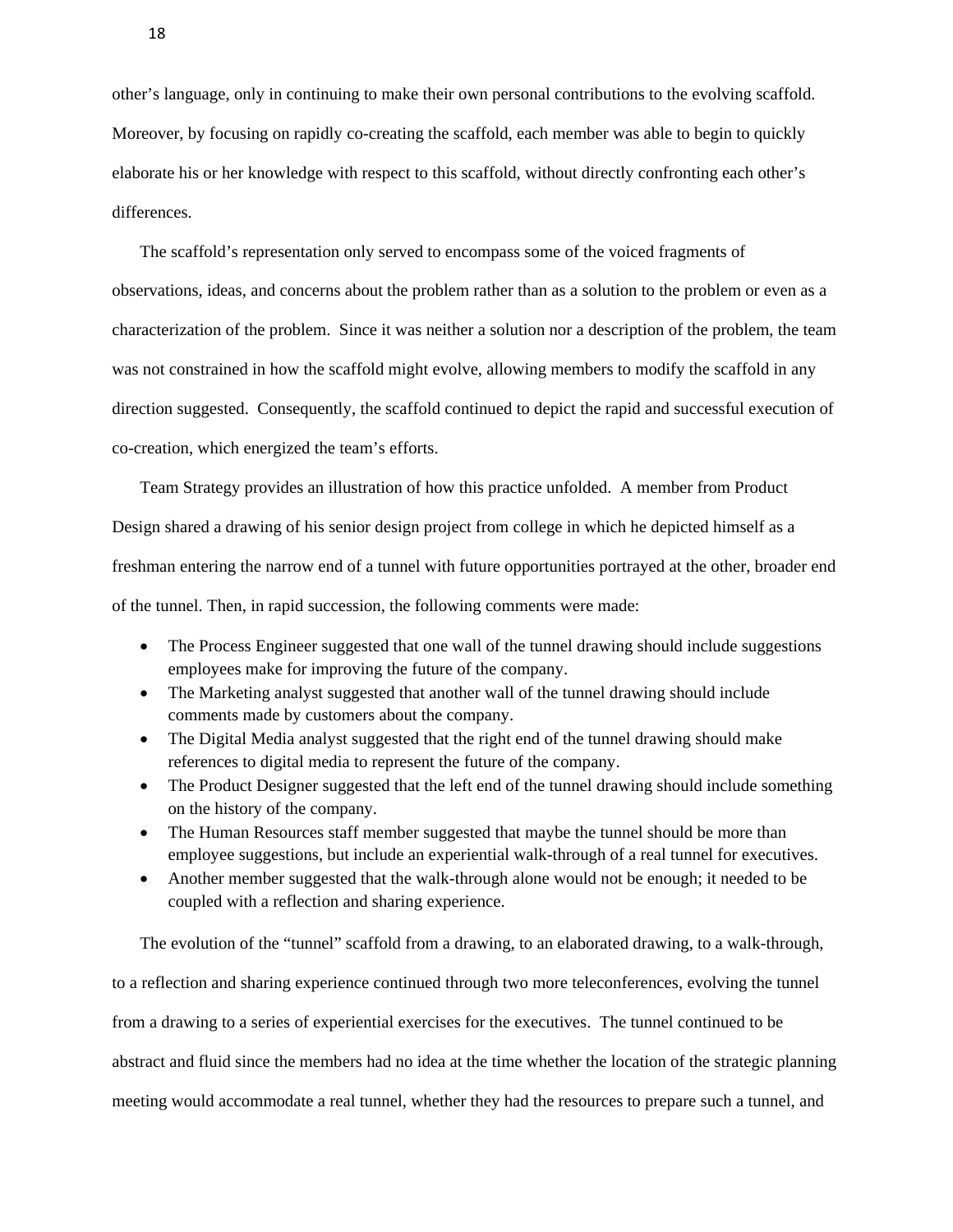whether executives would walk through a tunnel. Moreover, based on later interviews, the team members did not share similar views on the concrete form that the tunnel could have taken, with some expecting it to be a closed-in dark tunnel through which executives might have to crawl and others thinking it would be an artsy-display.

In sum, then, this practice of co-creating the scaffold helped the team to rapidly generate a representation that incorporated their earlier voiced fragments. The scaffold then served as a way for members to limit the sharing of their specialized knowledge to the joint creation of a representation, without the need to engage in a lengthy dialogue of surfacing knowledge differences and dependencies. Practice #3: Dialoguing Around the Scaffold

In this third practice, *dialoguing around the scaffold*, the teams engaged in a rapid dialogue about the scaffold in an attempt to use the scaffold to generate solutions to the problem. Early in this dialogue, the scaffold proved to be inadequate for solution generation, leading all three teams to attempt several times to reframe it. The teams stopped reframing the scaffold when one of the frames they tried led to the articulation of key unresolved tensions in different parts of the problem that could not be resolved by currently considered solutions.

To illustrate the dialogue and scaffold reframing, in Team Quality, the scaffold consisted of a matrix. The columns of this matrix depicted a growing list of possible dimensions characterizing quality programs at the manufacturing plants, and the rows delineated a subjective judgment of whether the quality professional judged his quality program at the division to be "best" on each dimension. During the face-to-face meeting, team members began a session of openly reviewing the matrix to make sure that the values in the rows accurately reflected the current practices for each division. The concept underlying the matrix was to pick the "best" program for each characteristic and then combine them into a set of guidelines for an enterprise-wide quality program. As the members discussed each row, one member made the observation that, if one looked down each column for each dimension of quality, none of the "best" practices used by any one quality program would be "best" for every division because of each division's uniqueness. This observation surfaced a tension that had not previously been identified: the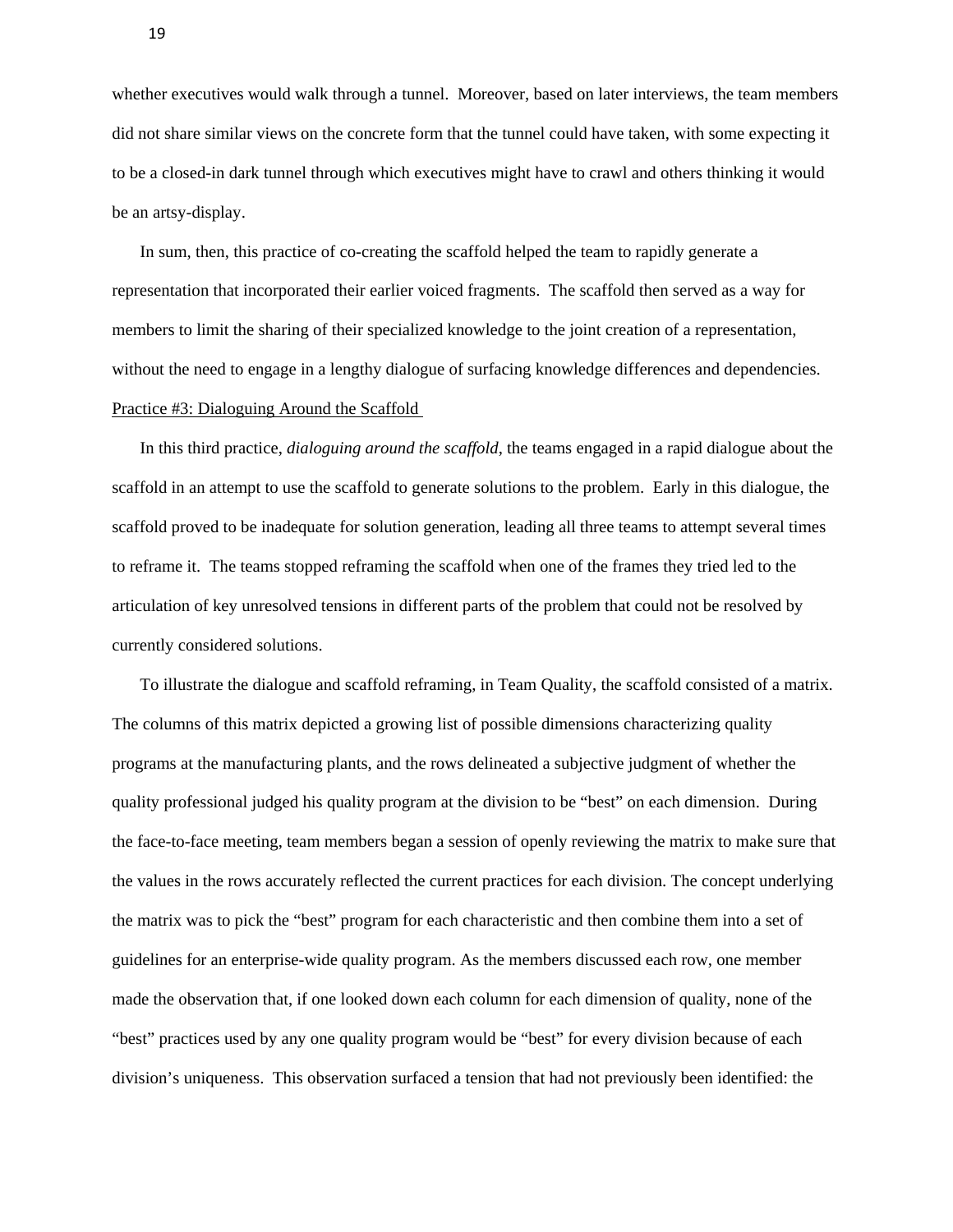team was tasked to prepare a set of guidelines describing the best practices used throughout the company, but the unique nature of each division prevented reusing best practices across divisions. Once the tension was now visibly surfaced, the tension became the focus of dialogue that sparked the team to the creative leap of realizing that the mission they were given by upper management – of creating a new approach to devising an enterprise-wide quality program by identifying best practices – was wrong. Instead, their task needed to be to ignore existing best practices for the moment and "take a step back" to identify new practices that they referred to as "beyond best practices" that would be ideal and apply across the enterprise.

Another example of dialoguing around, and reframing, the scaffold occurred in Team Strategy. The dialogue revolved around the team's tunnel scaffold. As the team dialogued about the cultural change they needed to create in the senior executive experience, a tension between two parts of the problem became apparent. The executives needed to come – emergently and unpredictably - to their own realization that the strategic planning processes they currently used were broken; yet this emergent and unpredictable realization of the need for change had to be accomplished within the confines of a 2-hour, carefully scripted session. The identification of this tension sparked Team Strategy members to take the creative leap that decisions about whether the tunnel should be walked through or not were less important than ensuring that the experience was personal for each executive. This led team members to design an experience for the senior executives that started with each team member sharing private thoughts about the company to all the senior executives – an action that would be appreciated by the senior executives as highly risky and personal. The wide diversity among the team members, when sharing their personal thoughts, was then intended to catalyze the senior executives to share risky, highly personal thoughts about diversity as a strategic weapon. The tunnel was therefore reframed to be a personal metaphorical tunnel that each senior executive needed to walk through.

In sum, then, this third practice involved dialoguing not about differences between members, but in ways that repeatedly reframed the scaffold that eventually promoted the type of creative tension that led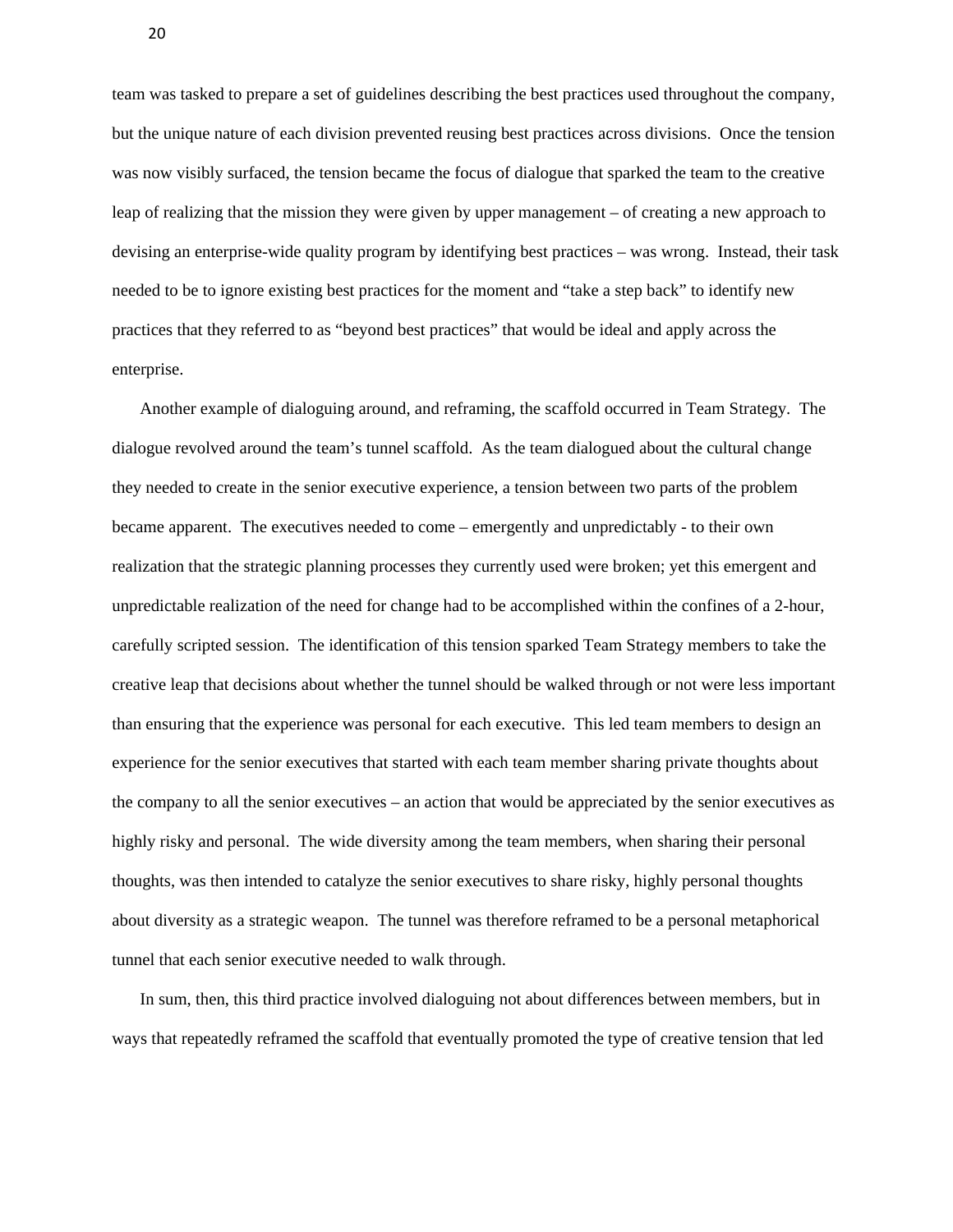to a creative breakthrough. By keeping the focus on the scaffold, the dialogue never devolved to interpersonal conflict, nor did it involve learning about each other's knowledge.

## Practice #4: Moving the Scaffold Aside

In this fourth practice, *moving the scaffold aside*, the team took a highly preliminary solution and tried it out on external stakeholders. The team surfaced a very preliminary proposal to external stakeholders in order to get early feedback, rather than wait until the ideas were well developed. Explaining their proposed solution to the external stakeholders required the team to change its focus from their internal needs for knowledge integration to the needs of external stakeholders. To do so, the team initially tried to include the scaffold in their dialogue with the stakeholders, but quickly found they needed to drop the scaffold from their dialogue, replacing it with language more closely aligned with the needs of the external stakeholders. There were clear points in the interaction when the moving aside of the scaffold could be observed, corresponding in all three teams to the point in which the team members turned their attention away from solution creation to focus on external stakeholders.

The extent to which the team members quickly and completely dropped the scaffold from their problem-solving process was striking. Interviews with team members after the end of the project indicated that not only did they drop the scaffold but that they *could not recall* creating or using the scaffold, despite statements to the contrary in mid-project interviews and despite transcript evidence indicating the centrality of the scaffold to their earlier solution-generation dialogue.

Since efforts to include the scaffold in explaining the solution to stakeholders did not help stakeholders understand the solution, moving the scaffold aside helped the team to focus on that aspect of their problem-solving that reinforced their sense of accomplishment. Changing the focus away from the scaffold also helped to reenergize the team by providing it with a new focus that was closer to the actual implementation of their ideas. This reenergizing was particularly important since the team, at this point, still needed to continue to significantly modify the solution to meet stakeholder needs. Changing the focus from internal scaffold to external stakeholders continued the process of knowledge creation without engaging differences and dependencies between individuals because it provided new criteria for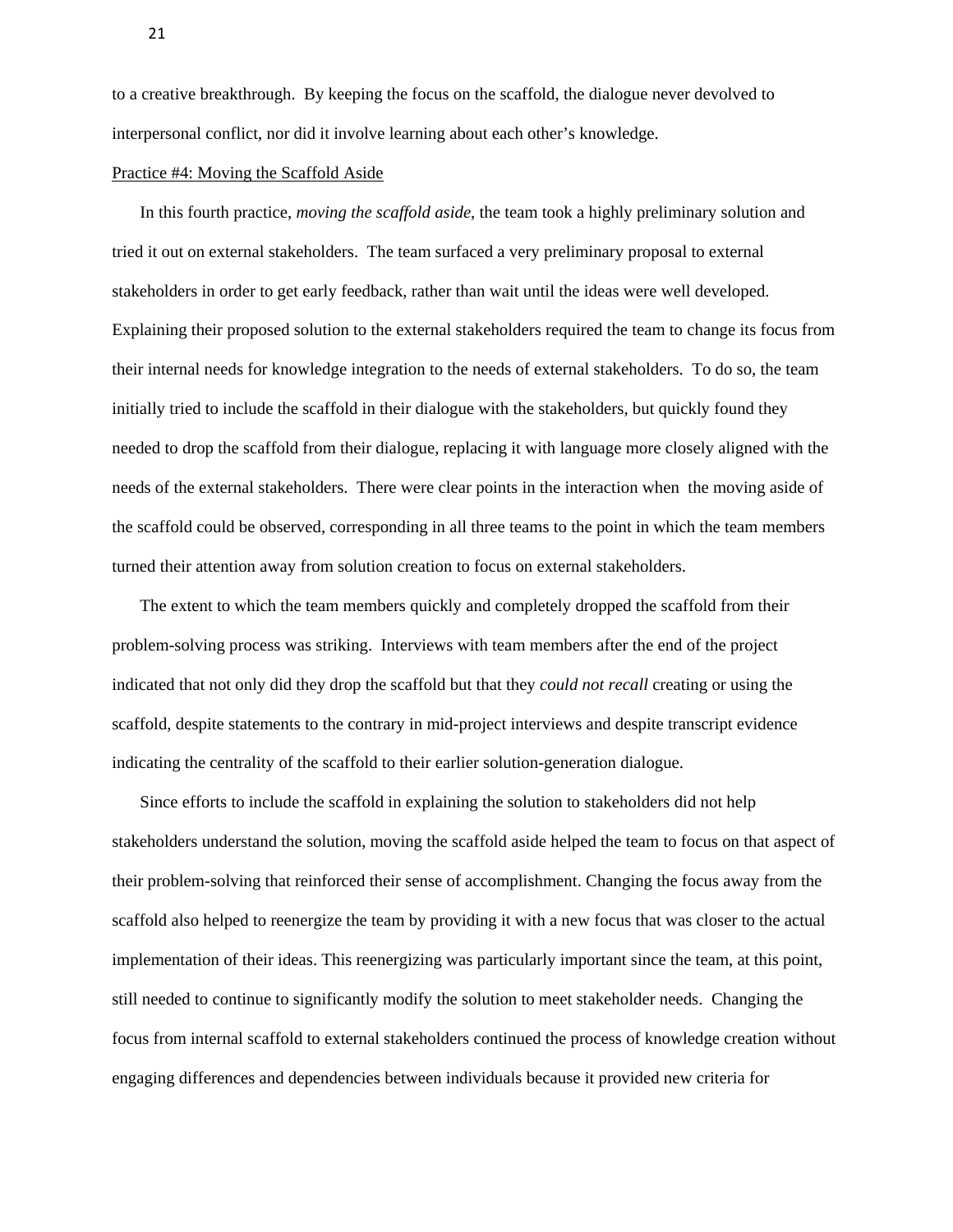evaluating the solution that did not privilege one member over another. The evaluation criteria for the solution now became specifically the stakeholder's needs relative to the initial solution. As such, while the solution had initially been made possible because of the scaffold, the reorientation toward the external stakeholders encouraged the team to co-generate ways to tailor the solution to the stakeholders without needing to stay consistent with the scaffold. By dropping the scaffold, the team members did not need to engage in the cognitively complex effort of maintaining two versions of reality – one internalized and one externalized (Wixed 2004).

Team Space illustrates this practice. On Day 3, Team Space members asked outsiders to listen to a short presentation about their draft space plan. They explained how they derived their solution by discussing their scaffold, which was the notion that buildings have personalities that need to be leveraged in a space plan. The outsiders provided positive feedback about the space plan. However, they reported that the connection between "building personalities" and the draft space plan was not clear. Although the scaffold of "building personalities" had provided a focus central to the team members in creating their plan, it became apparent to the team that outsiders did not need to understand or even know of the scaffold. Team Space then stopped using the "building personality" metaphor in their dialogue during the remaining 20 hours, and instead focused their dialogue on the stakeholders. They so completely dropped the scaffold that in their final presentation to top management when they described the process they used to develop their solution, the notion of building personalities was barely mentioned.

In sum, then, moving the scaffold aside facilitated the team's reconnection with their external stakeholders early after they had an initial solution, but before the solution was well-developed and thus harder to change. This not only ensured a smooth transition of the dialogue from a collectively created scaffold to an external stakeholder, but also encouraged continued co-generation without confronting differences in team members.

## Practice #5: Sustaining Engagement

Teams with disparate viewpoints working under novel circumstances can fall victim to interpersonal, task, and process conflict that can drain team members' motivation, direction, and purpose (Jehn et al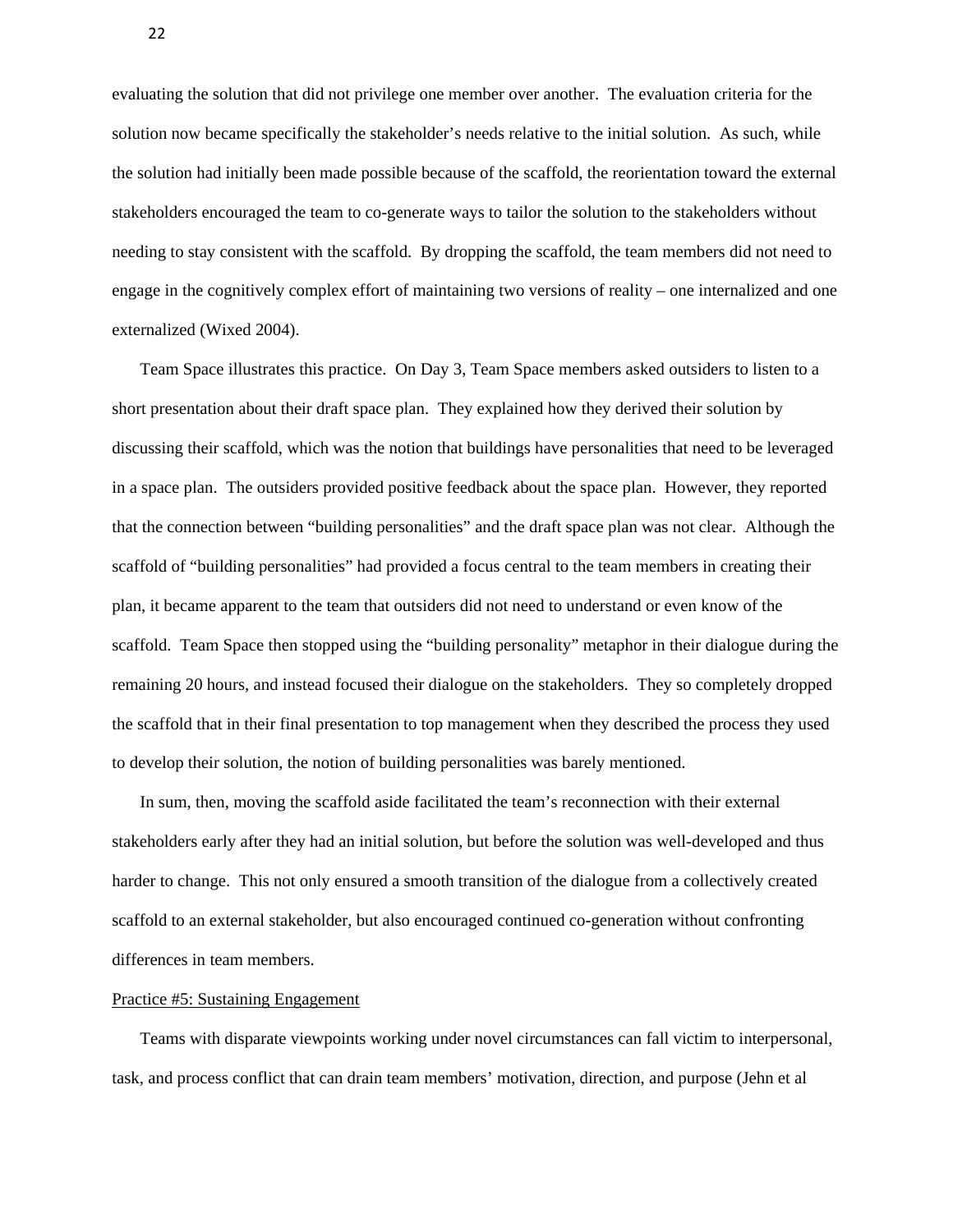1999). As the team members spend more time in lengthy discourse, they can become anxious that the team's direction will not lead to a successful problem resolution (Kelly et al 1997). They can begin to question their own process and direction. In the worst cases, this can lead to withdrawal or exhaustion; members are just too tired or too frustrated to continue generating new ideas and simply acquiesce to a more vocal member (Karau and Kelly 1992). To overcome these challenges, we observed three sets of activities that sustained engagement in the teams. We label them: 1) repeated summarization, 2) sharing the unexpected and 3) using enthusiasm to drive the process.

*Repeated Summarizations* describe the activity of the teams to use members' coming and going as excuses for repeatedly reviewing and summarizing progress of the team. This activity allowed the team to make progress despite the conflicting commitments of its members that pulled members away from the team. For example, the meetings of Team Space did not attain full attendance until the last of its five day mission, and for only a part of that day. Repeated Summarization activities developed to fill in the gaps. When a member returned from an absence, those team members present would interrupt their dialogue to summarize and review the decisions that had been made in the member's absence. The repeated coming and going of team members meant that summaries and reviews happened frequently. For each summary, members would elaborate on the summary, adding details, and indicating some sense of satisfaction about what they had accomplished in the member's absence. The summary allowed the opportunity for members to share the work that they thought was energy-inducing, incorporate their views with the views of others, and create interpersonal congruence (Polzer et al 2002) through jointly celebrating small victories and making in-process corrections.

*Sharing the unexpected* involved members articulating different perspectives that were beyond their organizational role responsibilities, thus blurring boundaries between areas of expertise. For example, in Team Quality, a quality professional surprised the other quality colleagues on the team by taking the side of management in discussing an ideal element of a quality program. This catalyzed another quality professional, who was an open critic of company managers, to openly muse about the interesting complexities of being a manager [as a side note, to the astonishment of his quality colleagues, this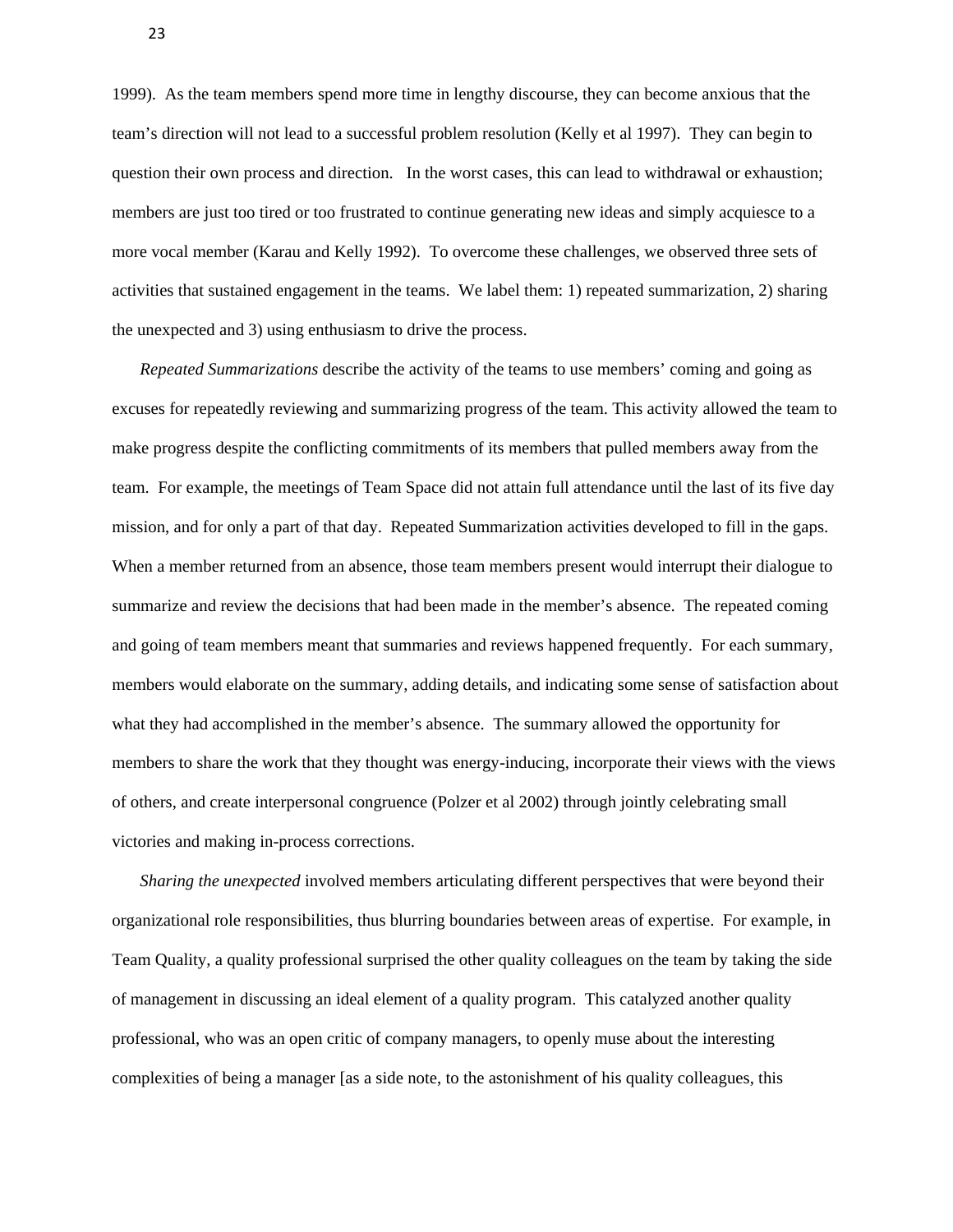individual later applied for a management position at the company!] When members shared unexpected perspectives, this appeared to free up other members from implicit assumptions about how other members would approach the problem, generating renewed enthusiasm to continue the idea-generation process. In another example, Team Space's designer, who had only recently joined the company, offered a detailed depiction of the myth around the company's early culture. The depth of the designer's knowledge about this myth initially surprised the other team members, especially one older team member who had experienced the early culture for himself. However, other team members consequently offered their own view of the early culture myth as well. In effect, sharing unexpected comments both helped to sustain engagement and blur boundaries.

*Using enthusiasm to drive the process* allowed the direction of discourse to be guided by enthusiasm, rather than explicit criteria, technical analysis, or agreed-upon steps that might have differentiated members from each other. If certain topics or ideas did not garner much enthusiasm, they were ignored – even if they were technically sound. The focus of the collective enthusiasm became a primary signal for how the team's discussions would unfold. For example, in Team Space, an idea about redesigning the company's library garnered enthusiasm by only two members who had apparently visited the library; the idea was essentially ignored by the other members. The library idea was never continued into later conversations as part of the solution. Allowing the direction to be set by enthusiasm helped to minimize differences since it was only those ideas that were enthusiastically received by all the members that were carried forward.

In sum, instead of confronting individual differences that may draw down energy (Lovelace et al 2001), the teams practiced building and sustaining engagement through repeated summarizations, sharing the unexpected, and using collective enthusiasm to drive the process.

#### **Discussion**

Cross-functional teams are increasingly used to develop new processes and products (Edmondson and Nembhard 2009). These teams offer the promise of diverse viewpoints and expertise, transformed and integrated for higher quality problem-solving (Dougherty and Tolboom 2008). However, integrating the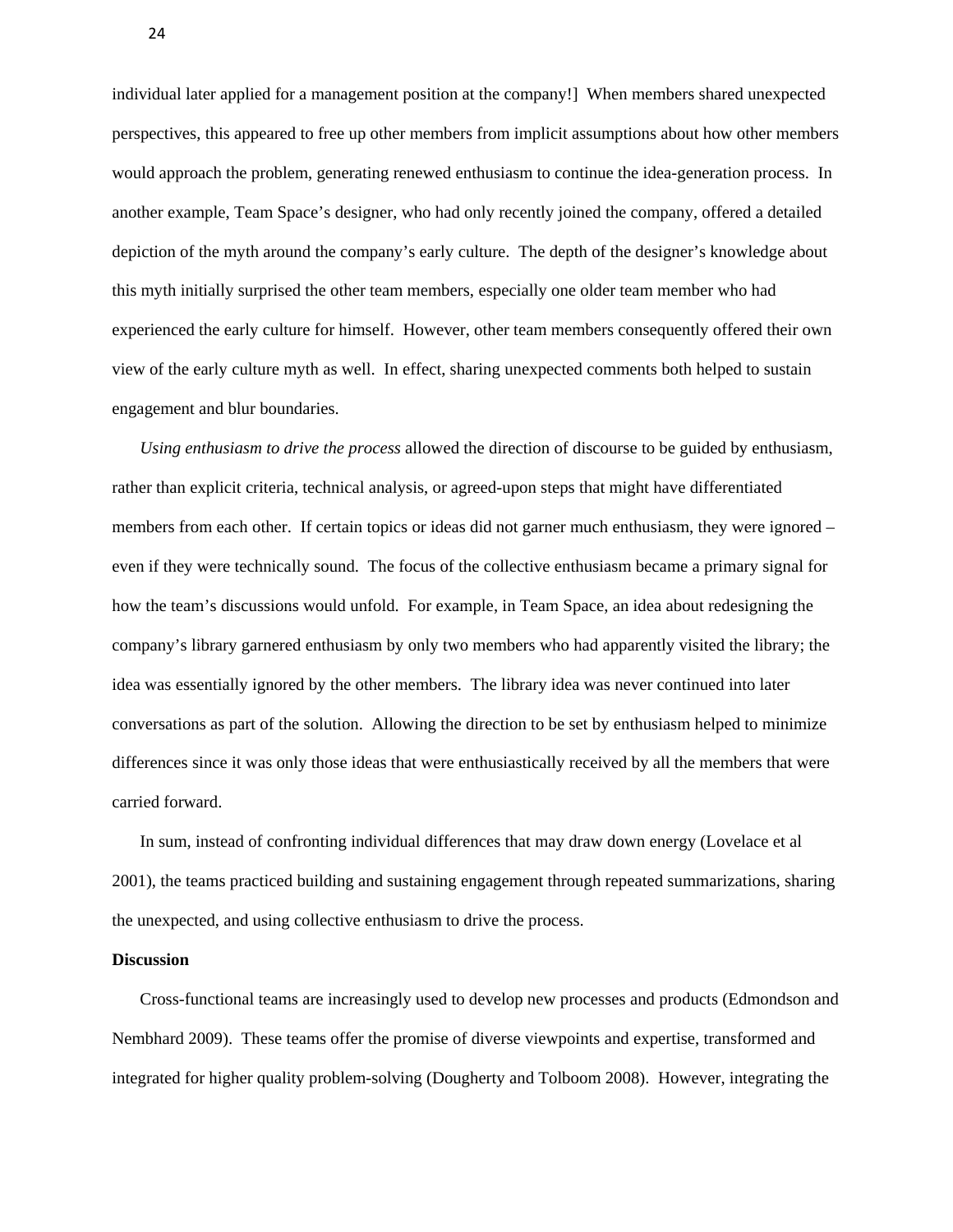knowledge of team members, particularly when faced with novel situations, is challenging (Bechky 2003a, Carlile 2002, Dougherty 2001, Hargadon and Bechky 2006, Tsoukas 2009).

We identified five practices that our three cross-functional teams used to integrate their knowledge to co-create a solution. The practice of *voicing fragments* focused the team on assembling a common landscape of individual statements and parts of solutions without discussing, clarifying, or resolving knowledge differences; such a practice avoided the negative effects of contentious interpersonal conflict that often surface when differences between specialists are confronted (Jehn et al 1999, Lovelace et al 2001). The practice of *co-creating a scaffold* allowed convergence on a tentative, fluid representation that provided a common co-creation and elaboration experience; such a practice helped the team to develop a collective team orientation to the problem-solving effort (Tsoukas 2009, Van der Vegt and Bunderson 2005). The practice of *dialoguing around the scaffold* made possible the surfacing of previously unappreciated tensions that fostered creative solution generation without creative abrasion between individuals (Leonard 1998, Skilton and Dooley 2010). The practice of *moving the scaffold aside*  fostered further co-creation to account for complex implementation requirements of external stakeholders (Dougherty 2001). Finally, the practice of *sustaining engagement* throughout the problem-solving effort helped the team maintain the energy and focus needed to continue the process of personally transforming one's knowledge to collective knowledge as new ideas were generated, without retreating to the confines of one's current bounded knowledge and confronting others with that knowledge (Dougherty and Tolboom 2008).

The practices, then, helped the teams to overcome a number of challenges of knowledge integration. By sharing fragmentary comments early in the team's process, team members were able to express taskrelated doubts collectively and obtain reassurance that their doubts were not misinterpreted as a lack of commitment to the team (Lovelace et al 2001). The manner in which the scaffold was iteratively cocreated and became the focal object for discussion fostered the type of risk-taking, open reflection, and rapid and fluid co-generation needed for knowledge integration in novel settings (Dougherty and Tolboom 2008, Edmondson et al 2002). The practices also helped to overcome challenges of knowledge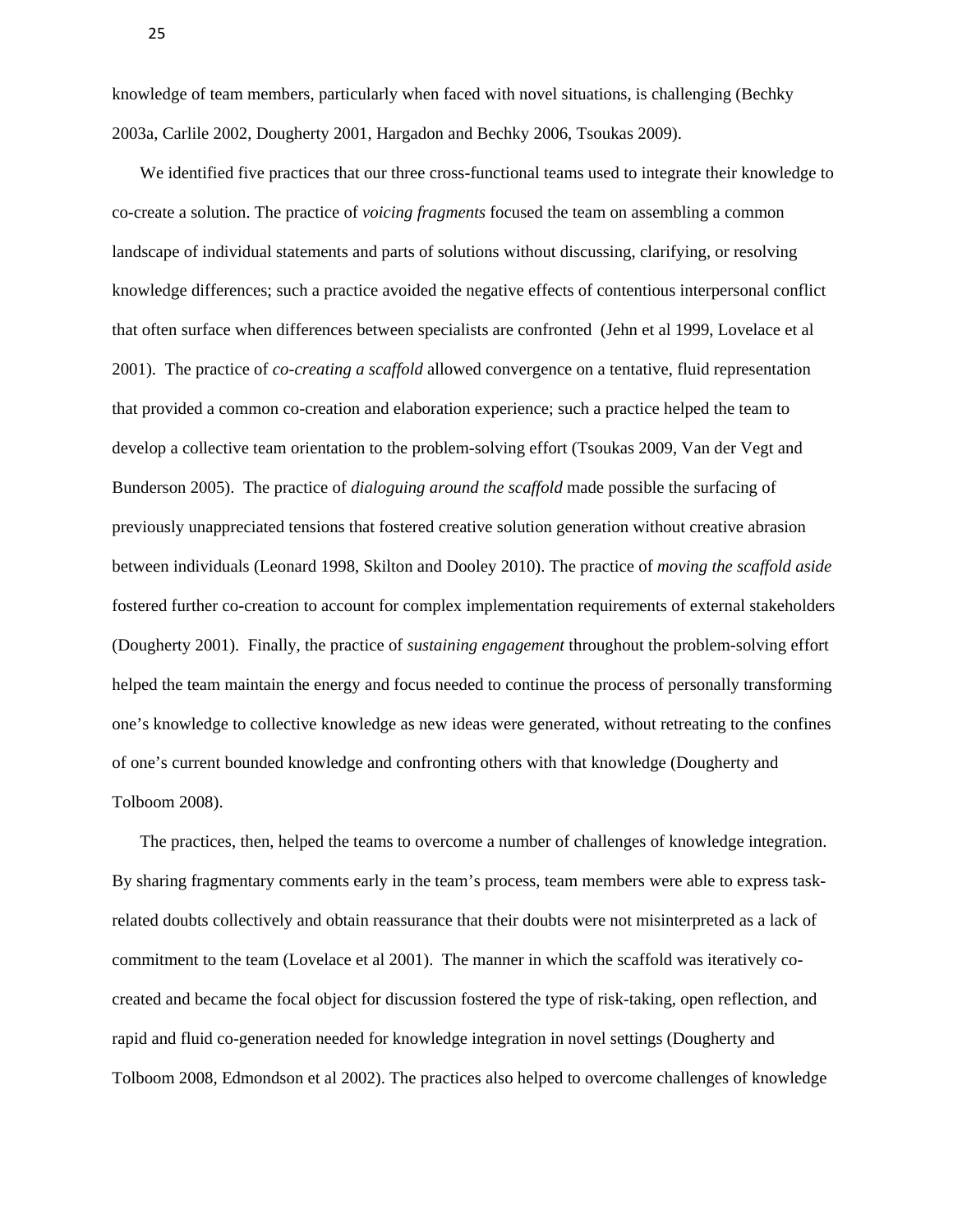integration by invoking collective sense making about the task and about one's expertise with respect to the task (Dougherty and Tolboom 2008, Drazin et al 2008). By co-generating a scaffold and then collectively evolving and transforming the scaffold, the observations about how each team member reacted to others on the team allowed members to anticipate others' actions and needs – a necessary condition for knowledge integration (Edmondson and Numbhard 2009, Okhuysen and Bechky 2009, Rico et al 2008). The teams were able to overcome the knowledge transformation challenge associated with different languages and perspectives in the team – not by clarifying these differences and negotiating to resolve them – but by iteratively co-creating new scaffolds that offered a neutral depersonalized common ground to which individual members transformed their own knowledge, without the need for deep knowledge dialogue.

Thus, the practices we observed build and extend existing literature on knowledge integration. The practices more specifically depict how knowledge integration challenges are overcome over time as a team goes from individuals representing specialist knowledge areas to the creation of a collectively integrative solution. The practices describe how sense making evolves, how the actions of previously unknown others become anticipated, how members create a psychologically safe environment to engage in iterative and rapid reflection, how creative breakthroughs occur without creative tensions between individuals, and how knowledge transformation occurs between different languages and perspectives without deep knowledge dialogue.

#### Theoretical Implications

How cross-functional teams transform their specialist knowledge to create a new solution is a topic that has received substantial research attention (Carlile 2002, 2004, Dougherty 1992, 2001, Lovelace et al. 2001, Tsoukas 2009). To overcome cognitive and organizational boundaries, one approach in the literature – that we have labeled the traverse view - argues that dialogue is needed that surfaces assumptions, identifies and confronts these differences, and negotiates across boundaries. Such a dialogue is particularly needed when the tasks are novel requiring not only integration but knowledge transformation and co-creation (Carlile and Rebentisch 2003). However, concerns have been raised with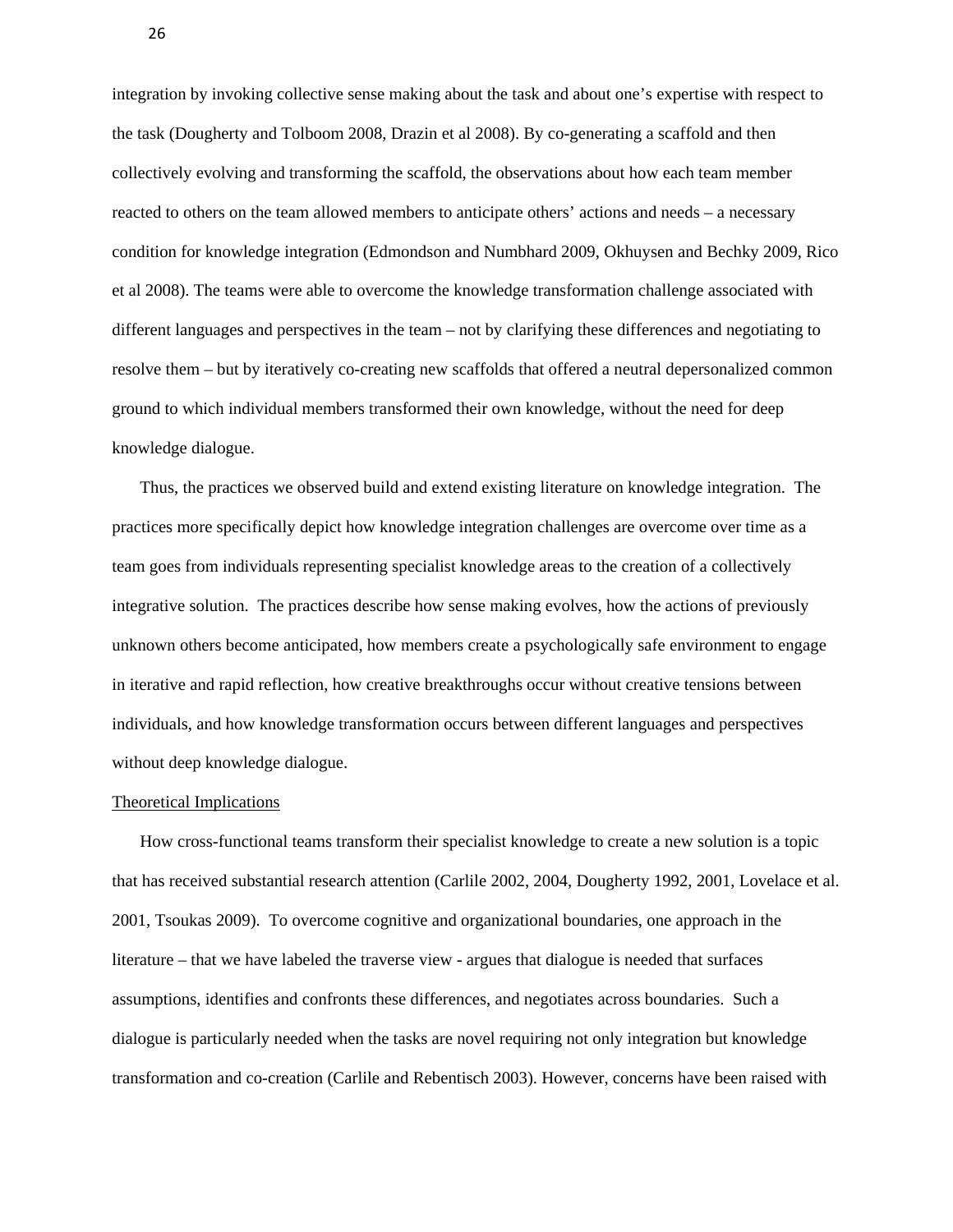this approach because of the time and resources involved (Edmondson and Nembhard 2009, Hansen 1999). Moreover, other studies have found that spending time identifying and confronting each other's differences, learning from each other, negotiating common interpretations of events, and surfacing assumptions is not always needed (Donnellon et al 1986, Faraj and Xiao 2006, Kellogg et al 2006, Schmickl and Kieser 2008).

Our findings provide support for the critical role of dialogue in the knowledge transformation and integration process, particularly when the task is novel for the team. We found that our practice of voicing fragments was followed by dialogue to create a scaffold, followed by dialogue to repeatedly modify the scaffold until a preliminary solution emerged, followed by even more dialogue to incorporate needs of external stakeholders into that solution. Knowledge integration within cross-functional teams facing novel situations, then, clearly benefits from dialogue even when the members have few shared perspectives and shared coordination protocols. Thus, unlike Kellogg et al (2006) who argue for a nondialogue-based trading zone between members, and Schmickl and Kieser (2008) who argue that a transactive memory system provides a sufficient coordination protocol for knowledge integration, our findings provide support for the traverse view of knowledge integration that dialogue is essential to the knowledge integration and transformation process. *The fundamental research focus, then, is not whether dialogue in these types of teams is needed, but rather distinguishing the nature of the dialogue.* Thus, while we agree with previous literature questioning the value of deep knowledge dialogue (Donnellon et al 1986, Faraj and Xiao 2006, Kellogg et al 2006, Schmickl and Kieser 2008), we extend beyond that literature to identify the dialogue-based practices that replace deep knowledge dialogue.

While we agree with the traverse view about the importance of dialogue, our findings paint a very different picture about the nature of that dialogue than that depicted in the traverse view. Our practices together offer a view on the nature of dialogue that we label as one that *transcends* knowledge differences, one in which knowledge differences are *not* first clarified with deep knowledge dialogue and then bridged through negotiation (Bechky 2003a, Carlile, 2002 2004, Tsoukas 2009). Instead of confronting differences between specialty areas as would be expected in a traverse view, the practice we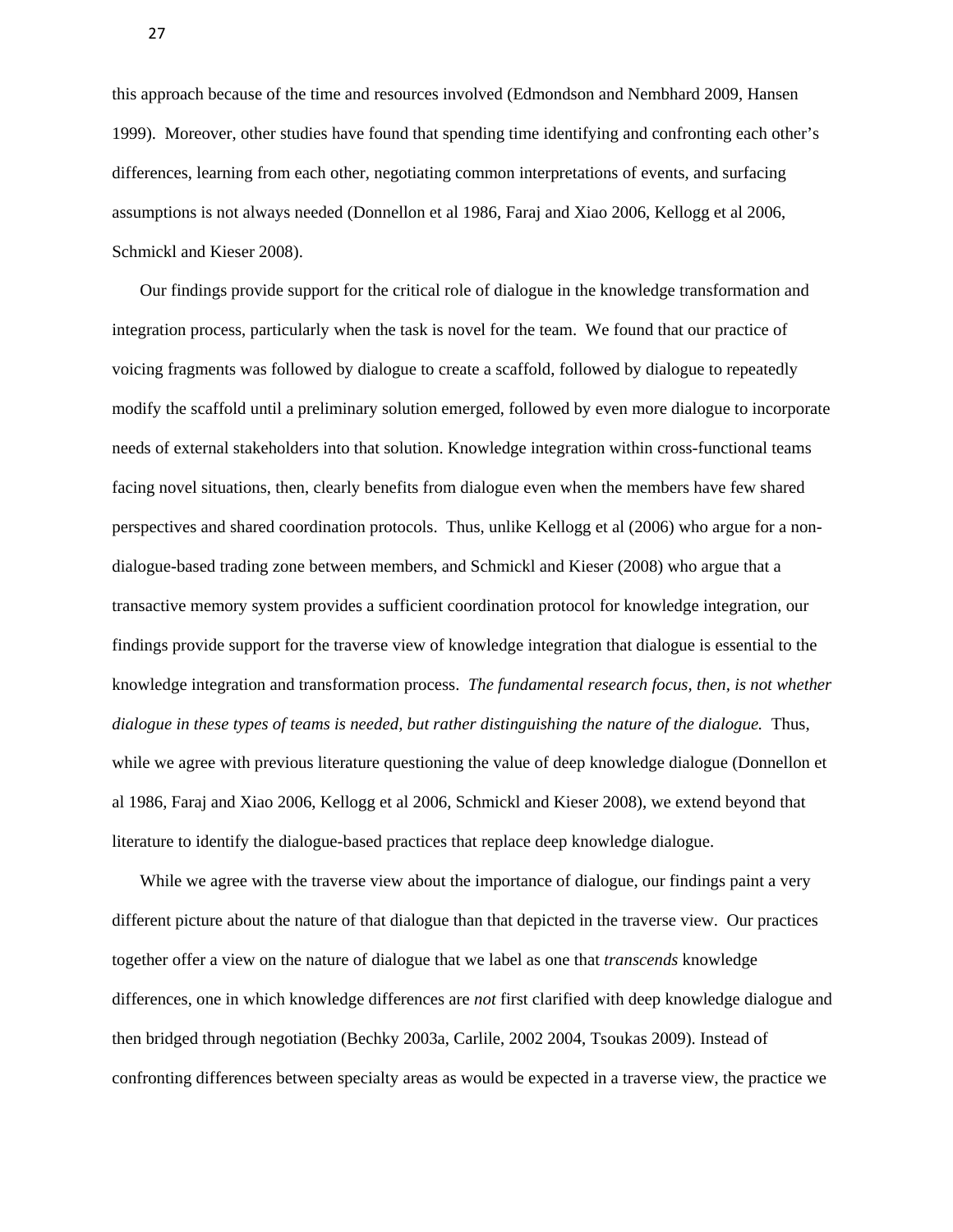identified of *voicing fragments* made salient a general landscape of the team's collective perspective on the problem. Instead of using concrete and organizationally-embedded boundary objects, the practice of *co-creating a scaffold* evolved a boundary object that was abstract because it kept changing and was never interpreted in the same way by team members. Instead of treating the resolution of differences between members as the source of creative abrasion, when *dialoguing around the scaffold*, team members used the neutral scaffold as a focal point for seeking out creative tension between parts of the problem. Instead of limiting their knowledge integration to members of the team, the team members used the practice of *moving the scaffold aside* to extend their knowledge integration and solution generation to include outsiders. Finally, instead of using the comments of each member as an opportunity for deep knowledge dialogue and learning about each other, the practice of *sustaining engagement* encouraged the team to ignore comments of team members unless there was a collectively energetic response.

 This distinction between traverse and transcend views of the nature of the dialogue when integrating knowledge in cross-functional teams facing novel situations has theoretical implications for furthering our understanding of the knowledge integration process. Boundary objects may play different roles depending on whether the emphasis is on transcending or traversing knowledge differences. When the emphasis is on traversing differences, boundary objects may need to be concrete, making differences clearer. However, when the emphasis is on transcending knowledge differences, the same boundary object may need to be treated as abstract and fluid. For example, Bechky (2003a) appeared to adopt a traverse view when she argued that a machine served as a helpful boundary object between assemblers and engineers because it concretely depicted what assemblers do, making differences and boundaries clearer. However, the machine could be conceived as an abstract boundary object that provided value to assemblers and engineers not because it *clarified differences* in what they do, but because it helped them to realize the more abstracted knowledge they *collectively held* about the machine. That is, boundary objects may facilitate knowledge integration between different parties not because they make boundaries clearer but because they help to identify what knowledge is held in common between the parties. The distinction between the traverse and transcend views on how knowledge integration occurs, then, helps to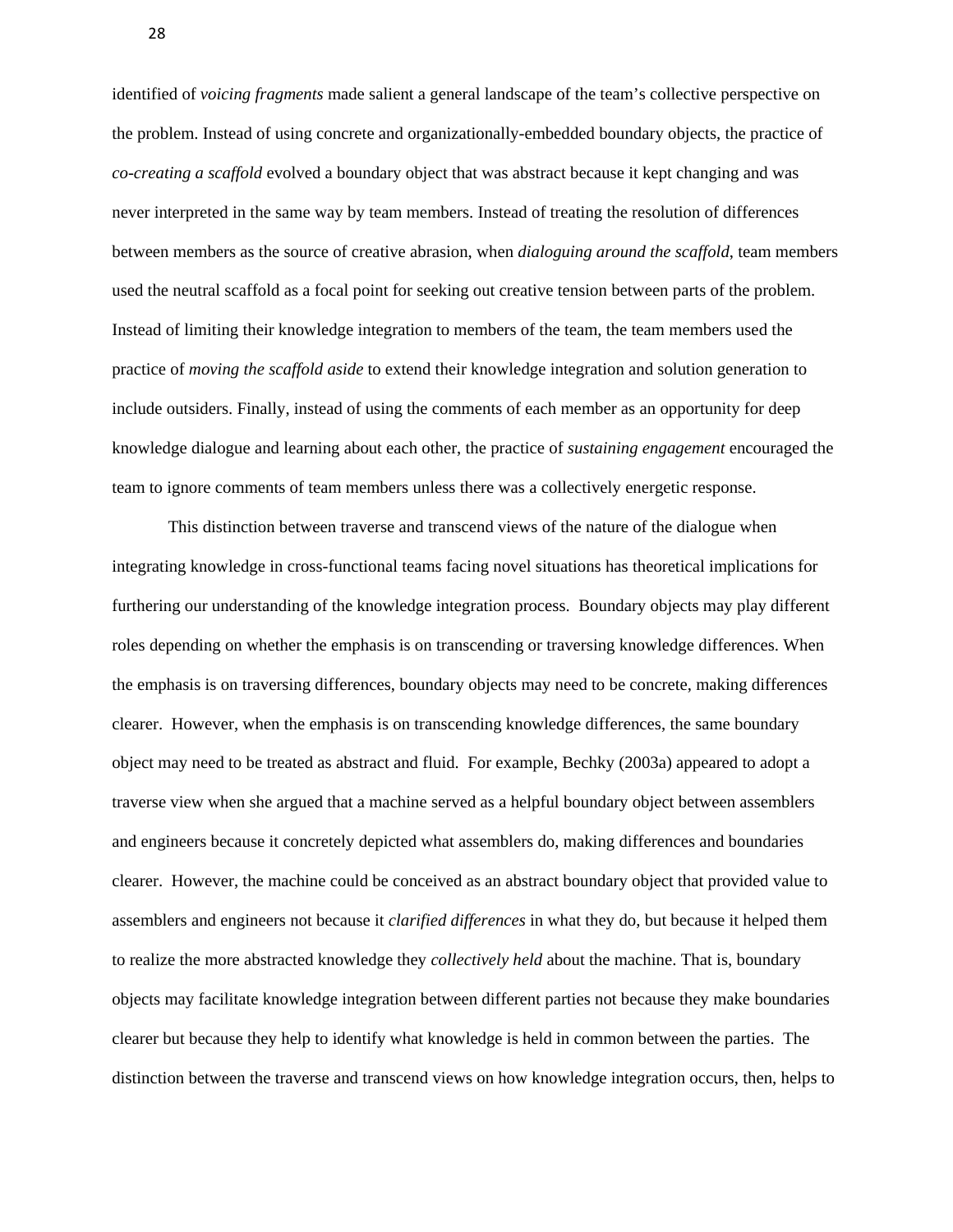clarify questions about the role of boundary objects for future research. Do boundary objects need to be concrete or abstract? Do they need to clarify differences or should they obfuscate those differences? Are there conditions when one role versus the other is more facilitative of productive dialogue?

 The distinction between the traverse and transcend views offers another theoretical implication concerning structures that enable dynamic solution co-generation in teams. In studies of cross-functional product innovation teams, the paradox of how to structure an inherently unpredictable but generative process has been well-documented (Dougherty 2001, Sheremata, 2000, Skilton and Dooley, 2010). In the traverse view of knowledge integration, those structures define boundaries, dependencies, and negotiations that help to focus the generative process. In the transcend view of knowledge integration, the practices also appear to focus the generative process but they do more: they appear to also foster a context of agility, flexibility, and rapid reflection throughout the problem-solving process. The co-generated scaffold repeatedly changed form and substance, in the nature of a fluid object (Law and Singleton 2005). Similarly, repeated summarizations, brief voicing of fragmentary comments, continuing ideas based on collective enthusiasm rather than logical argument, and being willing to set aside co-created assumptions about the scaffold when confronted with new information (i.e., from stakeholders) encouraged rapid reevaluations and continued generation. These practices appeared to create a structural context referred to as a "creative mindset: a creative mindset enables people to gather up and assimilate large amounts of complex and ambiguous knowledge and shape it into multiple product concepts and business models" (Dougherty and Tolboom 2008, p.241). For example, the repeated summarizations allowed the team to develop standards for their work to evolve through mutual adaptation (Dougherty 2001, Leonard 1998). The fluid scaffold fostered a focus on action and knowing through action that helps to invoke collective sensemaking (Cook and Brown 2000, Dougherty 2001, Drazin et al 2008). Therefore, while the traverse view emphasizes focusing-structures to support knowledge integration in cross-functional teams faced with novel situations, the transcend view for knowledge integration emphasizes to a greater extent structures that foster a creative mindset within the team. The extent to which focusing- and mindsetoriented structures can be combined is an area ripe for future research.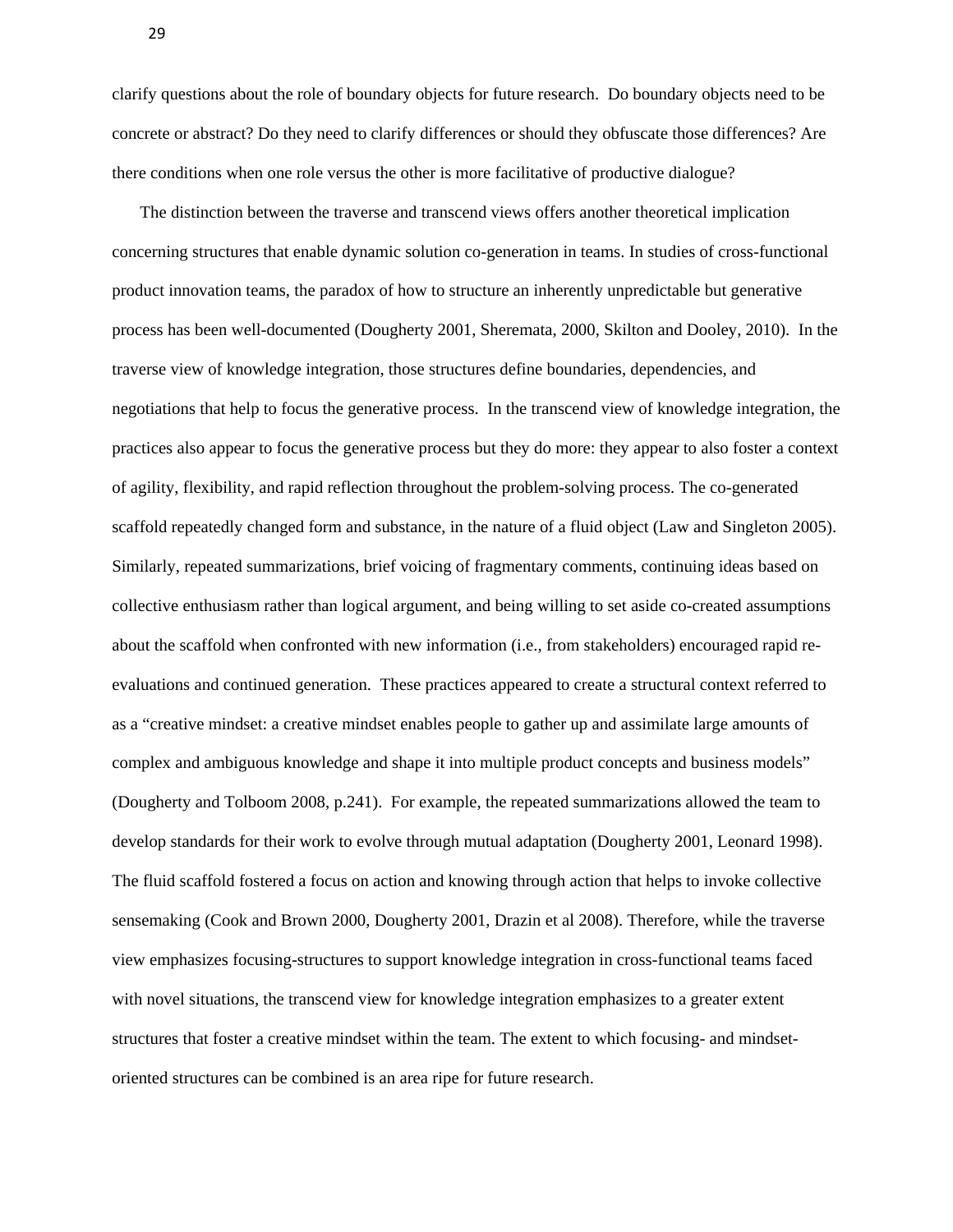The distinctions we have drawn between the two views on how knowledge integration occurs may provide a compelling explanation for how knowledge integration occurs under different conditions. In our three cases, all three tasks were not intensively analytic; none of the three required detailed and complex simulation models, for example, as they did in Carlile's (2002) more traverse view on knowledge integration. In our three teams, there may have been less 'staking' (Carlile 2002, Tsoukas 2009) of each member's knowledge, allowing the members to more easily transform their knowledge to accommodate an evolving scaffold. Consequently, the transcend view may apply to a greater extent under less staked conditions than the traverse view. Organizational factors may also be relevant in understanding the conditions under which the different views apply. All three of our teams were embedded in culturally innovative organizations. It may be that practices supporting knowledge integration by transcending differences are more feasible in companies with an established innovation habitus. The effect of these task and organization factors on the applicability of the different knowledge integration views raise questions for further research. Are there times when the traverse or the transcend view is needed? Are there conditions when hybrids are most appropriate? Could the application of each view change its surrounding conditions; for example, could the application of the practices for transcending knowledge differences overcome organizational barriers to innovation such that they foster knowledge integration even when the team is situated in a less innovative organization?

## Limitations

 We have offered a practice-based perspective on how knowledge integration transpires within crossfunctional teams faced with novel situations. The lack of the teams' efforts to establish clear differences and learn from each other initially surprised us, leading us to reconsider our assumptions about the process by which knowledge integration occurs in such teams. Clearly, a significant limitation of this research is that we have only three teams, all embedded in culturally innovative organizations and all focused on difficult, novel, but not intensely analytic or staked problems. We have suggested above that the uniqueness of our sample has provided us with the opportunity to identify a transcend-based view on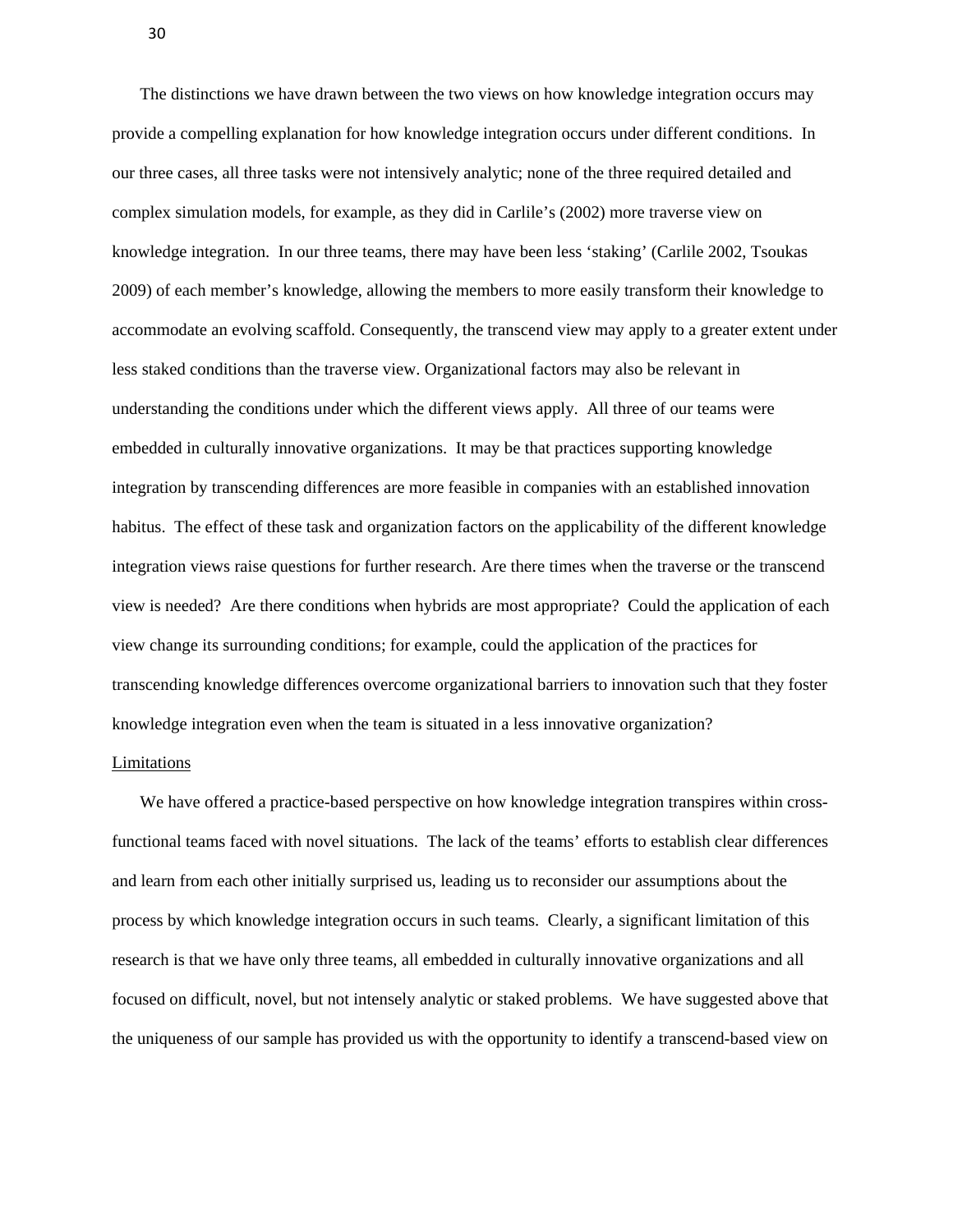how knowledge integration occurs. Further research is needed to determine if the practices we identified are found in other contexts and conditions.

## Practical Implications

Practically, managers are increasingly faced with the need to use cross-functional teams of relative strangers, solving complex novel problems with temporary membership under time pressure. This requires knowledge integration through transformation. Despite the wide diffusion of best practices for encouraging cross-functional team performance, organizations continue to struggle (Dougherty and Tolboom 2008). The five practices we identified suggest specific ways in which members can shortcut deep knowledge sharing to achieve this integration. Teams can be designed to encourage the voicing of fragments, co-create a scaffold, dialogue around the scaffold, move the scaffold aside to re-connect early to stakeholders, and ensure that members remain engaged in the generation process in a manner that minimizes their differences through a focus on their collectivity. Our findings suggest that managers should consider these practices as they look for ways to foster knowledge integration in circumstances where deep knowledge dialogue is not warranted.

#### **Conclusion**

At the outset of our research, we asked the question: what practices do cross-functional teams engage in to transform and integrate knowledge in novel situations? By examining in detail team members' interactions throughout their problem-solving, we were able to identify five specific practices that the teams evolved to overcome the difficulty of integrating their very different perspectives on the problem. These practices suggest extensions to the existing literature on knowledge integration – extensions that allow for more emergence in the process including evolving and shifting scaffolds; a greater emphasis on how knowledge differences are transcended rather than clarified, confronted and traversed; and a greater focus on structures for creative mindsets.

# **References**

Argyris,C., Schon, D. 1978. *Organizational Learning: A Theory of Action*. Reading MA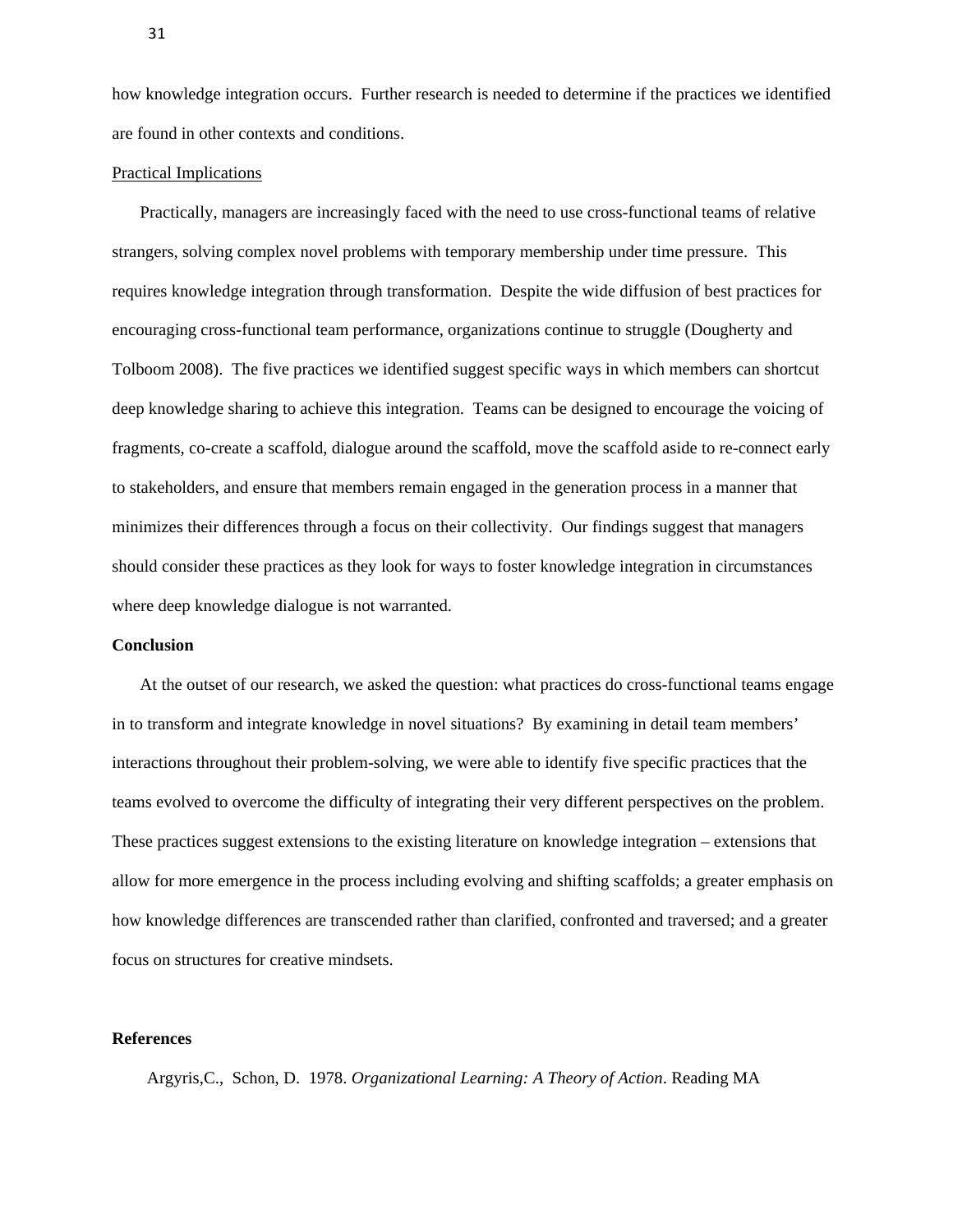Bechky, B., 2003a. Sharing meaning across occupational communities: the transformation of understanding on a production floor. *Organization Science* 14(3) 312-330.

Bechky, B. 2003b. Object lessons: Workplace artifacts as representations of occupational jurisdiction. *American Journal of Sociology*, 109(3), 720-752.

Boland, R. J., R. V. Tenkasi, 1995. Perspective making and perspective taking in communities of knowing. *Organization Science* 6(4) 350-372.

Bourdieu, P. 1990. *The Logic of Practice*. Cambridge: Polity.

Bunderson, J.S. and Sutcliffe, K.M. 2002. Comparing alternative conceptualizations of functional diversity in management teams: Process and performance effects. *Academy of Management Journa*l, 45(5) 875-893.

Carlile, P., 2004. Transferring, translating, and transforming: An integrative framework for managing knowledge across boundaries. *Organization Science* 15(5) 555-568.

Carlile, P., E. Rebentisch, 2003. Into the black box: The knowledge transformation cycle. *Management Science* 49(9) 1180-1195.

Carlile, P. R., 2002. A pragmatic view of knowledge and boundaries: Boundary object in new product development. *Organization Science* 13(4) 442-455.

Cook,S.D.N., J.S.Brown 2000. Bridging epistemologies: The generative dance between organizational knowledge and organizational knowing. *Organization Science*, 10 (4), 381-400.

Cramton, C. D., 2001. The mutual knowledge problem and its consequences for dispersed collaboration. *Organization Science* 12(3) 346-371.

Cronin, M., L. Weingart, 2007. Representational gaps, information processing, and conflict in functionally diverse teams. *Academy of Management Review* 32(3) 761-773.

Dammann, O., A. Kieser 2010. Collaboration between specialists in chemical innovation projects: Mechanisms of knowledge integration. Paper presented at the 26<sup>th</sup> EGOS Colloquium, Lisbon.

Donnellon, A., Gray, B., Bougon, M.G. 1986. Communication, meaning and organized action. *Administrative Science Quarterly*, 31(1), 43-55.

Dougherty, D., 1992. Interpretive Barriers to Successful Product Innovation in Large Firms. *Organization Science* 3(2) 179-202.

Dougherty, D., 2001. Reimagining the differentiation and integration of work for sustained product innovation. *Organization Science* 12(5) 612-631.

Dougherty, D. and Tolboom, J.N 2008. Creative organizing to enable organizational creativity. In J. Zhou and C.E. Shalley (Eds) *Handbook of Organizational Creativity*. NY: Erlbaum.

Drazin, R., R.K. Kazanjian, M. Glynn 2008. Creativity and sensemaking among professionals. In J. Zhou and C.E. Shalley (Eds) *Handbook of Organizational Creativity*. NY: Erlbaum.

Edmondson, A., I. Nembhard, 2009. Product development and learning in project teams: The challenges are the benefits. *Journal of Product Innovation Management* 26(2) 123-138.

Edmondson, A. C., 1999. Psychological safety and learning behavior in work teams. *Administrative Science Quarterly* 44(4) 350-383.

Edmondson, A. C., 2002. The local and variegated nature of learning in organizations: A group-level perspective. *Organization Science* 13(2) 128-146.

Edmondson, A. C., R. M. Bohmer, G. P. Pisano, 2001. Disrupted routines: team learning and new technology implementation in hospitals. *Administrative Science Quarterly* 46(4) 685-716.

Ewenstein, B., J. Whyte, 2009. Knowledge practices in design: The role of visual representations as epistemic objects. *Organization Studies* 30(1) 7-30.

Faraj, S., Y. Xiao, 2006. Coordination in fast-response organizations. *Management Science* 52(8) 1155-1169.

Giddens, A. 1979 *Central Problems of Social Theory.* London: Macmillan.

Hackman, J. R., 2002. *Leading Teams*. Boston: Harvard Business School Press.

Hansen, M. T., 1999. The search-transfer problem: the role of weak ties in sharing knowledge across organizational subunits. *Administrative Science Quarterly* 44(1) 82-111.

Hargadon, A., B. Bechky, 2006. When collections of creatives become creative collectives: A field study of problem solving at work. *Organization Science* 17(4) 484.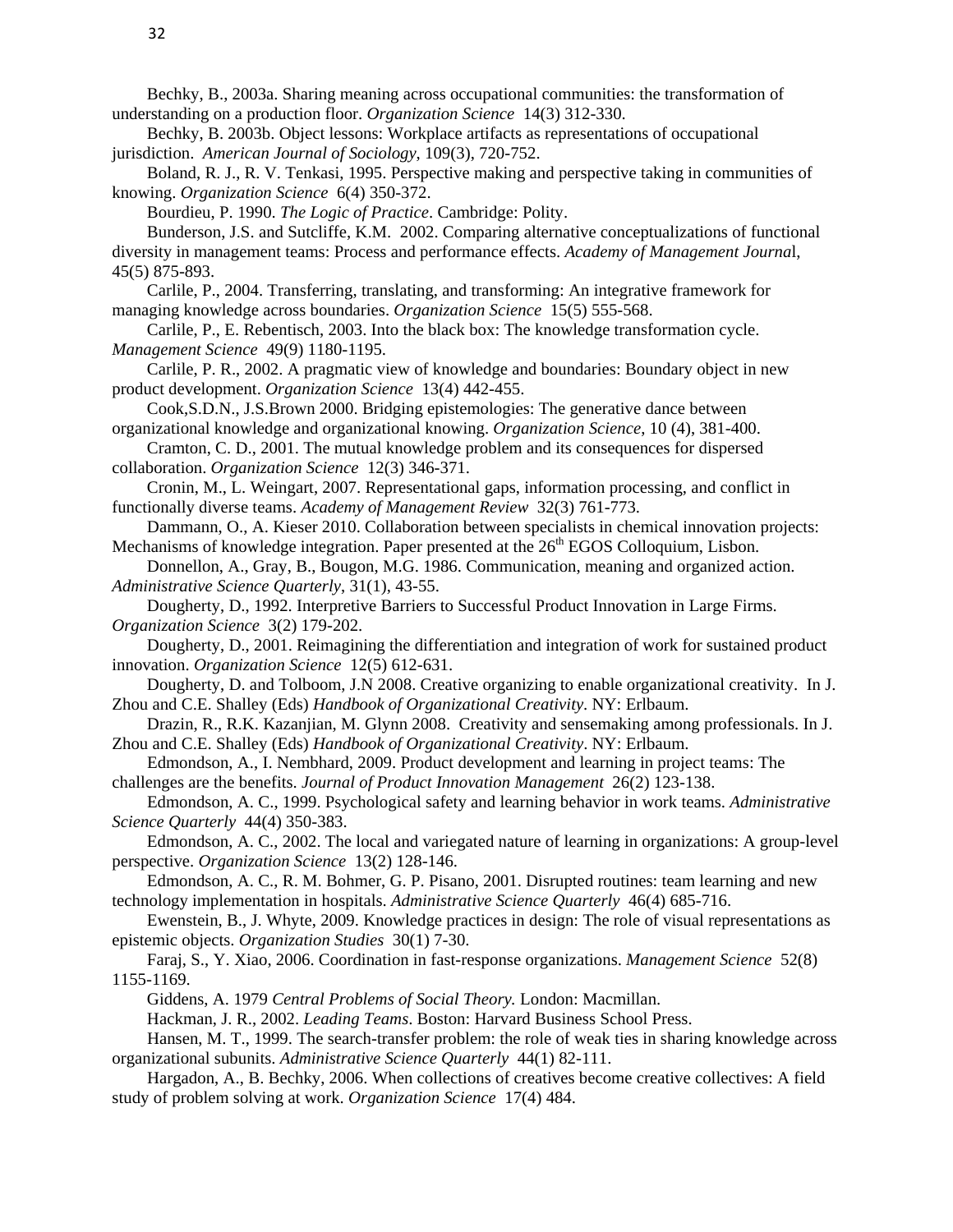Harrison,D.A. and Klein, K.J. 2007. What's the difference: Diversity constructs as separation, variety or disparity in organizations. *Academy of Management Review*.

Jehn, K.A., G.B. Northcraft, G.B., M.A. Neale. 1999. Why differences make a difference: A field study of diversity, conflict, and performance in workgroups *Administrative Science Quarterly;* 44 (4), 741-763

Karau SJ, JR Kelly. 1992. The effects of time pressure and time abundance on group performance quality and interaction process. *Journal of Experimental Social Psychology* **28**(November): 542-571

Kellogg, K., W. Orlikowski, J. Yates, 2006. Life in the trading zone: Structuring coordination across boundaries in postbureaucratic organizations. *Organization Science* 17(1) 22-44.

Kelly, J.R., J.W. Jackson, S.L. Hutson-Comeaux 1997. The effect of time pressure and task differences on influence modes and accuracy in problem-solving groups. *Personality and Social Psychology Bulletin*, 23, 10-22.

Leonard-Barton, D., 1995. *Wellsprings of Knowledge: Building and Sustaining the Sources of Innovation*. Harvard Business School Press, Boston, MA.

Law,J., V. Singleton 2005. Object lessons. *Organization*. 12, 331-354.

Lovelace, K., D. L. Shapiro, L. R. Weingart, 2001. Maximizing cross-functional new product teams' innovativeness and constraint adherence: a conflict communication perspective. *Academy of Management Journal* 44(4) 779-793.

Nonaka, I., 1994. A dynamic theory of organizational knowledge creation. *Organization Science*  5(1) 14-35.

Okhuysen, G. A., B. A. Bechky, 2009. Coordination in organizations: An integrative perspective. *The Academy of Management Annals* 3(1) 463-502.

Okhuysen, G. A., K. M. Eisenhardt, 2002. Integrating knowledge in groups: How formal interventions enable flexibility. *Organization Science* 13(4) 370-386.

Palincsar, A.M., A.L. Brown 1984. Reciprocal teaching of comprehension-fostering and comprehensin-monitoring activities. *Cognition and Instruction*, 2, 117-175

Polzer, J.T., L.P. Milton, W.B. Swann 2002. Capitalizing on diversity: interpersonal congruence in small work groups. *Administrative Science Quarterly*, 47, 296-324.

Rico, R., M. Sanchez-Manzanares, F. Gil, C. Gibson, 2008. Team implicit coordination processes: A team knowledge-based approach. *Academy of Management Review* 33(1) 163-184.

Rosenshine, B., C. Meister. 1992. The use of scaffolds for teaching higher-level cognitive strategies. *Educational Leadership*, 49(7), 26-33.

Schmickl, C., A. Kieser, 2008. How much do specialists have to learn from each other when they jointly develop radical product innovations? *Research Policy* 37(3) 473-491.

Schon, D.A. 1993. Generative metaphor: A perspective on problem-setting in social policy. In A. Ortony (Ed) *Mataphor and Thought*. Cambridge: Cambridge U Press, p. 137-163.

Sheramata, W.A. 2000. Centrifugal and centripetal forces in radical new product devleopment under time pressure. Academy of Management Review, 25(2), 389-408.

Skilton, P.F. and Dooley, K.J. 2010. The effects of repeat collaboration on creative abrasion. *Academy of Management Revie*w, 35(1), 118-134.

Sole, D., A. Edmondson, 2002. Situated knowledge and learning in dispersed teams. *British Journal of Management* 13(S2) 17-34.

Star, S., J. Griesemer, 1989. Institutional ecology,'translations' and boundary objects: Amateurs and professionals in Berkeley's Museum of Vertebrate Zoology, 1907-39. *Social Studies of Science* 19(3) 387-420

Tsoukas, H. 2009. A dialogical approach to the creation of new knowledge in organizations. *Organization Science*, 20(6), 941-957.

Tucker, A. L., I. M. Nembhard, A. C. Edmondson, 2007. Implementing new practices: An empirical study of organizational learning in hospital intensive care units. *Management Science* 53(6) 894-907.

Van Der Vegt, G. S., J. S. Bunderson, 2005. Learning and performance in multidisciplinary teams: The importance of collective team identification. *The Academy of Management Journal* 48(3) 532-547.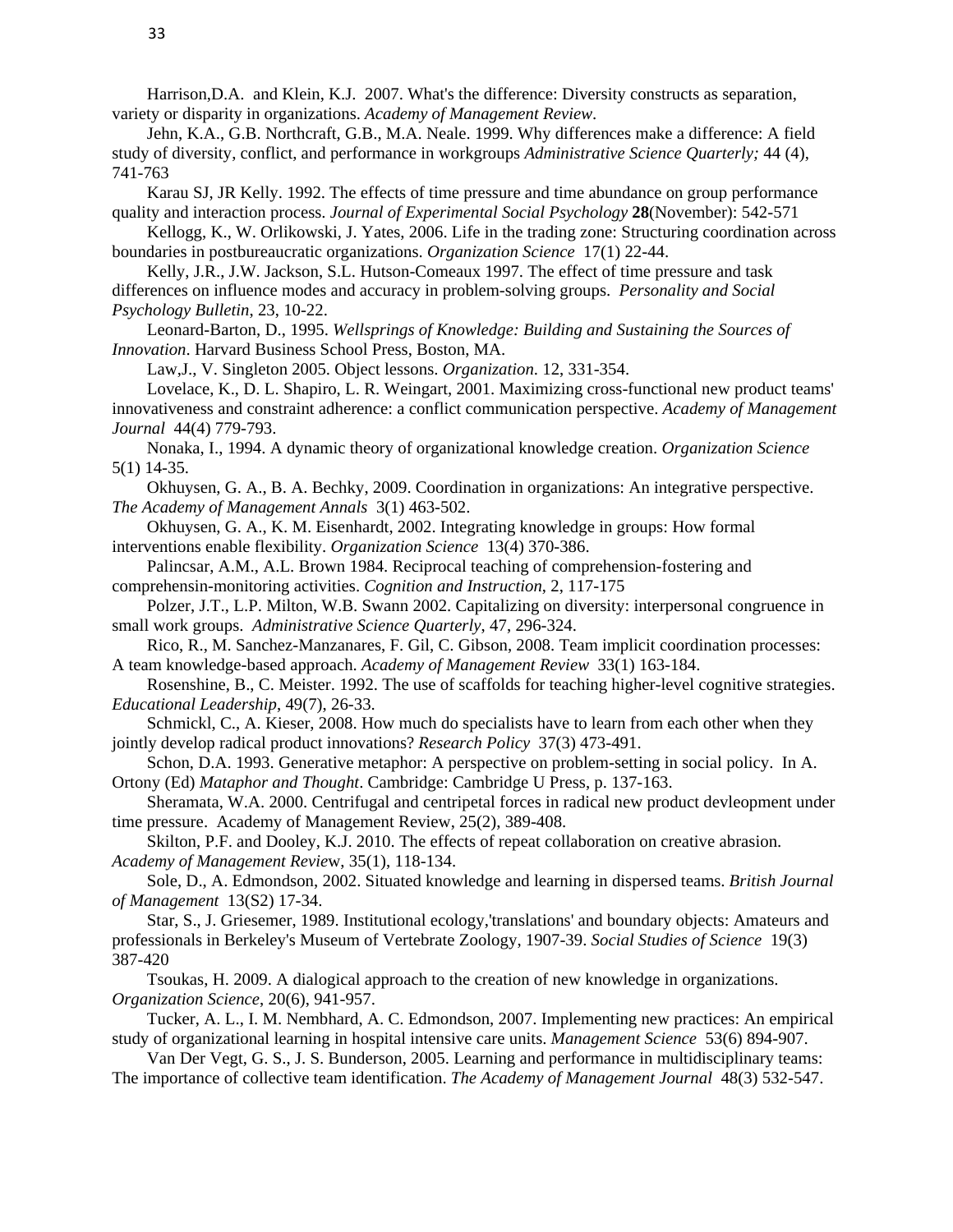Wixted, J.T. 2004. The psychology and neuroscience of forgetting. *Annual Review of Psychology,* 55, 235-270.

Wood, D.J., J.S. Bruner, G. Ross 1976. The role of tutoring in problem-solving. *Journal of Child Psychology and Psychiatry*, 17, 89-100.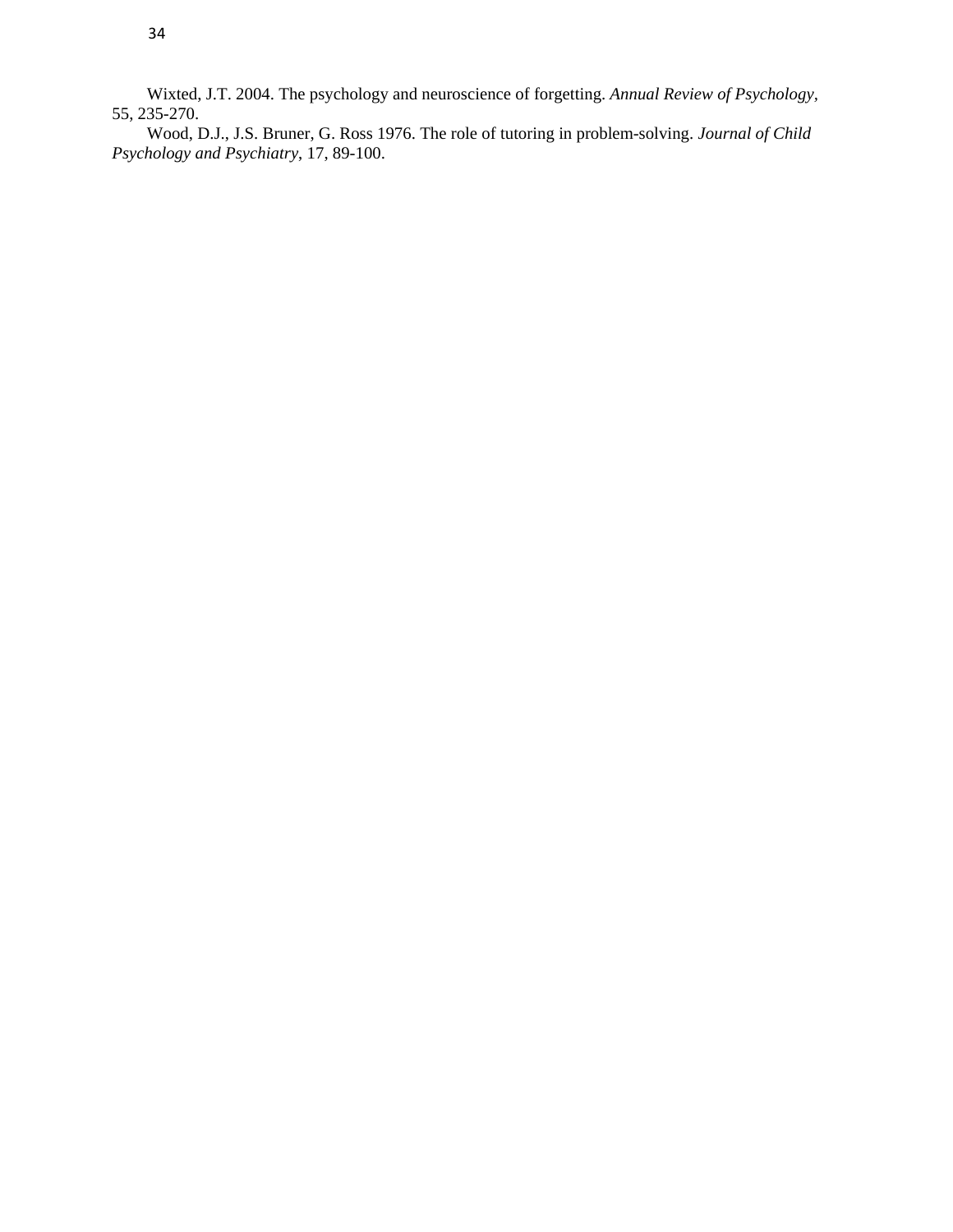| Table 1: Case Descriptions |                                                                                      |                                                              |                                                                                        |  |
|----------------------------|--------------------------------------------------------------------------------------|--------------------------------------------------------------|----------------------------------------------------------------------------------------|--|
| Pseudonym                  | REORIENTING STRATEGIC                                                                | RETHINKING SPACE                                             | NEW APPROACH TO QUALITY ("TEAM                                                         |  |
|                            | PLANNING ("TEAM STRATEGY")                                                           | ("TEAM SPACE")                                               | QUALITY")                                                                              |  |
| Task of the                | Develop a 2-hour experiential module to                                              | Develop a strategic plan for how                             | Identify a new approach to quality that could be                                       |  |
| group                      | convince regional general managers to use                                            | space is used at the company.                                | used across the diversified company                                                    |  |
|                            | cultural diversity as a strategic weapon                                             |                                                              |                                                                                        |  |
| Novelty of                 | A module planned by "young employees"                                                | Devoting 5 days of consultants' time                         | Creating a white paper describing an approach to                                       |  |
| the task for               | with no facilitator experience to change                                             | to developing a new way of using                             | quality that could be implemented across the                                           |  |
| the company                | senior managers' minds about how to do                                               | space not been done previously                               | highly diversified company that had not been                                           |  |
|                            | strategic planning had never been done                                               |                                                              | done previously                                                                        |  |
| Project time               | Over 3 weeks, 7 teleconferences of 90                                                | Over 5 days, 30 hours total                                  | 3 2-hour teleconferences before f2f, 3 days of f2f                                     |  |
| & pressure                 | minutes each, with prep work in between,                                             |                                                              | meeting, 4 teleconferences after f2f dispersed                                         |  |
|                            | plus 2 days on site to complete tasks                                                |                                                              | over 10 months because members were pressured                                          |  |
|                            | individually, in subgroups, and in full                                              |                                                              | to perform other duties; 39 hrs total                                                  |  |
|                            | group; 34 hrs total                                                                  |                                                              |                                                                                        |  |
| Team                       | 1) Brand Mgr in China: disconnect between                                            | 1) Mfg Eng: re-inculcating early                             | 1) Quality for low volume: personal, hands-on                                          |  |
| member jobs                | HQ's direction and culture of the region                                             | culture into current culture                                 | 2) Quality Prof for High Volume Product Line:                                          |  |
| $\&$                       | 2) Mktg analyst in France: how historical                                            | 2) Dir of Opers: concern re how all                          | good formal system in place but mgrs won't                                             |  |
| perspective                | references (e.g., sweatshop) affect                                                  | the pieces (people, buildings,                               | support it                                                                             |  |
| on problem                 | employees' and consumers' view                                                       | support, management, budget, client                          | 3) Quality Software Developer: problem is that                                         |  |
| (from initial              | 3) HR trainer in Turkey & Israel: match                                              | tours) fit together w/ space plan that                       | mgrs won't use tracking software                                                       |  |
| interviews)                | between employee needs & mgt expectation                                             | evolves                                                      | 4) Plant Manager: too much bureaucracy in                                              |  |
|                            | 4) Digital Media Analyst, Latin America:                                             | 3) Designer: How can Support &                               | Company's Quality Program                                                              |  |
|                            | social networking helps global employees                                             | Space help me do my work?                                    | 5) Product Mgr: too many useless quality                                               |  |
|                            | feel part of a single company                                                        | 4) Experience Manager: Support is a                          | citations                                                                              |  |
|                            | 5) Process Analyst, U.S.: Employees are                                              | discipline in its own right                                  | 6) Project Mgr: quality citations have unintended                                      |  |
|                            | ignored as consumers of improvement                                                  | 5) Prototyper: give me specs to                              | consequences that are ignored                                                          |  |
|                            | 6): Diversity Analyst: use this as a model                                           | prototype                                                    | 7) Dir, Quality Audits: mgrs are the problem, not                                      |  |
|                            | for future workshops                                                                 | 6) Facilities: people won't move                             | the Quality program                                                                    |  |
|                            | 7) Footwear Designer, U.S.: mgrs' view of<br>product lines isn't view of consumers & | willingly to new spaces<br>7) Architect & Practice Exec: how | 8) Machine Tool Quality Analyst: partnering                                            |  |
|                            | athletes                                                                             | can workspaces encourage                                     | with operators will fix Quality system<br>9) Medical Devices Quality Professional: our |  |
|                            |                                                                                      | communication/ "buzz"?                                       | practice is best because it is FDA approved                                            |  |
| How were                   | The Diversity VP contacted Sr execs for                                              | Asked by Sr mgrs to represent a mix                          | Exec mgrs contacted personnel responsible for                                          |  |
| members                    | each region and asked for a person who                                               | of people responsible for different                          | quality at each facility and asked them to serve                                       |  |
| selected for               | was: "under 30", at the company for less                                             | aspects of space (facilities, service,                       | with concurrence of their sups; 3 mgrs offered to                                      |  |
| team                       | than 5 years, and came from the region                                               | hospitality, prototyping) and design                         | serve as well                                                                          |  |
|                            |                                                                                      | community                                                    |                                                                                        |  |
| Members                    | None had worked together previously                                                  | #4 & #6 worked for #2; #1 & #5                               | Several pairings of individuals who knew each                                          |  |
| familiar with              |                                                                                      | worked on a project before                                   | other: #4 & #7, #5 & #6, #2 & #3, #7 & #8                                              |  |
| each other?                |                                                                                      |                                                              |                                                                                        |  |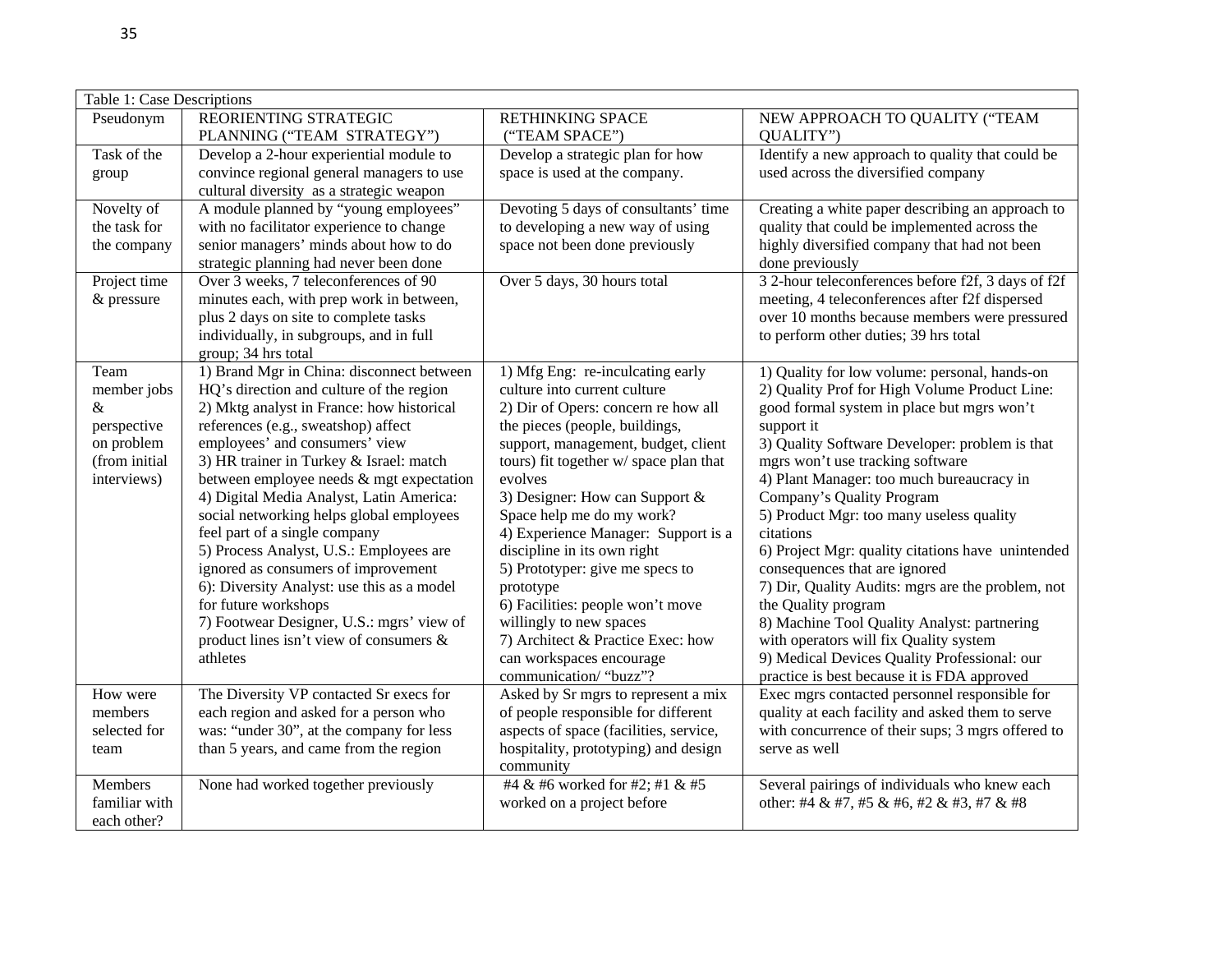|                                                                                                                                                                                                                                                           | Table 2: Practices Used by the Teams and Impact of Practices on the Group and Co-Creation Process                                                                                                                                                                                                                                                                                                                                                                                                                                                                                                    |                                                                                                                                                                                                                                                                                                                                                                                                                                                                                                                                |  |  |  |  |
|-----------------------------------------------------------------------------------------------------------------------------------------------------------------------------------------------------------------------------------------------------------|------------------------------------------------------------------------------------------------------------------------------------------------------------------------------------------------------------------------------------------------------------------------------------------------------------------------------------------------------------------------------------------------------------------------------------------------------------------------------------------------------------------------------------------------------------------------------------------------------|--------------------------------------------------------------------------------------------------------------------------------------------------------------------------------------------------------------------------------------------------------------------------------------------------------------------------------------------------------------------------------------------------------------------------------------------------------------------------------------------------------------------------------|--|--|--|--|
| Practice                                                                                                                                                                                                                                                  | <b>Impact on Group Process</b>                                                                                                                                                                                                                                                                                                                                                                                                                                                                                                                                                                       | <b>Impact on Knowledge Co-creation</b>                                                                                                                                                                                                                                                                                                                                                                                                                                                                                         |  |  |  |  |
| <b>Voicing Fragments</b><br>Team surfaces broad range<br>of observational fragments<br>without discussing,<br>critiquing or querying each<br>other for more details.                                                                                      | Voicing fragments of observations helps to<br>quickly establish psychological safety by sharing<br>unexplained and surprising ideas for problem<br>definition and potential solutions.                                                                                                                                                                                                                                                                                                                                                                                                               | Voicing only fragments: (1) focuses the team<br>on sharing potential problem definitions and<br>solutions and avoids focusing on<br>interpersonal differences, (2) allows rapid<br>accumulation of diverse observations,<br>problem definitions, and ideas, and (3)<br>depersonalizes the shared knowledge making<br>it easier for a collective problem definition to<br>emerge.                                                                                                                                               |  |  |  |  |
| <b>Co-Creating the</b><br><b>Scaffold</b><br>Team quickly develops and<br>then elaborates on a visual<br>or verbal representation<br>that encompasses many<br>voiced fragments.                                                                           | Co-creating the scaffold: (1) increases<br>collaborative communication, (2) decreases time<br>spent learning each other's language, and (3)<br>increases members' felt responsibility for<br>translating their own knowledge into the abstract<br>language of the scaffold.                                                                                                                                                                                                                                                                                                                          | Co-creating the scaffold provides a common<br>task experience that helps the team learn: (1)<br>how to share their experience to rapidly<br>cogenerate ideas with others, (2) how to<br>reduce the need to explain their deep<br>knowledge so other members can quickly<br>begin to elaborate, (3) how to continue to<br>depersonalize their knowledge, and (4) how<br>to reduce interpersonal confrontation of by<br>using a depersonalized scaffold to bridge<br>between their specialized knowledge and<br>joint solutions. |  |  |  |  |
| Dialoguing around<br><b>Scaffold</b><br>Team members dialogue<br>about the scaffold, raising<br>questions about possible<br>alternative solutions<br>suggested by the scaffold,<br>leading to reframing<br>scaffold to foster more<br>creative solutions. | Reframing the scaffold leads to: (1) surfacing<br>key underlying unresolved conflicts in current<br>problem solutions that require new solution<br>ideas, (2) focusing of task conflicts on a<br>narrowed set of depersonalized conflicts rather<br>than general task conflicts that might lead to<br>interpersonal conflict, and (3) keeping the<br>group's attention on common ideas rather than<br>on any one individual's ideas.                                                                                                                                                                 | Reframing the scaffold allows the team to:<br>(1) stay focused on a smaller set of solutions,<br>(2) surface previously unidentified conflicts<br>in different aspects of the problem, (3)<br>identify the differences around specifics of<br>the problem that cannot be solved<br>simultaneously, and (4) develop new<br>solutions unconstrained by the scaffold.                                                                                                                                                             |  |  |  |  |
| <b>Moving the Scaffold</b><br>Aside<br>With an initial solution<br>under consideration, team<br>drops the scaffold as<br>unnecessary and tries out<br>the unfolding solution on<br>external stakeholders.                                                 | Changing focus from internal co-creation to<br>external stakeholders: (1) reinforces a sense of<br>accomplishment as unfolding co-created solution<br>is shared externally, (2) reenergizes the team to<br>reexamine their solutions from the stakeholder's<br>perspective, and (3) reinforces psychological<br>safety as members revise their earlier solutions.                                                                                                                                                                                                                                    | Sharing a tentative solution externally helped<br>the team learn to: $(1)$ shift the evaluation<br>criteria from depersonalized scaffold to<br>personalized stakeholder reactions, (2)<br>continue cogeneration using stakeholder<br>criteria to test evolving solutions, and (3)<br>tailor solutions for stakeholders without<br>needing to stay consistent with earlier<br>scaffold.                                                                                                                                         |  |  |  |  |
| <b>Sustaining</b><br><b>Engagement</b><br>Activities for sustaining<br>and monitoring<br>engagement in a manner<br>that minimizes<br>interpersonal differences<br>and sustains cogeneration                                                               | Processes to sustain engagement includes (1)<br>providing members with a sense that their<br>contributions are valued and helpful by eliciting<br>ideas, sharing the effort, and applauding small<br>successes, (2) giving team members a sense of<br>focus by deciding direction to follow based on<br>collective energy rather than input by any one<br>individual, (3) providing team members with a<br>sense of progress through status summaries that<br>encourage collective ownership, and (4)<br>continuously monitoring and acting to avoid<br>frustration and concerns about team success. | Sustaining engagement helps the team to<br>maintain co-generation by: (1) minimizing<br>non-generative time and (2) minimizing the<br>need to confront interpersonal differences<br>and conflict.                                                                                                                                                                                                                                                                                                                              |  |  |  |  |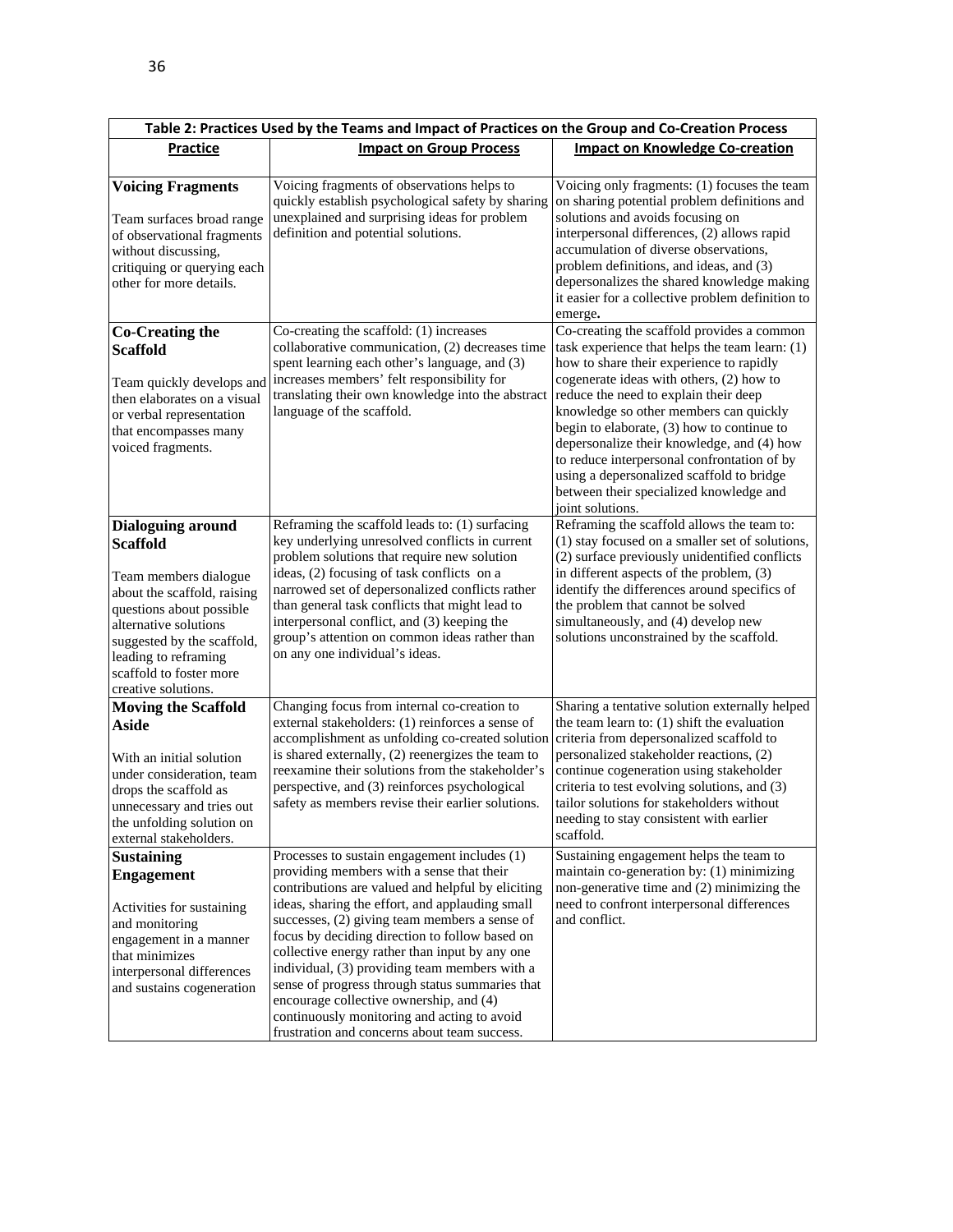| <b>Appendix: Selected Evidence for Practices</b> |                                                                                                                                                                                                                                                                                                                                                                                                                                                                                                                                                                                                                                                                                                                                                                                                                                                                                                                                                                                                                                                                                                                                                                                                                                                                                                                    |  |  |  |
|--------------------------------------------------|--------------------------------------------------------------------------------------------------------------------------------------------------------------------------------------------------------------------------------------------------------------------------------------------------------------------------------------------------------------------------------------------------------------------------------------------------------------------------------------------------------------------------------------------------------------------------------------------------------------------------------------------------------------------------------------------------------------------------------------------------------------------------------------------------------------------------------------------------------------------------------------------------------------------------------------------------------------------------------------------------------------------------------------------------------------------------------------------------------------------------------------------------------------------------------------------------------------------------------------------------------------------------------------------------------------------|--|--|--|
| Voicing                                          | <b>TEAM STRATEGY</b>                                                                                                                                                                                                                                                                                                                                                                                                                                                                                                                                                                                                                                                                                                                                                                                                                                                                                                                                                                                                                                                                                                                                                                                                                                                                                               |  |  |  |
| Fragme<br>nts                                    | During first telecom team members shared in short phrases the following: an observation about training<br>programs the member was conducting in Turkey, how negatively friends of the French member view the<br>company, how plans for a world event were consuming the China member's time, how managers never<br>seem to listen to employee ideas, how a member felt after recently reading "Who Moved My Cheese", and<br>concerns about how a recent organizational change in the company would affect them.<br>Illustrative comments included:                                                                                                                                                                                                                                                                                                                                                                                                                                                                                                                                                                                                                                                                                                                                                                 |  |  |  |
|                                                  | "We should include social media tools"<br>"Managers don't understand the effect of the reorganization on us"<br>"We should have them read the Cheese book"                                                                                                                                                                                                                                                                                                                                                                                                                                                                                                                                                                                                                                                                                                                                                                                                                                                                                                                                                                                                                                                                                                                                                         |  |  |  |
|                                                  | "They [mgrs] need to listen to employees not just customers"<br>"My friends still remember the company's bad reputation"                                                                                                                                                                                                                                                                                                                                                                                                                                                                                                                                                                                                                                                                                                                                                                                                                                                                                                                                                                                                                                                                                                                                                                                           |  |  |  |
|                                                  | <b>TEAM SPACE</b><br>During the first 2-hour session, the following post-its were generated: New seating plan, Systems,<br>Protocols, Tools, Approach to these questions, Way to think about evolution and the future, behaviors,<br>Movie Set, Content Café, Neighborhoods, Support different work styles, adaptability,<br>/meaning/connectivity, community, easy adaptability, what is the optimum efficiency (Sq f/hr), plan for<br>change?/when you didn't know what the change is? Horses for coursesspaces for different projects,<br>celebrate young people and different points of view & ways of working values, space should enable but be<br>transparent, constant evolution, how to plan for future?/analogous industry? what is good building "feel",<br>Prototype changes, Bug list: What are the common complaints we hear about space.<br>Illustrative verbal comments included:<br>"Spaces should differ on where you live vs. where you visit"<br>"We have noise problems"<br>"People should be able to wild; I miss the time of the rat caves"<br>"But there should be an aesthetic"<br>"There should be a value of self-serve (not waiting for support personnel)"<br>"maybe create default settings for desks"<br>"We need a library, Barry's library"<br>"Some people are heads down types" |  |  |  |
|                                                  | "Maybe there's a Maslow desk hierarchy                                                                                                                                                                                                                                                                                                                                                                                                                                                                                                                                                                                                                                                                                                                                                                                                                                                                                                                                                                                                                                                                                                                                                                                                                                                                             |  |  |  |
| $Co-$<br>creating<br>the<br>Scaffold             | <b>TEAM STRATEGY</b><br>J: "I have this idea, for my senior thesis, it's really hard to represent your journey from freshman year when<br>you couldn't draw to senior year when you're sketching like a genius So one of the things I did was an<br>exercise in changing people's environment which alters their perception, which forces their eyes to look<br>at different places by creating this really narrow uncomfortable tunnel to re-create the freshman<br>experience, coming into this new place, feeling like you're all alone. Eventually, by the time I got towards<br>my senior year, it opened up into this grand room and I just used that as a physical representation of all the<br>opportunities that would come from me just opening up and exploring more. What if we physically made<br>every VP line out in a single row, like create this real tight, narrow space where they had to walk through<br>and see our history and quotes, then they hit a dead-end and then they have to move horizontally that<br>opens up into the bigger space where we unveiled information about the culture and future and what it<br>could be."<br>V: "Wow! That's amazing"<br>B: "So they'll see the quotes we've been talking about?"<br>N: "We could add the social media stuff, right?"             |  |  |  |
|                                                  | <b>TEAM QUALITY</b><br>J: . While the folks have been presenting, [about their quality systems] I've put together a spreadsheet by<br>facility of all the high points that I thought I saw in these two presentations. Motivation for a<br>CAR? [citation for quality problem] Who could generate the CAR? Is there a filter? Who owns it? What<br>forms are used? so forth. Let's populate this for our facilitiesand have people throw rocks at it. Maybe                                                                                                                                                                                                                                                                                                                                                                                                                                                                                                                                                                                                                                                                                                                                                                                                                                                        |  |  |  |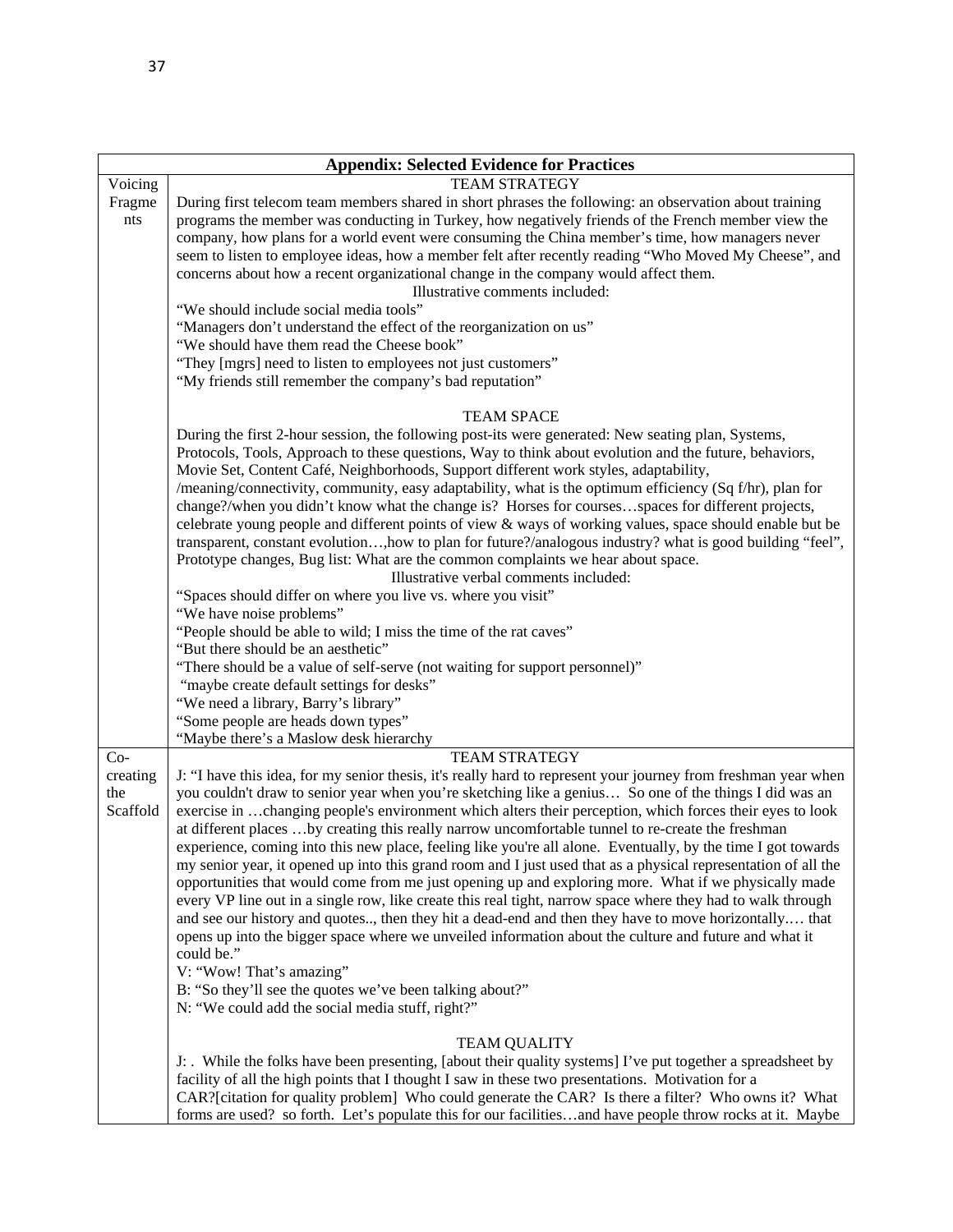|                           | we can put all of what I would call attributes of the various processes from the different groups and sites<br>into one spreadsheet, and use that as a grounding rod for us. And pick and choose what we like and what<br>don't like, maybe. [this spreadsheet was heretofore referred to as "J's Matrix".]                                                                                                                                           |  |  |  |
|---------------------------|-------------------------------------------------------------------------------------------------------------------------------------------------------------------------------------------------------------------------------------------------------------------------------------------------------------------------------------------------------------------------------------------------------------------------------------------------------|--|--|--|
|                           | <b>TEAM SPACE</b>                                                                                                                                                                                                                                                                                                                                                                                                                                     |  |  |  |
|                           | Y: "Maybe we should rethink how we use buildings, not space within buildings. It's not about spaces<br>within buildings, but whether there is a purpose for a building? Maybe this is a framework."<br>S: "Building 8, for example, is a great project space and group meeting space, nothing else."                                                                                                                                                  |  |  |  |
|                           | D: "That is it. Don't try to make it anything else. So maybe it's something about articulating the role of a<br>building so that we know each one of our buildings should play a very distinct role."<br>Y: "That resonates well with me because like before we were trying to make everything do everything                                                                                                                                          |  |  |  |
|                           | which doesn't work."                                                                                                                                                                                                                                                                                                                                                                                                                                  |  |  |  |
|                           | D: This is so exciting.                                                                                                                                                                                                                                                                                                                                                                                                                               |  |  |  |
| Dialogu                   | <b>TEAM QUALITY</b>                                                                                                                                                                                                                                                                                                                                                                                                                                   |  |  |  |
| ing<br>Around<br>Scaffold | As the accuracy of each cell in J's matrix was being evaluated:<br>D: "hey let's look down the columns and compare them to identify the best practices for each column."<br>"It looks like few of us have best practices that could work for everyone and that don't have problems"<br>"This may be best practice but it doesn't mean it's ideal for my facility or other facilities".                                                                |  |  |  |
|                           | "How about looking at ideals and see how they're better than best and work for all the facilities".                                                                                                                                                                                                                                                                                                                                                   |  |  |  |
|                           | <b>TEAM SPACE</b>                                                                                                                                                                                                                                                                                                                                                                                                                                     |  |  |  |
|                           | At Day 3, the team began creating a seating chart for the different buildings, explicitly referring to the need                                                                                                                                                                                                                                                                                                                                       |  |  |  |
|                           | to develop contrasting personalities for each of the two main design buildings. They discussed different                                                                                                                                                                                                                                                                                                                                              |  |  |  |
|                           | ideal-type personalities: one building was labeled "design factory:" and the other "idea garden". They                                                                                                                                                                                                                                                                                                                                                |  |  |  |
|                           | found that in discussions about the different potential personality types for each building that the                                                                                                                                                                                                                                                                                                                                                  |  |  |  |
|                           | differences in building personality types were insufficient to generate new ideas since it only led to moving                                                                                                                                                                                                                                                                                                                                         |  |  |  |
|                           | people around without a particular focus: :"This feels subprimo"; "We need huger ways to liven the area                                                                                                                                                                                                                                                                                                                                               |  |  |  |
|                           | up". Then one the members commented: "What is exciting is that by moving people around, we get                                                                                                                                                                                                                                                                                                                                                        |  |  |  |
|                           | different energy in different space". Another said: "But we need to give everyone private spaces to hide".<br>These comments led them to the discovery of contrasting the buildings not simply by the labels but by the<br>energy and private space that each building affords. They discussed how the building they labeled "design<br>factory" currently had "high energy" (i.e., camaraderie) but little private space for quiet thinking time and |  |  |  |
|                           | the other building labeled as the "idea garden" currently had low energy, and little private space as well.<br>These contrasts sparked the team to analyze how private spaces could be created for both buildings,                                                                                                                                                                                                                                    |  |  |  |
|                           | realizing a creative solution that would be different for both (in one, private space could be provided by<br>taking the building off of the public tour route and in the other building private spaces could be provided                                                                                                                                                                                                                             |  |  |  |
|                           | by creating small cubby-holes ). These contrasts also sparked the team to realize that they needed to add<br>energy to one building without subtracting energy from another building, sparking a creative solution of                                                                                                                                                                                                                                 |  |  |  |
|                           | adding energy to the low energy building by incentivizing a high-energy group from the high-energy                                                                                                                                                                                                                                                                                                                                                    |  |  |  |
|                           | building to move to the low-energy building by creating project rooms in that building that they referred to<br>as "tricked out" and "super cool". Thus, they used the two contrasts - of energy and privacy - between the                                                                                                                                                                                                                            |  |  |  |
|                           | two buildings to spark new ideas. One member summed up their solution: "The thing is, what's nice about                                                                                                                                                                                                                                                                                                                                               |  |  |  |
|                           | this is that what you get here is the buzz if you're this design group but over here, what you get is you get                                                                                                                                                                                                                                                                                                                                         |  |  |  |
|                           | the freedom to start going around."                                                                                                                                                                                                                                                                                                                                                                                                                   |  |  |  |
| Moving                    | <b>TEAM SPACE</b>                                                                                                                                                                                                                                                                                                                                                                                                                                     |  |  |  |
| the                       | The "building personality" idea had been absolutely critical to the ability of the group to create seating                                                                                                                                                                                                                                                                                                                                            |  |  |  |
| Scaffold                  | charts for the two main buildings on the campus. Interviews with the members immediately after the                                                                                                                                                                                                                                                                                                                                                    |  |  |  |
| Aside                     | seating charts had been created, as well as video tapes of the seating chart creation process, indicated                                                                                                                                                                                                                                                                                                                                              |  |  |  |
|                           | repeated references to the building personalities. On the fourth day, after the seating charts were created,                                                                                                                                                                                                                                                                                                                                          |  |  |  |
|                           | the group followed a practice of the firm by holding an impromptu peer review of the group's ideas thus<br>far. The group assembled 8 designers from other parts of the company and presented a rationale for their                                                                                                                                                                                                                                   |  |  |  |
|                           | proposed seating chart that relied heavily on the notion of building personalities. The outsiders indicated                                                                                                                                                                                                                                                                                                                                           |  |  |  |
|                           | that they liked the proposed seating chart, but: "It's interesting, though, in that all this work that you guys                                                                                                                                                                                                                                                                                                                                       |  |  |  |
|                           | have done here to try and create personality, that feels very valid and very rich. But I don't see it mapped                                                                                                                                                                                                                                                                                                                                          |  |  |  |
|                           | here at all". The group discussed the feedback at some length with some in the group arguing that building                                                                                                                                                                                                                                                                                                                                            |  |  |  |
|                           | personalities was still critical to the rationale ("As we're presenting this to everyone, the first thing that we                                                                                                                                                                                                                                                                                                                                     |  |  |  |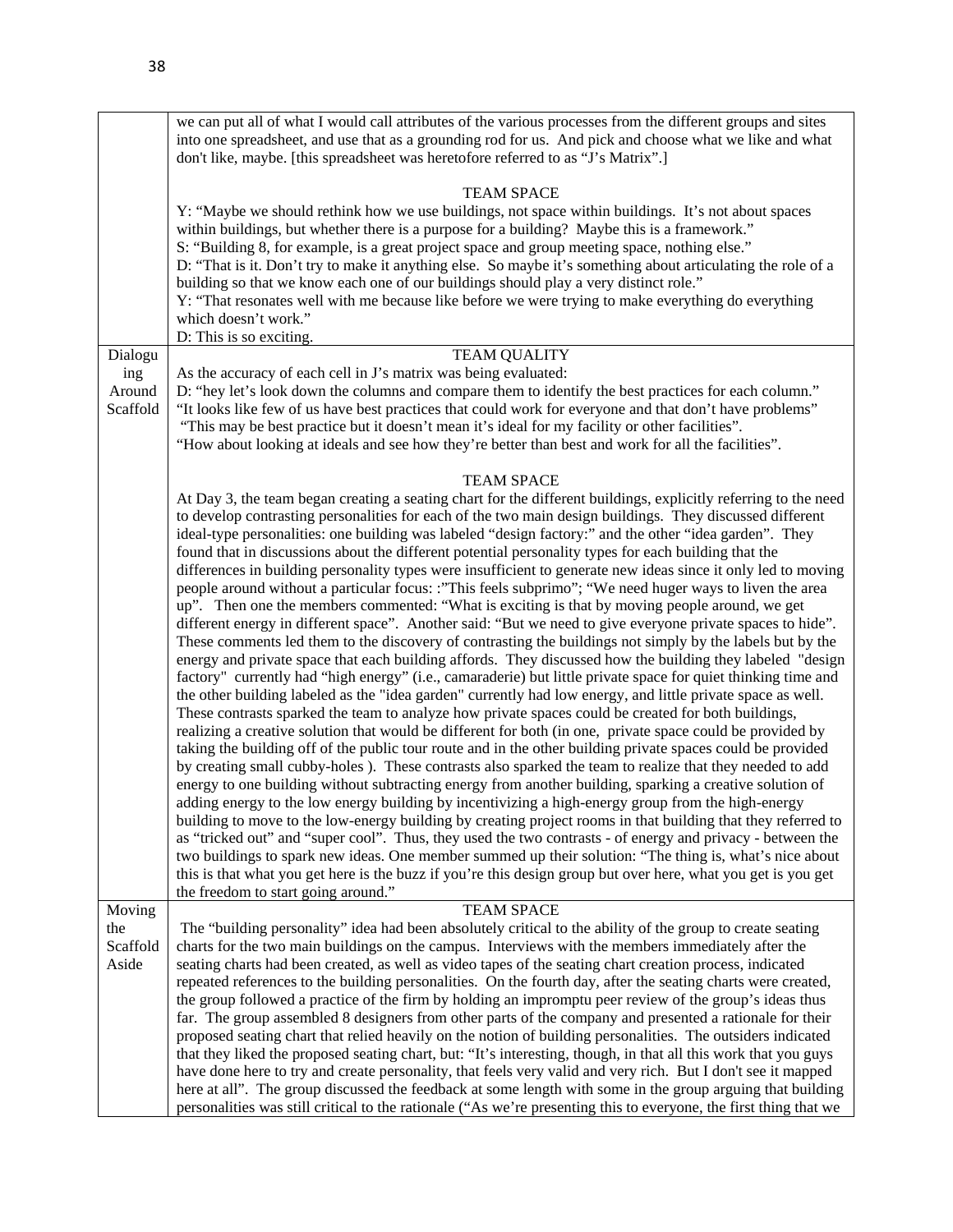need to do is paint the personality of the campus and how everyone plays an integral part in making that happen") while others countered ("I think [the reviewers made] a good observation. It just makes me realize the importance of the communication piece; it is going to be paramount to our ongoing success."). There was no resolution at this point. However, on the fifth day, when the group prepared their presentation on their recommendations for senior executives, they no longer included "building personality" as playing a key role in how they derived the seating charts. Instead, they relegated the role of building personalities to a single bullet on a multi-bullet slide marked "Design Principles". Moreover, in post-project interviews, members were asked about the role of building personalities in their success at cogeneration. None of the members indicated that building personality idea was any more critical to their process than other ideas– despite the fact that our observations and transcripts indicated few references to these other ideas after the first day.

#### TEAM QUALITY

J's Matrix was absolutely essential to the group's progress. Without J's Matrix, the group would not have been able to compare each other's site and identify ways to analyze and brainstorm about best and ideal practices. The main body of the final White Paper delivered focused on each of the elements in J's Matrix. However, at no place in the white paper was there a mention of a matrix. On the last day of the face-toface meeting, as the group was outlining the White Paper, one of the managers offered a suggested outline which had J's Matrix included in the White Paper. The CA professionals in the group reacted quite negatively to the outline, indicating that they never intended that the matrix would be in the CA White Paper. They offered three reasons for not including the matrix. First, the matrix was not that important, they argued; it was the text that was written that would be important. Second, the cryptic language used in J's Matrix would have little meaning to others. Third, since the entries in J's Matrix implicated site practices, the quality professionals felt that their managers would want to be consulted prior to any publications describing their sites – a consultation that they felt would inevitably lead to managers requiring that the cells only display their site as having best practices. Thus, J's matrix was never included or mentioned in the final White Paper. Moreover, in after-project interviews, we asked group members to describe what they did that helped them to succeed in collaborative co-generation. J's Matrix was mentioned only as a tool for jotting down site practices; none of the members indicated that the matrix helped them to share in new ways, compare, or generate new ideas, despite our transcripts and observations.

|          | ODSEI VALIONS.                                                                                                                                                                                            |  |  |  |
|----------|-----------------------------------------------------------------------------------------------------------------------------------------------------------------------------------------------------------|--|--|--|
| Sustaini | <b>TEAM SPACE</b>                                                                                                                                                                                         |  |  |  |
| ng       | Example of Leave No Member Behind:                                                                                                                                                                        |  |  |  |
| Engage   | D: How'd things go yesterday?                                                                                                                                                                             |  |  |  |
| ment     | Y: We had a great conversation about yesteryear; there were certain things that enabled people to take risks                                                                                              |  |  |  |
|          | (time, permission to do it in certain spaces); there was accountability to how it happens; it added to overall                                                                                            |  |  |  |
|          | essence of space                                                                                                                                                                                          |  |  |  |
|          | D; that was a ritual                                                                                                                                                                                      |  |  |  |
|          | E: could you create a default?                                                                                                                                                                            |  |  |  |
|          | S: behind the curtain, define spaces that people could be like that.                                                                                                                                      |  |  |  |
|          | Y. We also talked about a notion of Maslow's Need Hierarchy: basic needs (power, light bulb, desk), then                                                                                                  |  |  |  |
|          | what other attributes to map to that, then map project group into that level.                                                                                                                             |  |  |  |
|          | Y: What else to add?                                                                                                                                                                                      |  |  |  |
|          | S: Being clear to give people permission, as building the spaces, not having to make everyone equal.                                                                                                      |  |  |  |
|          | D: Now I feel like I was here yesterday?                                                                                                                                                                  |  |  |  |
|          | D: What do you want to get out from today?                                                                                                                                                                |  |  |  |
|          | <b>TEAM QUALITY</b>                                                                                                                                                                                       |  |  |  |
|          | Example of Sharing the Unexpected:                                                                                                                                                                        |  |  |  |
|          | As the team discussed each dimension of a quality program, the managers argued for the need for a new                                                                                                     |  |  |  |
|          | dimension which would involve quality professionals to consider unintended consequences when they<br>proposed a correction to a quality problem, a suggestion that the quality professionals vociferously |  |  |  |
|          | rejected, on the grounds that this would give managers an excuse to not implement their quality                                                                                                           |  |  |  |
|          | corrections. Later the team divided up into subteams of quality professionals and managers to develop                                                                                                     |  |  |  |
|          | "Beyond Best Practices" for each dimension of a quality program. The quality professionals subteam                                                                                                        |  |  |  |
|          | discussed each dimension, and then the issue was raised:                                                                                                                                                  |  |  |  |
|          | D: What do we do about unintended consequences?                                                                                                                                                           |  |  |  |